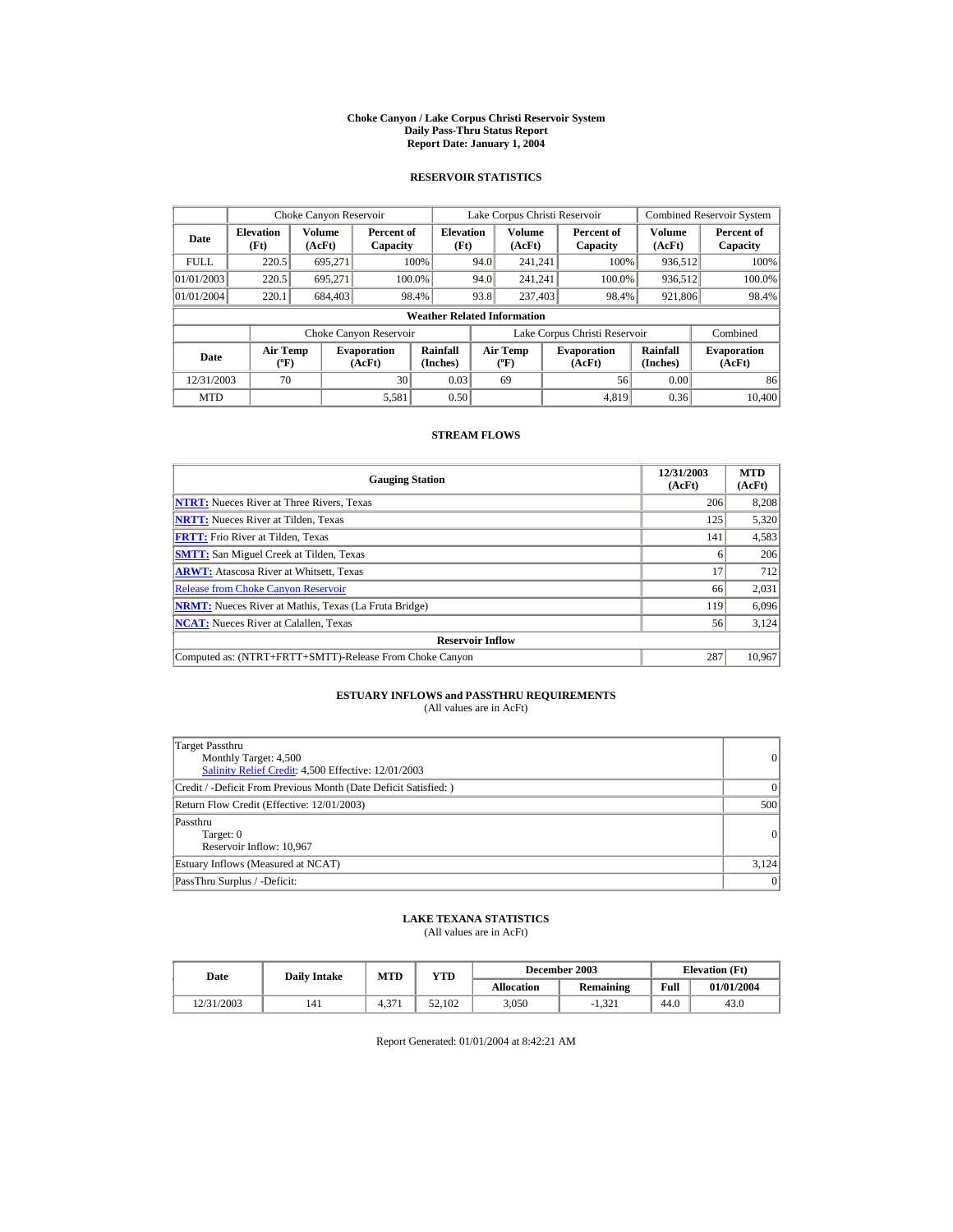#### **Choke Canyon / Lake Corpus Christi Reservoir System Daily Pass-Thru Status Report Report Date: January 2, 2004**

## **RESERVOIR STATISTICS**

|             | Choke Canyon Reservoir                      |                  |                              |                          | Lake Corpus Christi Reservoir |                                             |  |                               |                      | <b>Combined Reservoir System</b> |  |  |
|-------------|---------------------------------------------|------------------|------------------------------|--------------------------|-------------------------------|---------------------------------------------|--|-------------------------------|----------------------|----------------------------------|--|--|
| Date        | <b>Elevation</b><br>(Ft)                    | Volume<br>(AcFt) | Percent of<br>Capacity       | <b>Elevation</b><br>(Ft) |                               | Volume<br>(AcFt)                            |  | Percent of<br>Capacity        | Volume<br>(AcFt)     | Percent of<br>Capacity           |  |  |
| <b>FULL</b> | 220.5                                       | 695.271          |                              | 100%                     | 94.0                          | 241.241                                     |  | 100%                          | 936,512              | $100\%$                          |  |  |
| 01/02/2003  | 220.5                                       | 695.271          | 100.0%                       |                          | 94.0                          | 241.241                                     |  | 100.0%                        | 936,512              | 100.0%                           |  |  |
| 01/02/2004  | 220.1                                       | 684,403          | 98.4%                        |                          | 93.8                          | 237,977                                     |  | 98.6%                         | 922,380              | 98.5%                            |  |  |
|             | <b>Weather Related Information</b>          |                  |                              |                          |                               |                                             |  |                               |                      |                                  |  |  |
|             |                                             |                  | Choke Canyon Reservoir       |                          |                               |                                             |  | Lake Corpus Christi Reservoir |                      | Combined                         |  |  |
| Date        | <b>Air Temp</b><br>$({}^{\circ}\mathrm{F})$ |                  | <b>Evaporation</b><br>(AcFt) | Rainfall<br>(Inches)     |                               | <b>Air Temp</b><br>$({}^{\circ}\mathrm{F})$ |  | <b>Evaporation</b><br>(AcFt)  | Rainfall<br>(Inches) | <b>Evaporation</b><br>(AcFt)     |  |  |
| 01/01/2004  | 76                                          |                  | 90                           | 0.00                     |                               | 78                                          |  | 89                            | 0.00                 | 179                              |  |  |
| <b>MTD</b>  |                                             |                  | 90                           | 0.00                     |                               |                                             |  | 89                            | 0.00                 | 179                              |  |  |

### **STREAM FLOWS**

| <b>Gauging Station</b>                                       | 01/01/2004<br>(AcFt) | <b>MTD</b><br>(AcFt) |
|--------------------------------------------------------------|----------------------|----------------------|
| <b>NTRT:</b> Nueces River at Three Rivers, Texas             | 204                  | 204                  |
| <b>NRTT:</b> Nueces River at Tilden. Texas                   | 133                  | 133                  |
| <b>FRTT:</b> Frio River at Tilden. Texas                     | 139                  | 139                  |
| <b>SMTT:</b> San Miguel Creek at Tilden, Texas               |                      | 6                    |
| <b>ARWT:</b> Atascosa River at Whitsett, Texas               | 17                   | 17                   |
| <b>Release from Choke Canyon Reservoir</b>                   | 66                   | 66                   |
| <b>NRMT:</b> Nueces River at Mathis, Texas (La Fruta Bridge) | 119                  | 119                  |
| <b>NCAT:</b> Nueces River at Calallen, Texas                 | 38                   | 38                   |
| <b>Reservoir Inflow</b>                                      |                      |                      |
| Computed as: (NTRT+FRTT+SMTT)-Release From Choke Canyon      | 283                  | 283                  |

# **ESTUARY INFLOWS and PASSTHRU REQUIREMENTS**<br>(All values are in AcFt)

| Target Passthru<br>Monthly Target: 2,500<br>Salinity Relief Credit: 0 Effective: | 2,500 |
|----------------------------------------------------------------------------------|-------|
| Credit / -Deficit From Previous Month (Date Deficit Satisfied:)                  | 1,250 |
| Return Flow Credit (Effective: 01/01/2004)                                       | 500   |
| Passthru<br>Target: 2,500<br>Reservoir Inflow: 283                               | 283   |
| Estuary Inflows (Measured at NCAT)                                               | 38    |
| PassThru Surplus / -Deficit:                                                     | 0     |

## **LAKE TEXANA STATISTICS**

(All values are in AcFt)

| Date       | <b>Daily Intake</b> | MTD | <b>VTD</b> |                   | January 2004     |      | <b>Elevation</b> (Ft) |  |
|------------|---------------------|-----|------------|-------------------|------------------|------|-----------------------|--|
|            |                     |     |            | <b>Allocation</b> | <b>Remaining</b> | Full | 01/02/2004            |  |
| 01/01/2004 | 141                 | 141 | 141        | 3,050             | 2,909            | 44.0 | 43.0                  |  |

Report Generated: 01/02/2004 at 10:04:38 AM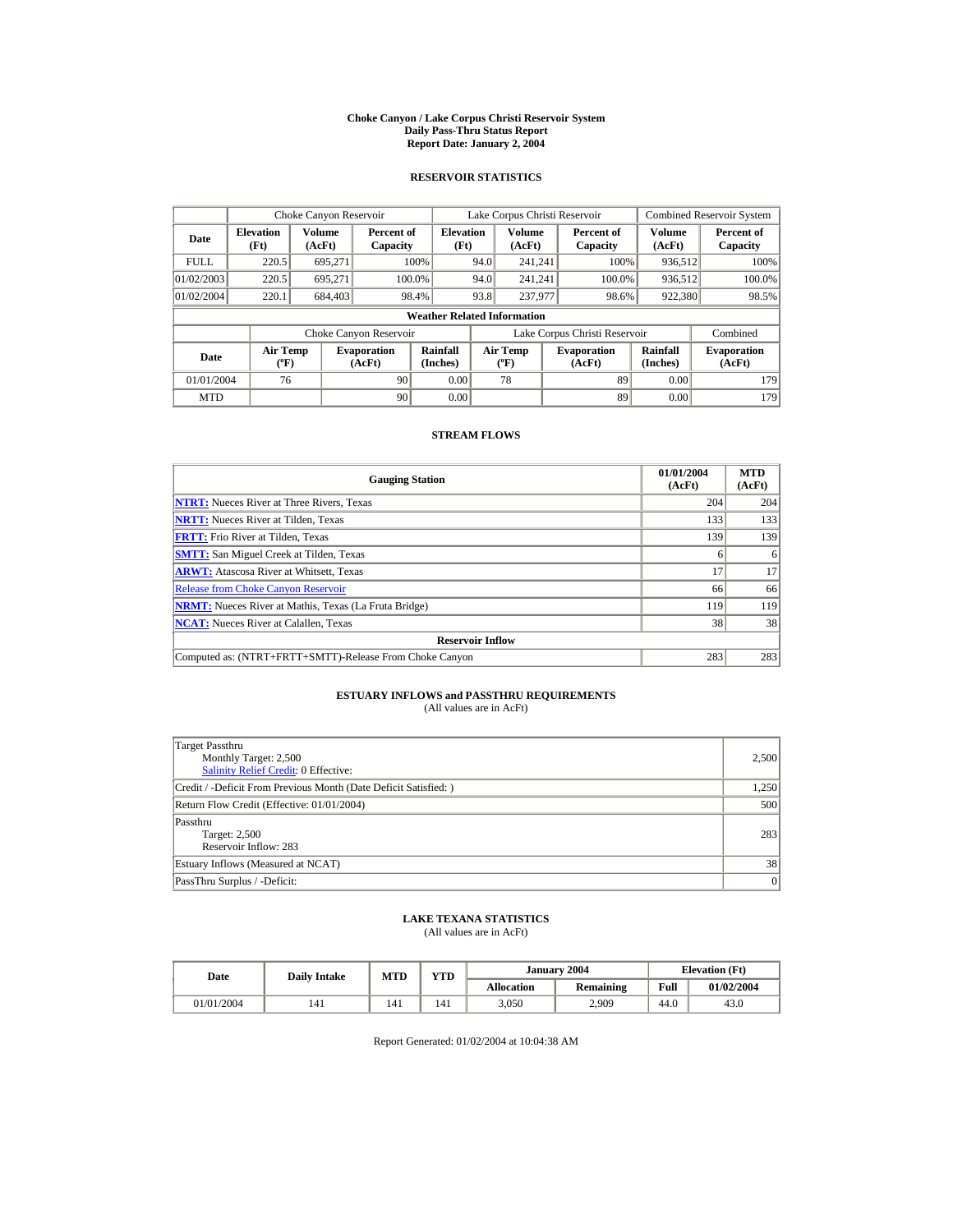#### **Choke Canyon / Lake Corpus Christi Reservoir System Daily Pass-Thru Status Report Report Date: January 3, 2004**

## **RESERVOIR STATISTICS**

|             | Choke Canyon Reservoir                      |                  |                              |                          | Lake Corpus Christi Reservoir |                                             |  |                               |                      | <b>Combined Reservoir System</b> |  |  |
|-------------|---------------------------------------------|------------------|------------------------------|--------------------------|-------------------------------|---------------------------------------------|--|-------------------------------|----------------------|----------------------------------|--|--|
| Date        | <b>Elevation</b><br>(Ft)                    | Volume<br>(AcFt) | Percent of<br>Capacity       | <b>Elevation</b><br>(Ft) |                               | Volume<br>(AcFt)                            |  | Percent of<br>Capacity        | Volume<br>(AcFt)     | Percent of<br>Capacity           |  |  |
| <b>FULL</b> | 220.5                                       | 695.271          |                              | 100%                     | 94.0                          | 241.241                                     |  | 100%                          | 936,512              | 100%                             |  |  |
| 01/03/2003  | 220.5                                       | 695.271          | 100.0%                       |                          | 94.0                          | 241.241                                     |  | 100.0%                        | 936,512              | 100.0%                           |  |  |
| 01/03/2004  | 220.1                                       | 684.146          |                              | 98.4%                    | 93.8                          | 237,494                                     |  | 98.4%                         | 921,640              | 98.4%                            |  |  |
|             | <b>Weather Related Information</b>          |                  |                              |                          |                               |                                             |  |                               |                      |                                  |  |  |
|             |                                             |                  | Choke Canyon Reservoir       |                          |                               |                                             |  | Lake Corpus Christi Reservoir |                      | Combined                         |  |  |
| Date        | <b>Air Temp</b><br>$({}^{\circ}\mathrm{F})$ |                  | <b>Evaporation</b><br>(AcFt) | Rainfall<br>(Inches)     |                               | <b>Air Temp</b><br>$({}^{\circ}\mathrm{F})$ |  | <b>Evaporation</b><br>(AcFt)  | Rainfall<br>(Inches) | <b>Evaporation</b><br>(AcFt)     |  |  |
| 01/02/2004  | 84                                          |                  | 150                          | 0.00                     |                               | 84                                          |  | 178                           | 0.00                 | 328                              |  |  |
| <b>MTD</b>  |                                             |                  | 240                          | 0.00                     |                               |                                             |  | 267                           | 0.00                 | 507                              |  |  |

### **STREAM FLOWS**

| <b>Gauging Station</b>                                       | 01/02/2004<br>(AcFt) | <b>MTD</b><br>(AcFt) |
|--------------------------------------------------------------|----------------------|----------------------|
| <b>NTRT:</b> Nueces River at Three Rivers, Texas             | 212                  | 417                  |
| <b>NRTT:</b> Nueces River at Tilden, Texas                   | 139                  | 272                  |
| <b>FRTT:</b> Frio River at Tilden, Texas                     | 141                  | 280                  |
| <b>SMTT:</b> San Miguel Creek at Tilden, Texas               |                      | q                    |
| <b>ARWT:</b> Atascosa River at Whitsett, Texas               | 17                   | 34                   |
| <b>Release from Choke Canyon Reservoir</b>                   | 66                   | 131                  |
| <b>NRMT:</b> Nueces River at Mathis, Texas (La Fruta Bridge) | 119                  | 238                  |
| <b>NCAT:</b> Nueces River at Calallen, Texas                 | 26                   | 64                   |
| <b>Reservoir Inflow</b>                                      |                      |                      |
| Computed as: (NTRT+FRTT+SMTT)-Release From Choke Canyon      | 291                  | 575                  |

# **ESTUARY INFLOWS and PASSTHRU REQUIREMENTS**<br>(All values are in AcFt)

| Target Passthru<br>Monthly Target: 2,500<br><b>Salinity Relief Credit: 0 Effective:</b> | 2,500 |
|-----------------------------------------------------------------------------------------|-------|
| Credit / -Deficit From Previous Month (Date Deficit Satisfied: )                        | 1,250 |
| Return Flow Credit (Effective: 01/01/2004)                                              | 500   |
| Passthru<br>Target: 2,500<br>Reservoir Inflow: 575                                      | 575   |
| Estuary Inflows (Measured at NCAT)                                                      | 64    |
| PassThru Surplus / -Deficit:                                                            | 0     |

## **LAKE TEXANA STATISTICS**

(All values are in AcFt)

| Date       | <b>Daily Intake</b> | MTD | YTD |                   | January 2004 | <b>Elevation</b> (Ft) |            |
|------------|---------------------|-----|-----|-------------------|--------------|-----------------------|------------|
|            |                     |     |     | <b>Allocation</b> | Remaining    | Full                  | 01/03/2004 |
| 01/02/2004 | 141                 | 282 | 282 | 3,050             | 2.768        | 44.0                  | 42.9       |

Report Generated: 01/03/2004 at 8:41:44 AM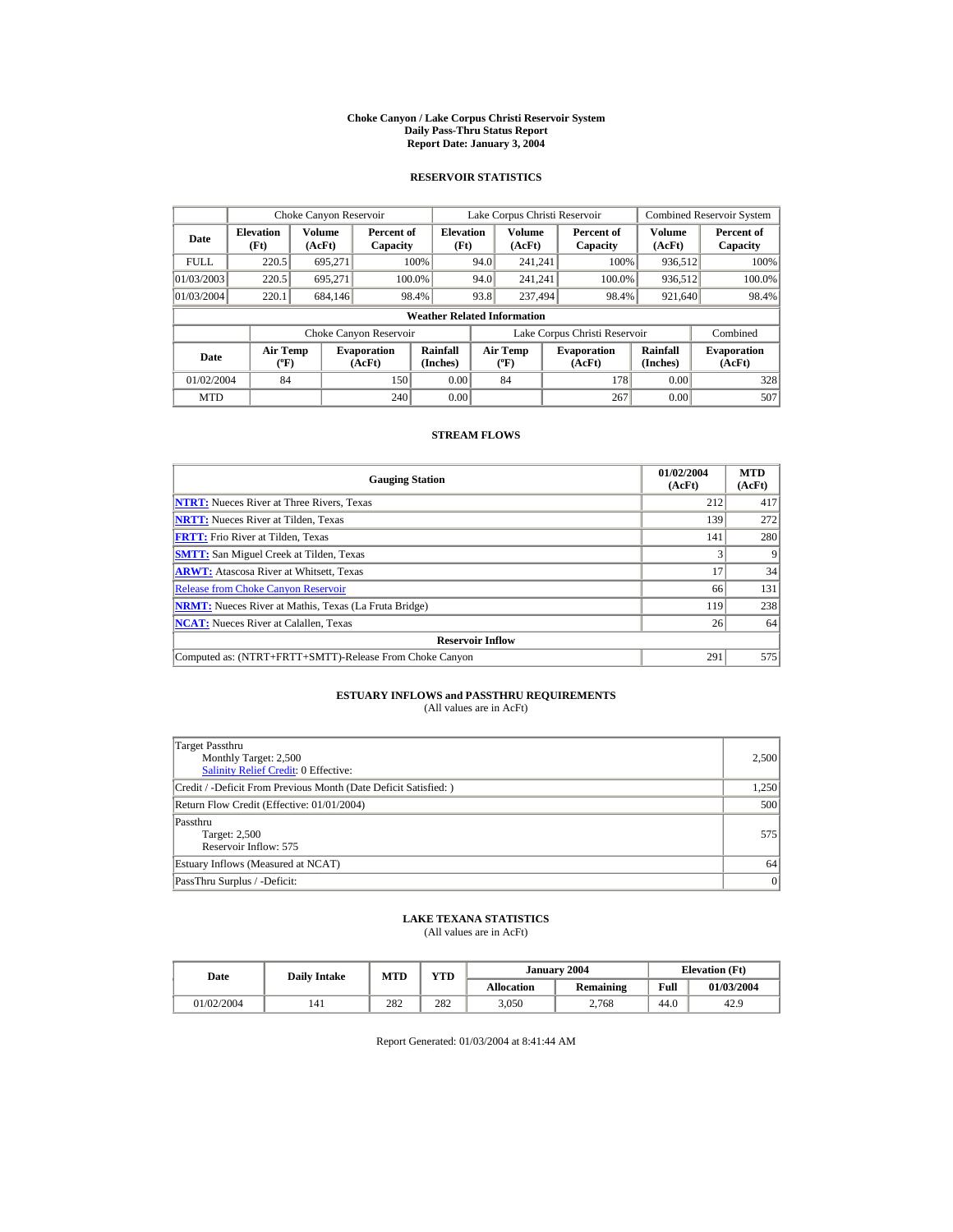#### **Choke Canyon / Lake Corpus Christi Reservoir System Daily Pass-Thru Status Report Report Date: January 4, 2004**

## **RESERVOIR STATISTICS**

|             | Choke Canyon Reservoir                      |                  |                              |                                    |      | Lake Corpus Christi Reservoir               |                               |                      | <b>Combined Reservoir System</b> |
|-------------|---------------------------------------------|------------------|------------------------------|------------------------------------|------|---------------------------------------------|-------------------------------|----------------------|----------------------------------|
| Date        | <b>Elevation</b><br>(Ft)                    | Volume<br>(AcFt) | Percent of<br>Capacity       | <b>Elevation</b><br>(Ft)           |      | Volume<br>(AcFt)                            | Percent of<br>Capacity        | Volume<br>(AcFt)     | Percent of<br>Capacity           |
| <b>FULL</b> | 220.5                                       | 695.271          |                              | 100%                               | 94.0 | 241.241                                     | 100%                          | 936,512              | 100%                             |
| 01/04/2003  | 220.5                                       | 695.271          | 100.0%                       |                                    | 94.0 | 241.241                                     | 100.0%                        | 936,512              | 100.0%                           |
| 01/04/2004  | 220.1                                       | 684.146          | 98.4%                        |                                    | 93.8 | 237,977                                     | 98.6%                         | 922,123              | 98.5%                            |
|             |                                             |                  |                              | <b>Weather Related Information</b> |      |                                             |                               |                      |                                  |
|             |                                             |                  | Choke Canyon Reservoir       |                                    |      |                                             | Lake Corpus Christi Reservoir |                      | Combined                         |
| Date        | <b>Air Temp</b><br>$({}^{\circ}\mathrm{F})$ |                  | <b>Evaporation</b><br>(AcFt) | Rainfall<br>(Inches)               |      | <b>Air Temp</b><br>$({}^{\circ}\mathrm{F})$ | <b>Evaporation</b><br>(AcFt)  | Rainfall<br>(Inches) | <b>Evaporation</b><br>(AcFt)     |
| 01/03/2004  | 83                                          |                  | 210                          | 0.00                               |      | 79                                          | 145                           | 0.00                 | 355                              |
| <b>MTD</b>  |                                             |                  | 450                          | 0.00                               |      |                                             | 412                           | 0.00                 | 862                              |

### **STREAM FLOWS**

| <b>Gauging Station</b>                                       | 01/03/2004<br>(AcFt) | <b>MTD</b><br>(AcFt) |
|--------------------------------------------------------------|----------------------|----------------------|
| <b>NTRT:</b> Nueces River at Three Rivers, Texas             | 218                  | 635                  |
| <b>NRTT:</b> Nueces River at Tilden, Texas                   | 141                  | 413                  |
| <b>FRTT:</b> Frio River at Tilden, Texas                     | 143                  | 423                  |
| <b>SMTT:</b> San Miguel Creek at Tilden, Texas               |                      | 12                   |
| <b>ARWT:</b> Atascosa River at Whitsett, Texas               | 17                   | 51                   |
| <b>Release from Choke Canyon Reservoir</b>                   | 66                   | 197                  |
| <b>NRMT:</b> Nueces River at Mathis, Texas (La Fruta Bridge) | 119                  | 357                  |
| <b>NCAT:</b> Nueces River at Calallen, Texas                 | 17                   | 80                   |
| <b>Reservoir Inflow</b>                                      |                      |                      |
| Computed as: (NTRT+FRTT+SMTT)-Release From Choke Canyon      | 299                  | 873                  |

# **ESTUARY INFLOWS and PASSTHRU REQUIREMENTS**<br>(All values are in AcFt)

| Target Passthru<br>Monthly Target: 2,500<br><b>Salinity Relief Credit: 0 Effective:</b> | 2,500 |
|-----------------------------------------------------------------------------------------|-------|
| Credit / -Deficit From Previous Month (Date Deficit Satisfied: )                        | 1,250 |
| Return Flow Credit (Effective: 01/01/2004)                                              | 500   |
| Passthru<br>Target: 2,500<br>Reservoir Inflow: 873                                      | 873   |
| Estuary Inflows (Measured at NCAT)                                                      | 80    |
| PassThru Surplus / -Deficit:                                                            | 0     |

## **LAKE TEXANA STATISTICS**

(All values are in AcFt)

| Date       | <b>Daily Intake</b> | MTD | <b>VTD</b> |                   | January 2004 |      | <b>Elevation</b> (Ft) |
|------------|---------------------|-----|------------|-------------------|--------------|------|-----------------------|
|            |                     |     |            | <b>Allocation</b> | Remaining    | Full | 01/04/2004            |
| 01/03/2004 | 141                 | 422 | 422        | 3,050             | 2.628        | 44.0 | 42.9                  |

Report Generated: 01/04/2004 at 9:08:40 AM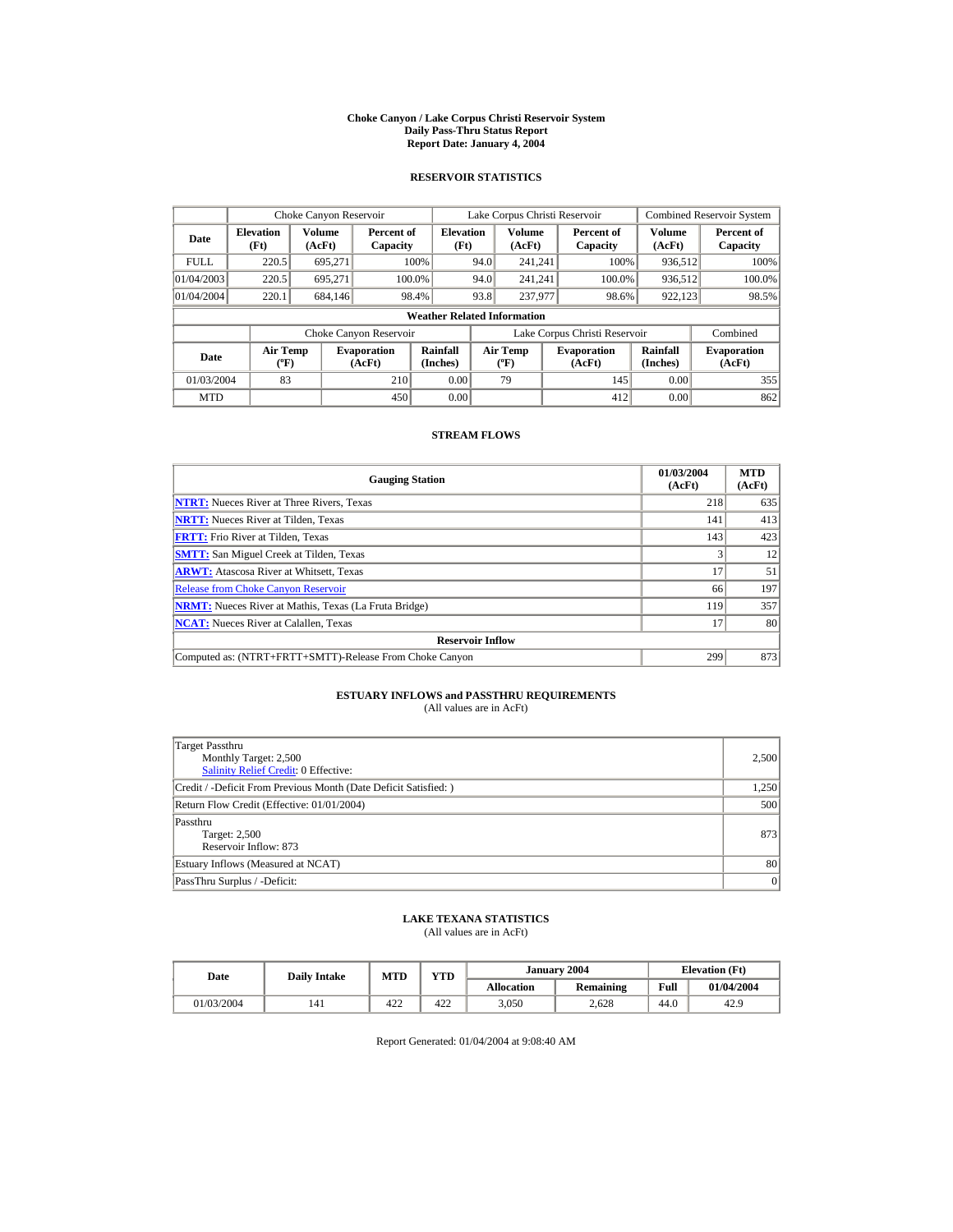#### **Choke Canyon / Lake Corpus Christi Reservoir System Daily Pass-Thru Status Report Report Date: January 5, 2004**

## **RESERVOIR STATISTICS**

|             | Choke Canyon Reservoir                      |                  |                              |                                    |      | Lake Corpus Christi Reservoir             |                               |                      | <b>Combined Reservoir System</b> |
|-------------|---------------------------------------------|------------------|------------------------------|------------------------------------|------|-------------------------------------------|-------------------------------|----------------------|----------------------------------|
| Date        | <b>Elevation</b><br>(Ft)                    | Volume<br>(AcFt) | Percent of<br>Capacity       | <b>Elevation</b><br>(Ft)           |      | Volume<br>(AcFt)                          | Percent of<br>Capacity        | Volume<br>(AcFt)     | Percent of<br>Capacity           |
| <b>FULL</b> | 220.5                                       | 695.271          |                              | 100%                               | 94.0 | 241.241                                   | 100%                          | 936,512              | 100%                             |
| 01/05/2003  | 220.5                                       | 695.271          | 100.0%                       |                                    | 94.0 | 241.241                                   | 100.0%                        | 936,512              | 100.0%                           |
| 01/05/2004  | 220.1                                       | 683,889          |                              | 98.4%                              | 93.9 | 239,510                                   | 99.3%                         | 923,399              | 98.6%                            |
|             |                                             |                  |                              | <b>Weather Related Information</b> |      |                                           |                               |                      |                                  |
|             |                                             |                  | Choke Canyon Reservoir       |                                    |      |                                           | Lake Corpus Christi Reservoir |                      | Combined                         |
| Date        | <b>Air Temp</b><br>$({}^{\circ}\mathrm{F})$ |                  | <b>Evaporation</b><br>(AcFt) | Rainfall<br>(Inches)               |      | <b>Air Temp</b><br>$({}^{\circ}\text{F})$ | <b>Evaporation</b><br>(AcFt)  | Rainfall<br>(Inches) | <b>Evaporation</b><br>(AcFt)     |
| 01/04/2004  | 81                                          |                  | 389                          | 0.00                               |      | 79                                        | 212                           | 0.00                 | 601                              |
| <b>MTD</b>  |                                             |                  | 839                          | 0.00                               |      |                                           | 624                           | 0.00                 | 1,463                            |

### **STREAM FLOWS**

| <b>Gauging Station</b>                                       | 01/04/2004<br>(AcFt) | <b>MTD</b><br>(AcFt) |
|--------------------------------------------------------------|----------------------|----------------------|
| <b>NTRT:</b> Nueces River at Three Rivers, Texas             | 222                  | 858                  |
| <b>NRTT:</b> Nueces River at Tilden, Texas                   | 141                  | 554                  |
| <b>FRTT:</b> Frio River at Tilden, Texas                     | 141                  | 564                  |
| <b>SMTT:</b> San Miguel Creek at Tilden, Texas               |                      | 13                   |
| <b>ARWT:</b> Atascosa River at Whitsett, Texas               | 18                   | 69                   |
| <b>Release from Choke Canyon Reservoir</b>                   | 66                   | 262                  |
| <b>NRMT:</b> Nueces River at Mathis, Texas (La Fruta Bridge) | 117                  | 474                  |
| <b>NCAT:</b> Nueces River at Calallen, Texas                 | 32                   | 112                  |
| <b>Reservoir Inflow</b>                                      |                      |                      |
| Computed as: (NTRT+FRTT+SMTT)-Release From Choke Canyon      | 299                  | 1,173                |

# **ESTUARY INFLOWS and PASSTHRU REQUIREMENTS**<br>(All values are in AcFt)

| <b>Target Passthru</b><br>Monthly Target: 2,500<br><b>Salinity Relief Credit: 0 Effective:</b> | 2,500 |
|------------------------------------------------------------------------------------------------|-------|
| Credit / -Deficit From Previous Month (Date Deficit Satisfied:)                                | 1,250 |
| Return Flow Credit (Effective: 01/01/2004)                                                     | 500   |
| Passthru<br>Target: 2,500<br>Reservoir Inflow: 1,173                                           | 1,173 |
| Estuary Inflows (Measured at NCAT)                                                             | 112   |
| PassThru Surplus / -Deficit:                                                                   | 0     |

## **LAKE TEXANA STATISTICS**

(All values are in AcFt)

| Date       | <b>Daily Intake</b> | <b>MTD</b> | VTD |                   | January 2004     |      | <b>Elevation</b> (Ft) |
|------------|---------------------|------------|-----|-------------------|------------------|------|-----------------------|
|            |                     |            |     | <b>Allocation</b> | <b>Remaining</b> | Full | 01/05/2004            |
| 01/04/2004 | 141                 | 563        | 563 | 3,050             | 2.487            | 44.0 | 42.9                  |

Report Generated: 01/05/2004 at 7:54:20 AM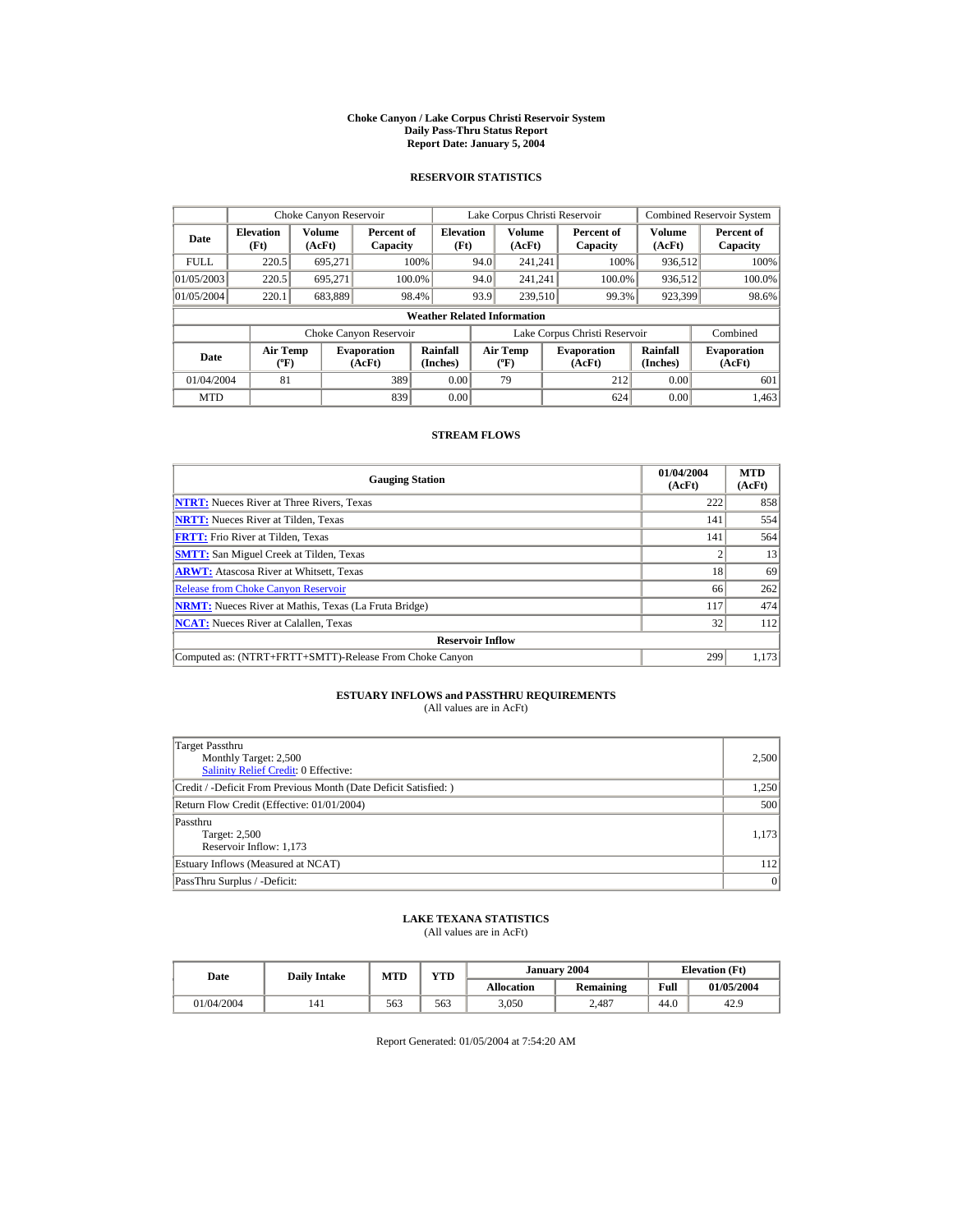#### **Choke Canyon / Lake Corpus Christi Reservoir System Daily Pass-Thru Status Report Report Date: January 6, 2004**

## **RESERVOIR STATISTICS**

|             | Choke Canyon Reservoir                      |                  |                              |                          |      | Lake Corpus Christi Reservoir             |  |                               |                      | <b>Combined Reservoir System</b> |  |  |
|-------------|---------------------------------------------|------------------|------------------------------|--------------------------|------|-------------------------------------------|--|-------------------------------|----------------------|----------------------------------|--|--|
| Date        | <b>Elevation</b><br>(Ft)                    | Volume<br>(AcFt) | Percent of<br>Capacity       | <b>Elevation</b><br>(Ft) |      | Volume<br>(AcFt)                          |  | Percent of<br>Capacity        | Volume<br>(AcFt)     | Percent of<br>Capacity           |  |  |
| <b>FULL</b> | 220.5                                       | 695.271          |                              | 100%                     | 94.0 | 241.241                                   |  | 100%                          | 936,512              | 100%                             |  |  |
| 01/06/2003  | 220.5                                       | 695.271          | 100.0%                       |                          | 94.0 | 241.241                                   |  | 100.0%                        | 936,512              | 100.0%                           |  |  |
| 01/06/2004  | 220.0                                       | 683,632          | 98.3%                        |                          | 93.9 | 239,318                                   |  | 99.2%                         | 922,950              | 98.6%                            |  |  |
|             | <b>Weather Related Information</b>          |                  |                              |                          |      |                                           |  |                               |                      |                                  |  |  |
|             |                                             |                  | Choke Canyon Reservoir       |                          |      |                                           |  | Lake Corpus Christi Reservoir |                      | Combined                         |  |  |
| Date        | <b>Air Temp</b><br>$({}^{\circ}\mathrm{F})$ |                  | <b>Evaporation</b><br>(AcFt) | Rainfall<br>(Inches)     |      | <b>Air Temp</b><br>$({}^{\circ}\text{F})$ |  | <b>Evaporation</b><br>(AcFt)  | Rainfall<br>(Inches) | <b>Evaporation</b><br>(AcFt)     |  |  |
| 01/05/2004  | 49                                          |                  | 240                          | 0.00                     |      | 51                                        |  | 224                           | 0.00                 | 464                              |  |  |
| <b>MTD</b>  |                                             |                  | 1.079                        | 0.00                     |      |                                           |  | 848                           | 0.00                 | 1.927                            |  |  |

### **STREAM FLOWS**

| <b>Gauging Station</b>                                       | 01/05/2004<br>(AcFt) | <b>MTD</b><br>(AcFt) |
|--------------------------------------------------------------|----------------------|----------------------|
| <b>NTRT:</b> Nueces River at Three Rivers, Texas             | 220                  | 1,078                |
| <b>NRTT:</b> Nueces River at Tilden. Texas                   | 139                  | 693                  |
| <b>FRTT:</b> Frio River at Tilden, Texas                     | 141                  | 705                  |
| <b>SMTT:</b> San Miguel Creek at Tilden, Texas               |                      | 13                   |
| <b>ARWT:</b> Atascosa River at Whitsett, Texas               | 15                   | 84                   |
| <b>Release from Choke Canyon Reservoir</b>                   | 66                   | 328                  |
| <b>NRMT:</b> Nueces River at Mathis, Texas (La Fruta Bridge) | 187                  | 661                  |
| <b>NCAT:</b> Nueces River at Calallen, Texas                 | 16                   | 128                  |
| <b>Reservoir Inflow</b>                                      |                      |                      |
| Computed as: (NTRT+FRTT+SMTT)-Release From Choke Canyon      | 296                  | 1,468                |

# **ESTUARY INFLOWS and PASSTHRU REQUIREMENTS**<br>(All values are in AcFt)

| Target Passthru<br>Monthly Target: 2,500<br><b>Salinity Relief Credit: 0 Effective:</b> | 2,500 |
|-----------------------------------------------------------------------------------------|-------|
| Credit / -Deficit From Previous Month (Date Deficit Satisfied:)                         | 1,250 |
| Return Flow Credit (Effective: 01/01/2004)                                              | 500   |
| Passthru<br>Target: 2,500<br>Reservoir Inflow: 1,468                                    | 1.468 |
| Estuary Inflows (Measured at NCAT)                                                      | 128   |
| PassThru Surplus / -Deficit:                                                            | 0     |

## **LAKE TEXANA STATISTICS**

(All values are in AcFt)

| Date       | <b>Daily Intake</b> | MTD | <b>VTD</b> |                   | January 2004     | <b>Elevation</b> (Ft) |            |
|------------|---------------------|-----|------------|-------------------|------------------|-----------------------|------------|
|            |                     |     |            | <b>Allocation</b> | <b>Remaining</b> | Full                  | 01/06/2004 |
| 01/05/2004 | 140                 | 703 | 703        | 3,050             | 2.347            | 44.0                  | 43.0       |

Report Generated: 01/06/2004 at 9:54:00 AM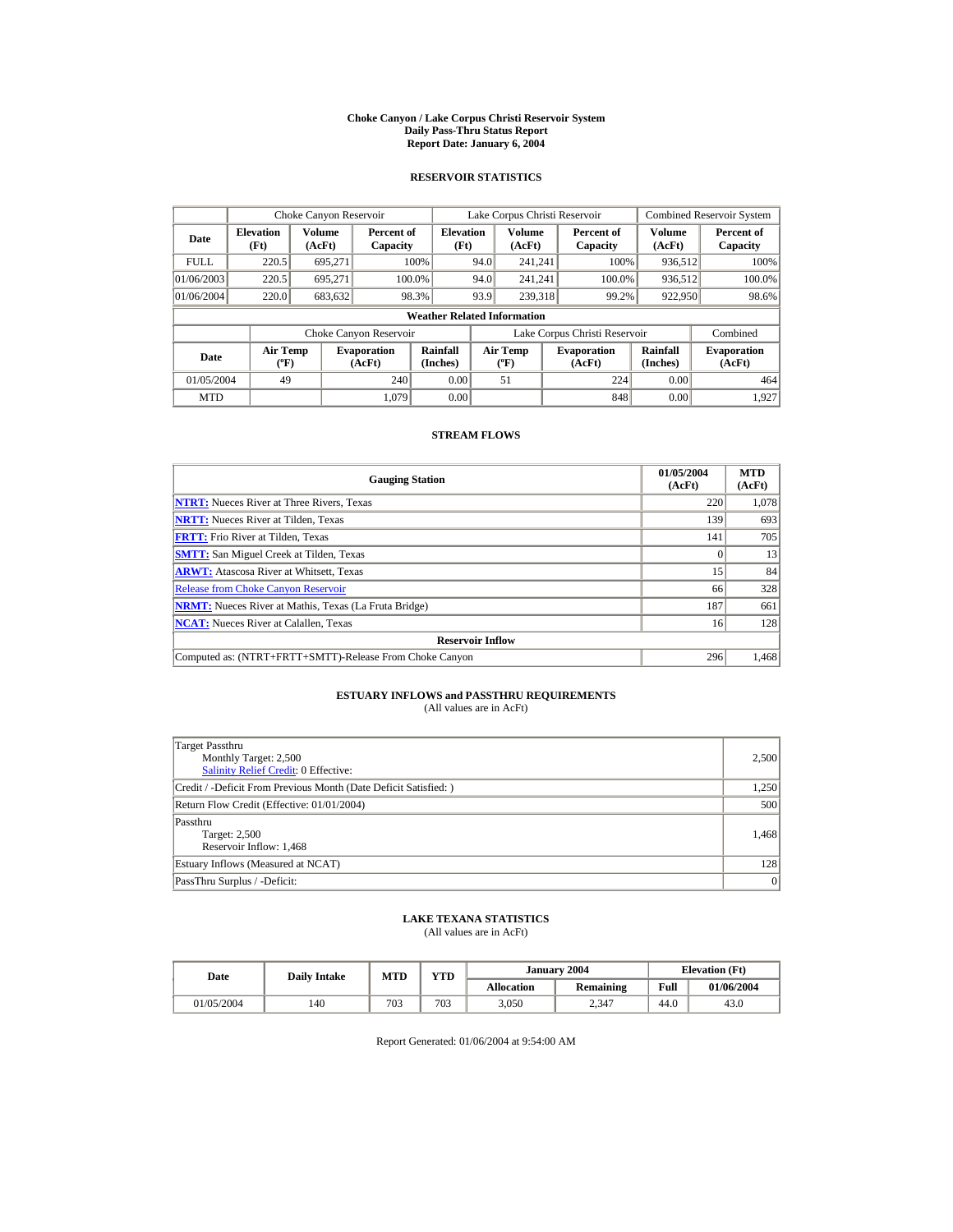#### **Choke Canyon / Lake Corpus Christi Reservoir System Daily Pass-Thru Status Report Report Date: January 7, 2004**

## **RESERVOIR STATISTICS**

|             | Choke Canyon Reservoir                      |                  |                              |                          | Lake Corpus Christi Reservoir |                                  |  |                               |                      | <b>Combined Reservoir System</b> |  |  |
|-------------|---------------------------------------------|------------------|------------------------------|--------------------------|-------------------------------|----------------------------------|--|-------------------------------|----------------------|----------------------------------|--|--|
| Date        | <b>Elevation</b><br>(Ft)                    | Volume<br>(AcFt) | Percent of<br>Capacity       | <b>Elevation</b><br>(Ft) |                               | Volume<br>(AcFt)                 |  | Percent of<br>Capacity        | Volume<br>(AcFt)     | Percent of<br>Capacity           |  |  |
| <b>FULL</b> | 220.5                                       | 695.271          |                              | 100%                     | 94.0                          | 241.241                          |  | 100%                          | 936,512              | 100%                             |  |  |
| 01/07/2003  | 220.5                                       | 695.271          |                              | 100.0%                   | 94.0                          | 241.241                          |  | 100.0%                        | 936,512              | 100.0%                           |  |  |
| 01/07/2004  | 220.0                                       | 683,374          |                              | 98.3%                    | 93.8                          | 237,403                          |  | 98.4%                         | 920,777              | 98.3%                            |  |  |
|             | <b>Weather Related Information</b>          |                  |                              |                          |                               |                                  |  |                               |                      |                                  |  |  |
|             |                                             |                  | Choke Canyon Reservoir       |                          |                               |                                  |  | Lake Corpus Christi Reservoir |                      | Combined                         |  |  |
| Date        | <b>Air Temp</b><br>$({}^{\circ}\mathrm{F})$ |                  | <b>Evaporation</b><br>(AcFt) | Rainfall<br>(Inches)     |                               | <b>Air Temp</b><br>$(^{\circ}F)$ |  | <b>Evaporation</b><br>(AcFt)  | Rainfall<br>(Inches) | <b>Evaporation</b><br>(AcFt)     |  |  |
| 01/06/2004  | 41                                          |                  | 180                          | 0.00                     |                               | 41                               |  | 111                           | 0.00                 | 291                              |  |  |
| <b>MTD</b>  |                                             |                  | 1.259                        | 0.00                     |                               |                                  |  | 959                           | 0.00                 | 2.218                            |  |  |

### **STREAM FLOWS**

| <b>Gauging Station</b>                                       | 01/06/2004<br>(AcFt) | <b>MTD</b><br>(AcFt) |
|--------------------------------------------------------------|----------------------|----------------------|
| <b>NTRT:</b> Nueces River at Three Rivers, Texas             | 212                  | 1,290                |
| <b>NRTT:</b> Nueces River at Tilden, Texas                   | 137                  | 830                  |
| <b>FRTT:</b> Frio River at Tilden, Texas                     | 139                  | 844                  |
| <b>SMTT:</b> San Miguel Creek at Tilden, Texas               |                      | 13                   |
| <b>ARWT:</b> Atascosa River at Whitsett, Texas               | 14                   | 98                   |
| <b>Release from Choke Canyon Reservoir</b>                   | 66                   | 393                  |
| <b>NRMT:</b> Nueces River at Mathis, Texas (La Fruta Bridge) | 183                  | 844                  |
| <b>NCAT:</b> Nueces River at Calallen, Texas                 | 38                   | 166                  |
| <b>Reservoir Inflow</b>                                      |                      |                      |
| Computed as: (NTRT+FRTT+SMTT)-Release From Choke Canyon      | 286                  | 1.754                |

# **ESTUARY INFLOWS and PASSTHRU REQUIREMENTS**<br>(All values are in AcFt)

| Target Passthru<br>Monthly Target: 2,500<br>Salinity Relief Credit: 0 Effective: | 2,500 |
|----------------------------------------------------------------------------------|-------|
| Credit / -Deficit From Previous Month (Date Deficit Satisfied:)                  | 1,250 |
| Return Flow Credit (Effective: 01/01/2004)                                       | 500   |
| Passthru<br>Target: 2,500<br>Reservoir Inflow: 1,754                             | 1,754 |
| Estuary Inflows (Measured at NCAT)                                               | 166   |
| PassThru Surplus / -Deficit:                                                     | 161   |

## **LAKE TEXANA STATISTICS**

(All values are in AcFt)

| Date       | <b>Daily Intake</b> | MTD | <b>YTD</b> |                   | January 2004     | <b>Elevation</b> (Ft) |            |
|------------|---------------------|-----|------------|-------------------|------------------|-----------------------|------------|
|            |                     |     |            | <b>Allocation</b> | <b>Remaining</b> | Full                  | 01/07/2004 |
| 01/06/2004 | 140                 | 843 | 843        | 3,050             | 2.207            | 44.0                  | 42.9       |

Report Generated: 01/07/2004 at 9:49:03 AM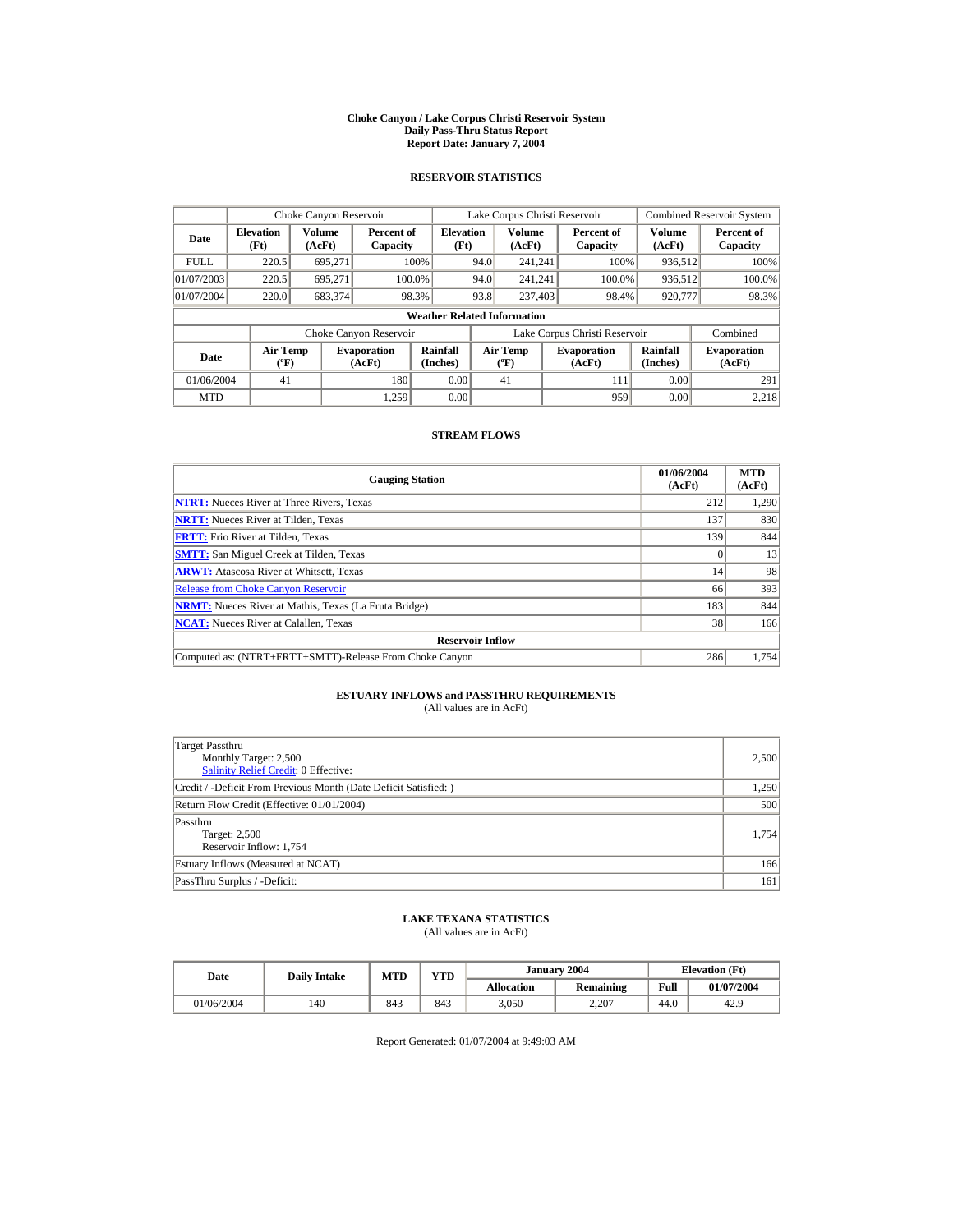#### **Choke Canyon / Lake Corpus Christi Reservoir System Daily Pass-Thru Status Report Report Date: January 8, 2004**

## **RESERVOIR STATISTICS**

|             | Choke Canyon Reservoir                      |                  |                              |                          | Lake Corpus Christi Reservoir           |                         |  |                               |                      | <b>Combined Reservoir System</b> |  |  |
|-------------|---------------------------------------------|------------------|------------------------------|--------------------------|-----------------------------------------|-------------------------|--|-------------------------------|----------------------|----------------------------------|--|--|
| Date        | <b>Elevation</b><br>(Ft)                    | Volume<br>(AcFt) | Percent of<br>Capacity       | <b>Elevation</b><br>(Ft) |                                         | <b>Volume</b><br>(AcFt) |  | Percent of<br>Capacity        | Volume<br>(AcFt)     | Percent of<br>Capacity           |  |  |
| <b>FULL</b> | 220.5                                       | 695.271          |                              | 100%                     | 94.0                                    | 241.241                 |  | 100%                          | 936,512              | 100%                             |  |  |
| 01/08/2003  | 220.4                                       | 693,974          |                              | 99.8%                    | 94.0                                    | 241.241                 |  | 100.0%                        | 935,215              | 99.9%                            |  |  |
| 01/08/2004  | 220.0                                       | 682,860          |                              | 98.2%                    | 93.8                                    | 237,020                 |  | 98.3%                         | 919,880              | 98.2%                            |  |  |
|             | <b>Weather Related Information</b>          |                  |                              |                          |                                         |                         |  |                               |                      |                                  |  |  |
|             |                                             |                  | Choke Canyon Reservoir       |                          |                                         |                         |  | Lake Corpus Christi Reservoir |                      | Combined                         |  |  |
| Date        | <b>Air Temp</b><br>$({}^{\circ}\mathrm{F})$ |                  | <b>Evaporation</b><br>(AcFt) | Rainfall<br>(Inches)     | <b>Air Temp</b><br>$(^{\circ}\text{F})$ |                         |  | <b>Evaporation</b><br>(AcFt)  | Rainfall<br>(Inches) | <b>Evaporation</b><br>(AcFt)     |  |  |
| 01/07/2004  | 49                                          |                  | 45                           | 0.16                     |                                         | 46                      |  | 11                            | 0.59                 | 56                               |  |  |
| <b>MTD</b>  |                                             |                  | 1.304                        | 0.16                     |                                         |                         |  | 970                           | 0.59                 | 2.274                            |  |  |

### **STREAM FLOWS**

| <b>Gauging Station</b>                                       | 01/07/2004<br>(AcFt) | <b>MTD</b><br>(AcFt) |
|--------------------------------------------------------------|----------------------|----------------------|
| <b>NTRT:</b> Nueces River at Three Rivers, Texas             | 212                  | 1,503                |
| <b>NRTT:</b> Nueces River at Tilden. Texas                   | 137                  | 967                  |
| <b>FRTT:</b> Frio River at Tilden, Texas                     | 139                  | 983                  |
| <b>SMTT:</b> San Miguel Creek at Tilden, Texas               |                      | 13                   |
| <b>ARWT:</b> Atascosa River at Whitsett, Texas               | 14                   | 112                  |
| <b>Release from Choke Canyon Reservoir</b>                   | 66                   | 459                  |
| <b>NRMT:</b> Nueces River at Mathis, Texas (La Fruta Bridge) | 183                  | 1,026                |
| <b>NCAT:</b> Nueces River at Calallen, Texas                 | 38                   | 203                  |
| <b>Reservoir Inflow</b>                                      |                      |                      |
| Computed as: (NTRT+FRTT+SMTT)-Release From Choke Canyon      | 286                  | 2,040                |

# **ESTUARY INFLOWS and PASSTHRU REQUIREMENTS**<br>(All values are in AcFt)

| Target Passthru<br>Monthly Target: 2,500<br><b>Salinity Relief Credit: 0 Effective:</b> | 2,500 |
|-----------------------------------------------------------------------------------------|-------|
| Credit / -Deficit From Previous Month (Date Deficit Satisfied:)                         | 1,250 |
| Return Flow Credit (Effective: 01/01/2004)                                              | 500   |
| Passthru<br>Target: 2,500<br>Reservoir Inflow: 2,040                                    | 2,040 |
| Estuary Inflows (Measured at NCAT)                                                      | 203   |
| PassThru Surplus / -Deficit:                                                            | $-87$ |

## **LAKE TEXANA STATISTICS**

(All values are in AcFt)

| Date       | <b>Daily Intake</b> | <b>MTD</b> | YTD |                   | January 2004 | <b>Elevation</b> (Ft) |            |
|------------|---------------------|------------|-----|-------------------|--------------|-----------------------|------------|
|            |                     |            |     | <b>Allocation</b> | Remaining    | Full                  | 01/08/2004 |
| 01/07/2004 | 140                 | 984        | 984 | 3,050             | 2,066        | 44.0                  | 42.8       |

Report Generated: 01/08/2004 at 8:52:25 AM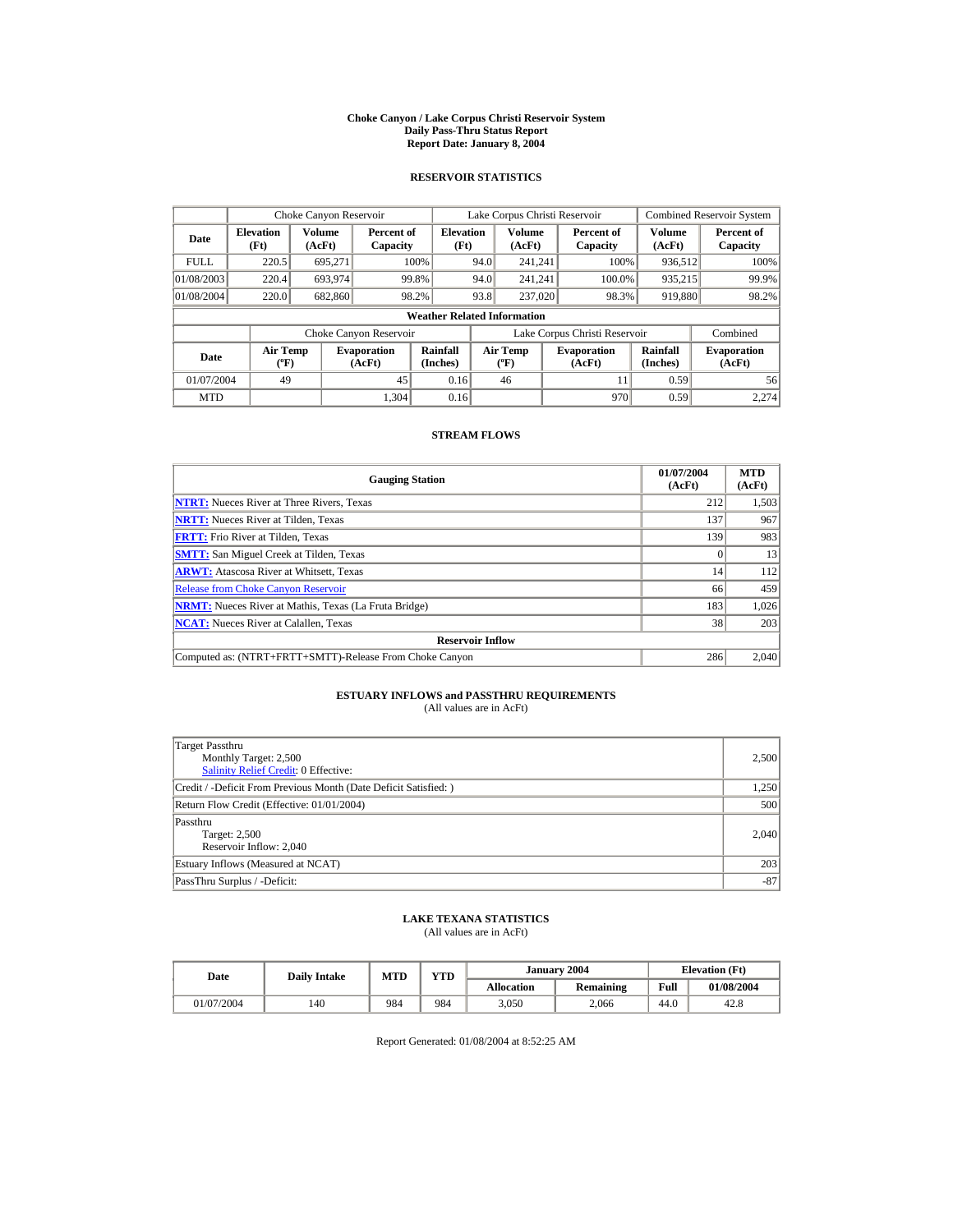#### **Choke Canyon / Lake Corpus Christi Reservoir System Daily Pass-Thru Status Report Report Date: January 9, 2004**

## **RESERVOIR STATISTICS**

|             | Choke Canyon Reservoir                      |                         |                              |                          | Lake Corpus Christi Reservoir |                                          |  |                               |                      | <b>Combined Reservoir System</b> |  |  |
|-------------|---------------------------------------------|-------------------------|------------------------------|--------------------------|-------------------------------|------------------------------------------|--|-------------------------------|----------------------|----------------------------------|--|--|
| Date        | <b>Elevation</b><br>(Ft)                    | <b>Volume</b><br>(AcFt) | Percent of<br>Capacity       | <b>Elevation</b><br>(Ft) |                               | <b>Volume</b><br>(AcFt)                  |  | Percent of<br>Capacity        | Volume<br>(AcFt)     | Percent of<br>Capacity           |  |  |
| <b>FULL</b> | 220.5                                       | 695.271                 |                              | 100%                     | 94.0                          | 241.241                                  |  | 100%                          | 936,512              | 100%                             |  |  |
| 01/09/2003  | 220.5                                       | 694.493                 |                              | 99.9%                    | 94.0                          | 241.241                                  |  | 100.0%                        | 935,734              | 99.9%                            |  |  |
| 01/09/2004  | 220.0                                       | 682,603                 |                              | 98.2%                    | 93.8                          | 238,360                                  |  | 98.8%                         | 920,963              | 98.3%                            |  |  |
|             | <b>Weather Related Information</b>          |                         |                              |                          |                               |                                          |  |                               |                      |                                  |  |  |
|             |                                             |                         | Choke Canyon Reservoir       |                          |                               |                                          |  | Lake Corpus Christi Reservoir |                      | Combined                         |  |  |
| Date        | <b>Air Temp</b><br>$({}^{\circ}\mathrm{F})$ |                         | <b>Evaporation</b><br>(AcFt) | Rainfall<br>(Inches)     |                               | <b>Air Temp</b><br>$({}^{\circ}{\rm F})$ |  | <b>Evaporation</b><br>(AcFt)  | Rainfall<br>(Inches) | <b>Evaporation</b><br>(AcFt)     |  |  |
| 01/08/2004  | 57                                          |                         | 30                           | 0.03                     |                               | 56                                       |  | 11                            | 0.01                 | 41                               |  |  |
| <b>MTD</b>  |                                             |                         | 1.334                        | 0.19                     |                               |                                          |  | 981                           | 0.60                 | 2.315                            |  |  |

### **STREAM FLOWS**

| <b>Gauging Station</b>                                       | 01/08/2004<br>(AcFt) | <b>MTD</b><br>(AcFt) |
|--------------------------------------------------------------|----------------------|----------------------|
| <b>NTRT:</b> Nueces River at Three Rivers, Texas             | 212                  | 1,715                |
| <b>NRTT:</b> Nueces River at Tilden. Texas                   | 133                  | 1,100                |
| <b>FRTT:</b> Frio River at Tilden, Texas                     | 133                  | 1,116                |
| <b>SMTT:</b> San Miguel Creek at Tilden, Texas               |                      | 13                   |
| <b>ARWT:</b> Atascosa River at Whitsett, Texas               | 13                   | 126                  |
| <b>Release from Choke Canyon Reservoir</b>                   | 66                   | 524                  |
| <b>NRMT:</b> Nueces River at Mathis, Texas (La Fruta Bridge) | 141                  | 1.167                |
| <b>NCAT:</b> Nueces River at Calallen, Texas                 | 34                   | 237                  |
| <b>Reservoir Inflow</b>                                      |                      |                      |
| Computed as: (NTRT+FRTT+SMTT)-Release From Choke Canyon      | 280                  | 2,320                |

# **ESTUARY INFLOWS and PASSTHRU REQUIREMENTS**<br>(All values are in AcFt)

| Target Passthru<br>Monthly Target: 2,500<br><b>Salinity Relief Credit: 0 Effective:</b> | 2,500  |
|-----------------------------------------------------------------------------------------|--------|
| Credit / -Deficit From Previous Month (Date Deficit Satisfied:)                         | 1,250  |
| Return Flow Credit (Effective: 01/01/2004)                                              | 500    |
| Passthru<br>Target: 2,500<br>Reservoir Inflow: 2,320                                    | 2,320  |
| Estuary Inflows (Measured at NCAT)                                                      | 237    |
| PassThru Surplus / -Deficit:                                                            | $-333$ |

## **LAKE TEXANA STATISTICS**

(All values are in AcFt)

| Date       | <b>Daily Intake</b> | <b>MTD</b> | $\mathbf{v}\mathbf{T}\mathbf{D}$ |                   | January 2004 | <b>Elevation</b> (Ft) |            |
|------------|---------------------|------------|----------------------------------|-------------------|--------------|-----------------------|------------|
|            |                     |            |                                  | <b>Allocation</b> | Remaining    | Full                  | 01/09/2004 |
| 01/08/2004 | 140                 | 124        | 124                              | 3,050             | .926         | 44.0                  | 42.8       |

Report Generated: 01/09/2004 at 8:35:26 AM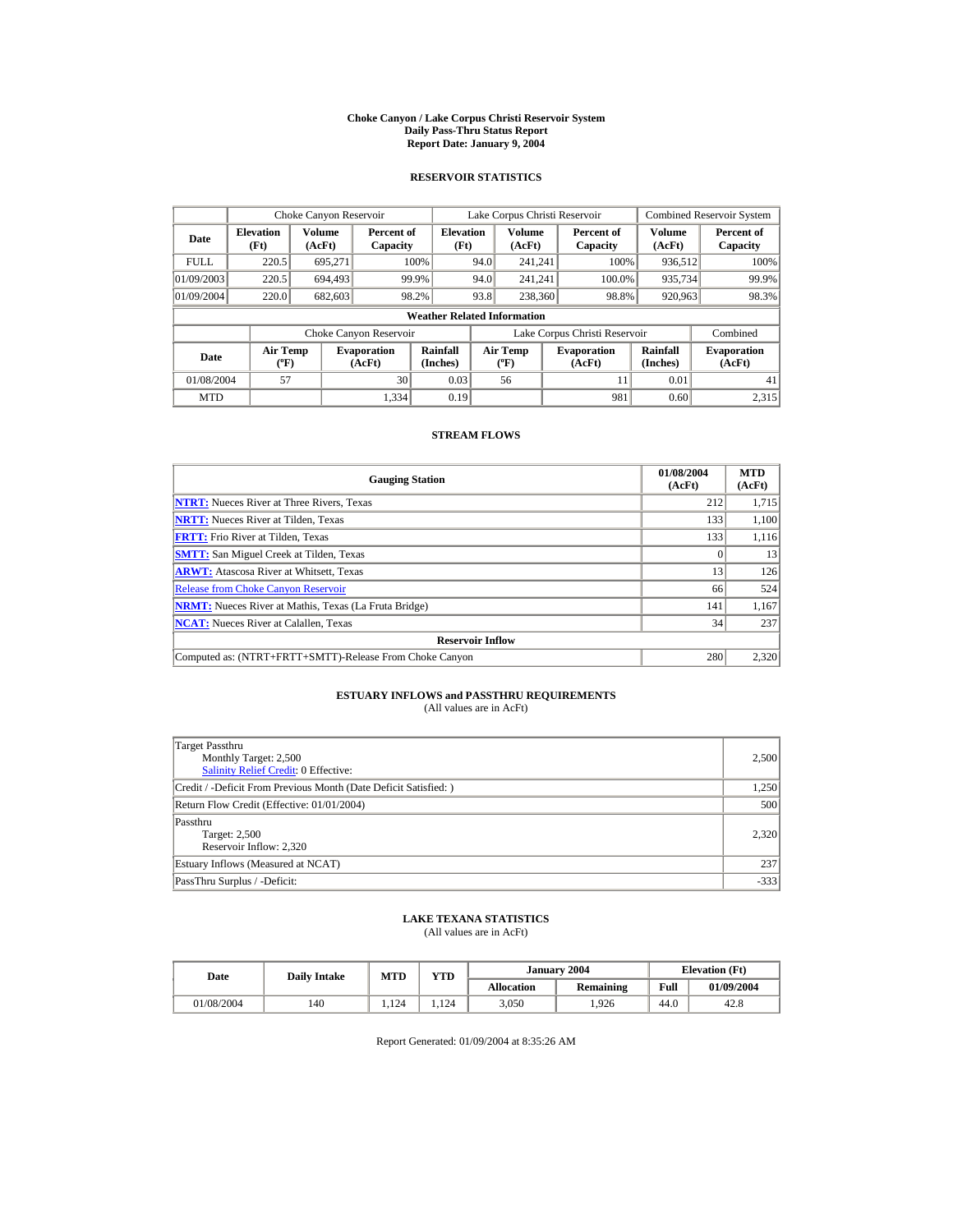#### **Choke Canyon / Lake Corpus Christi Reservoir System Daily Pass-Thru Status Report Report Date: January 10, 2004**

## **RESERVOIR STATISTICS**

|                                                     | Choke Canyon Reservoir                       |                              |                        |                                    |                                  | Lake Corpus Christi Reservoir |                              |                        |                              | Combined Reservoir System |
|-----------------------------------------------------|----------------------------------------------|------------------------------|------------------------|------------------------------------|----------------------------------|-------------------------------|------------------------------|------------------------|------------------------------|---------------------------|
| Date                                                | Volume<br><b>Elevation</b><br>(Ft)<br>(AcFt) |                              | Percent of<br>Capacity | <b>Elevation</b><br>(Ft)           |                                  | Volume<br>(AcFt)              |                              | Percent of<br>Capacity | Volume<br>(AcFt)             | Percent of<br>Capacity    |
| <b>FULL</b>                                         | 220.5                                        | 695.271                      |                        | 100%                               | 94.0                             | 241.241                       |                              | 100%                   | 936,512                      | 100%                      |
| 01/10/2003                                          | 220.5                                        | 694.233                      |                        | 99.9%                              | 94.0                             | 241.241                       |                              | 100.0%                 | 935,474                      | 99.9%                     |
| 01/10/2004                                          | 220.0                                        | 682.091                      |                        | 98.1%                              | 93.8                             | 238,168                       |                              | 98.7%                  | 920.259                      | 98.3%                     |
|                                                     |                                              |                              |                        | <b>Weather Related Information</b> |                                  |                               |                              |                        |                              |                           |
|                                                     |                                              |                              | Choke Canyon Reservoir |                                    | Lake Corpus Christi Reservoir    |                               |                              |                        | Combined                     |                           |
| <b>Air Temp</b><br>Date<br>$({}^{\circ}\mathrm{F})$ |                                              | <b>Evaporation</b><br>(AcFt) | Rainfall<br>(Inches)   |                                    | <b>Air Temp</b><br>$(^{\circ}F)$ |                               | <b>Evaporation</b><br>(AcFt) | Rainfall<br>(Inches)   | <b>Evaporation</b><br>(AcFt) |                           |
| 01/09/2004                                          | 68                                           |                              | 179                    | 0.00                               |                                  | 65                            |                              | 156                    | 0.00                         | 335                       |
| <b>MTD</b>                                          |                                              |                              | 1.513                  | 0.19                               |                                  |                               |                              | 1.137                  | 0.60                         | 2,650                     |

### **STREAM FLOWS**

| <b>Gauging Station</b>                                       | 01/09/2004<br>(AcFt) | <b>MTD</b><br>(AcFt) |
|--------------------------------------------------------------|----------------------|----------------------|
| <b>NTRT:</b> Nueces River at Three Rivers, Texas             | 208                  | 1,923                |
| <b>NRTT:</b> Nueces River at Tilden, Texas                   | 133                  | 1,233                |
| <b>FRTT:</b> Frio River at Tilden, Texas                     | 131                  | 1,247                |
| <b>SMTT:</b> San Miguel Creek at Tilden, Texas               |                      | 13                   |
| <b>ARWT:</b> Atascosa River at Whitsett, Texas               | 14 <sup>1</sup>      | 140                  |
| <b>Release from Choke Canyon Reservoir</b>                   | 66                   | 590                  |
| <b>NRMT:</b> Nueces River at Mathis, Texas (La Fruta Bridge) | 131                  | 1,298                |
| <b>NCAT:</b> Nueces River at Calallen, Texas                 | 14                   | 251                  |
| <b>Reservoir Inflow</b>                                      |                      |                      |
| Computed as: (NTRT+FRTT+SMTT)-Release From Choke Canyon      | 274                  | 2,594                |

# **ESTUARY INFLOWS and PASSTHRU REQUIREMENTS**<br>(All values are in AcFt)

| Target Passthru<br>Monthly Target: 2,500<br>Salinity Relief Credit: 0 Effective: | 2,500  |
|----------------------------------------------------------------------------------|--------|
| Credit / -Deficit From Previous Month (Date Deficit Satisfied:)                  | 1,250  |
| Return Flow Credit (Effective: 01/01/2004)                                       | 500    |
| Passthru<br>Target: 2,500<br>Reservoir Inflow: 2,594                             | 2,500  |
| Estuary Inflows (Measured at NCAT)                                               | 251    |
| PassThru Surplus / -Deficit:                                                     | $-499$ |

## **LAKE TEXANA STATISTICS**

(All values are in AcFt)

| Date       |     | YTD<br><b>MTD</b><br><b>Daily Intake</b> |       |                   | January 2004 | <b>Elevation</b> (Ft) |            |
|------------|-----|------------------------------------------|-------|-------------------|--------------|-----------------------|------------|
|            |     |                                          |       | <b>Allocation</b> | Remaining    | Full                  | 01/10/2004 |
| 01/09/2004 | 140 | .265                                     | 1.265 | 3.050             | 1.785        | 44.0                  | 42.8       |

Report Generated: 01/10/2004 at 8:34:40 AM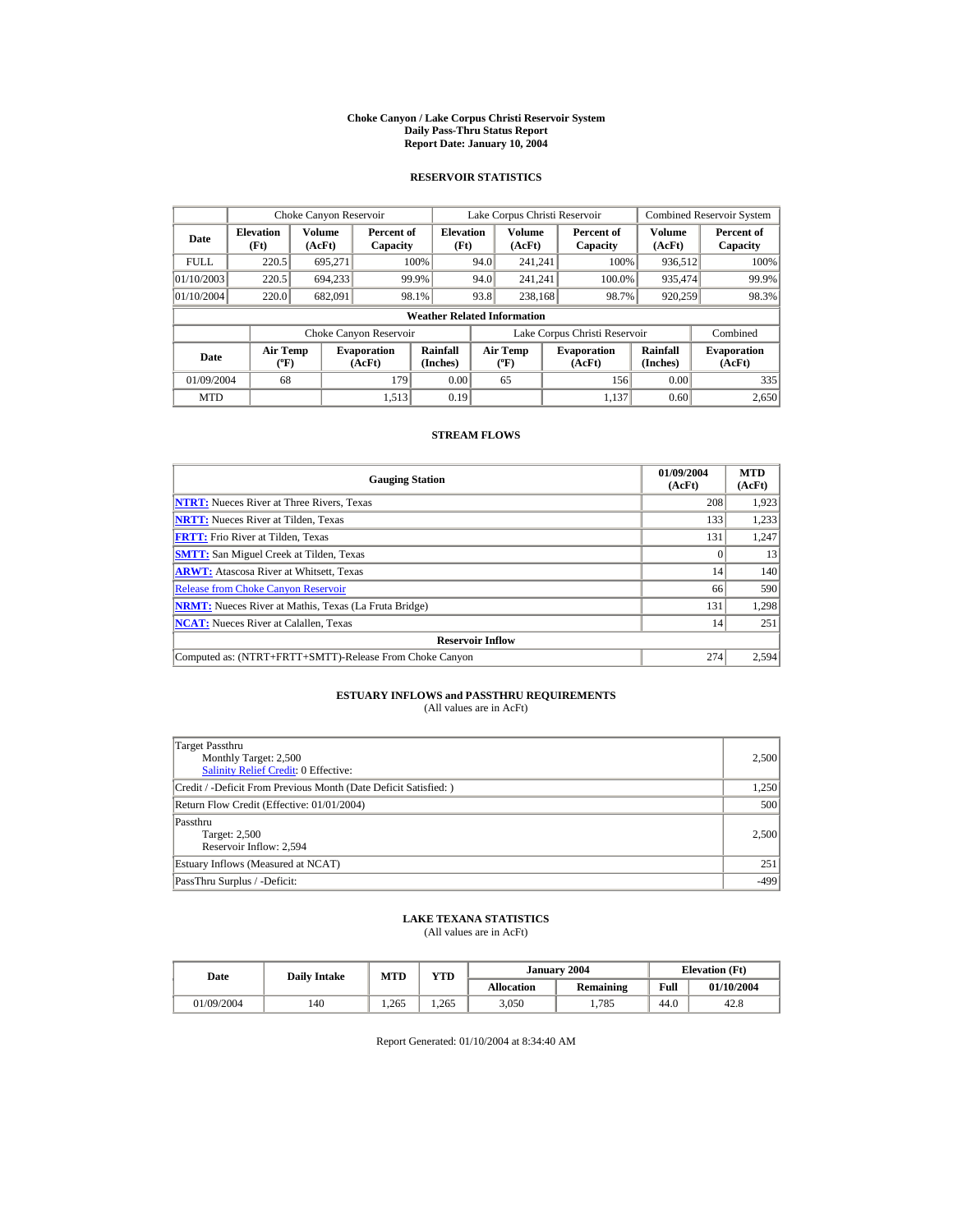#### **Choke Canyon / Lake Corpus Christi Reservoir System Daily Pass-Thru Status Report Report Date: January 11, 2004**

## **RESERVOIR STATISTICS**

|                                        | Choke Canyon Reservoir   |                  |                              |                                    |                               | Lake Corpus Christi Reservoir     |  |                              |                         | <b>Combined Reservoir System</b> |
|----------------------------------------|--------------------------|------------------|------------------------------|------------------------------------|-------------------------------|-----------------------------------|--|------------------------------|-------------------------|----------------------------------|
| Date                                   | <b>Elevation</b><br>(Ft) | Volume<br>(AcFt) | Percent of<br>Capacity       | <b>Elevation</b><br>(Ft)           |                               | Volume<br>(AcFt)                  |  | Percent of<br>Capacity       | <b>Volume</b><br>(AcFt) | Percent of<br>Capacity           |
| <b>FULL</b>                            | 220.5                    | 695.271          |                              | 100%                               | 94.0                          | 241.241                           |  | 100%                         | 936,512                 | 100%                             |
| 01/11/2003                             | 220.4                    | 693.974          |                              | 99.8%                              | 94.0                          | 241.241                           |  | 100.0%                       | 935,215                 | 99.9%                            |
| 01/11/2004                             | 220.0                    | 681,836          |                              | 98.1%                              | 93.8                          | 237,403                           |  | 98.4%                        | 919.239                 | 98.2%                            |
|                                        |                          |                  |                              | <b>Weather Related Information</b> |                               |                                   |  |                              |                         |                                  |
|                                        |                          |                  | Choke Canyon Reservoir       |                                    | Lake Corpus Christi Reservoir |                                   |  |                              | Combined                |                                  |
| Air Temp<br>Date<br>$({}^o\mathrm{F})$ |                          |                  | <b>Evaporation</b><br>(AcFt) | Rainfall<br>(Inches)               |                               | Air Temp<br>$({}^{\circ}{\rm F})$ |  | <b>Evaporation</b><br>(AcFt) | Rainfall<br>(Inches)    | <b>Evaporation</b><br>(AcFt)     |
| 01/10/2004                             | 63                       |                  | 164                          | 0.00                               |                               | 65                                |  | 123                          | 0.00                    | 287                              |
| <b>MTD</b>                             |                          |                  | 1.677                        | 0.19                               |                               |                                   |  | 1.260                        | 0.60                    | 2,937                            |

### **STREAM FLOWS**

| <b>Gauging Station</b>                                       | 01/10/2004<br>(AcFt) | <b>MTD</b><br>(AcFt) |
|--------------------------------------------------------------|----------------------|----------------------|
| <b>NTRT:</b> Nueces River at Three Rivers, Texas             | 204                  | 2,128                |
| <b>NRTT:</b> Nueces River at Tilden, Texas                   | 137                  | 1,370                |
| <b>FRTT:</b> Frio River at Tilden, Texas                     | 131                  | 1,378                |
| <b>SMTT:</b> San Miguel Creek at Tilden, Texas               |                      | 13                   |
| <b>ARWT:</b> Atascosa River at Whitsett, Texas               | 13                   | 154                  |
| <b>Release from Choke Canyon Reservoir</b>                   | 66                   | 655                  |
| <b>NRMT:</b> Nueces River at Mathis, Texas (La Fruta Bridge) | 109                  | 1,407                |
| <b>NCAT:</b> Nueces River at Calallen. Texas                 | 28                   | 279                  |
| <b>Reservoir Inflow</b>                                      |                      |                      |
| Computed as: (NTRT+FRTT+SMTT)-Release From Choke Canyon      | 270                  | 2,864                |

# **ESTUARY INFLOWS and PASSTHRU REQUIREMENTS**<br>(All values are in AcFt)

| <b>Target Passthru</b><br>Monthly Target: 2,500<br><b>Salinity Relief Credit: 0 Effective:</b> | 2,500  |
|------------------------------------------------------------------------------------------------|--------|
| Credit / -Deficit From Previous Month (Date Deficit Satisfied:)                                | 1,250  |
| Return Flow Credit (Effective: 01/01/2004)                                                     | 500    |
| Passthru<br>Target: 2,500<br>Reservoir Inflow: 2,864                                           | 2,500  |
| Estuary Inflows (Measured at NCAT)                                                             | 279    |
| PassThru Surplus / -Deficit:                                                                   | $-471$ |

## **LAKE TEXANA STATISTICS**

(All values are in AcFt)

| Date       | <b>Daily Intake</b> | VTD-<br><b>MTD</b> |      |                   | January 2004 | <b>Elevation</b> (Ft) |            |
|------------|---------------------|--------------------|------|-------------------|--------------|-----------------------|------------|
|            |                     |                    |      | <b>Allocation</b> | Remaining    | Full                  | 01/11/2004 |
| 01/10/2004 | 140                 | .405               | .405 | 3,050             | .645         | 44.0                  | 42.8       |

Report Generated: 01/11/2004 at 10:07:03 AM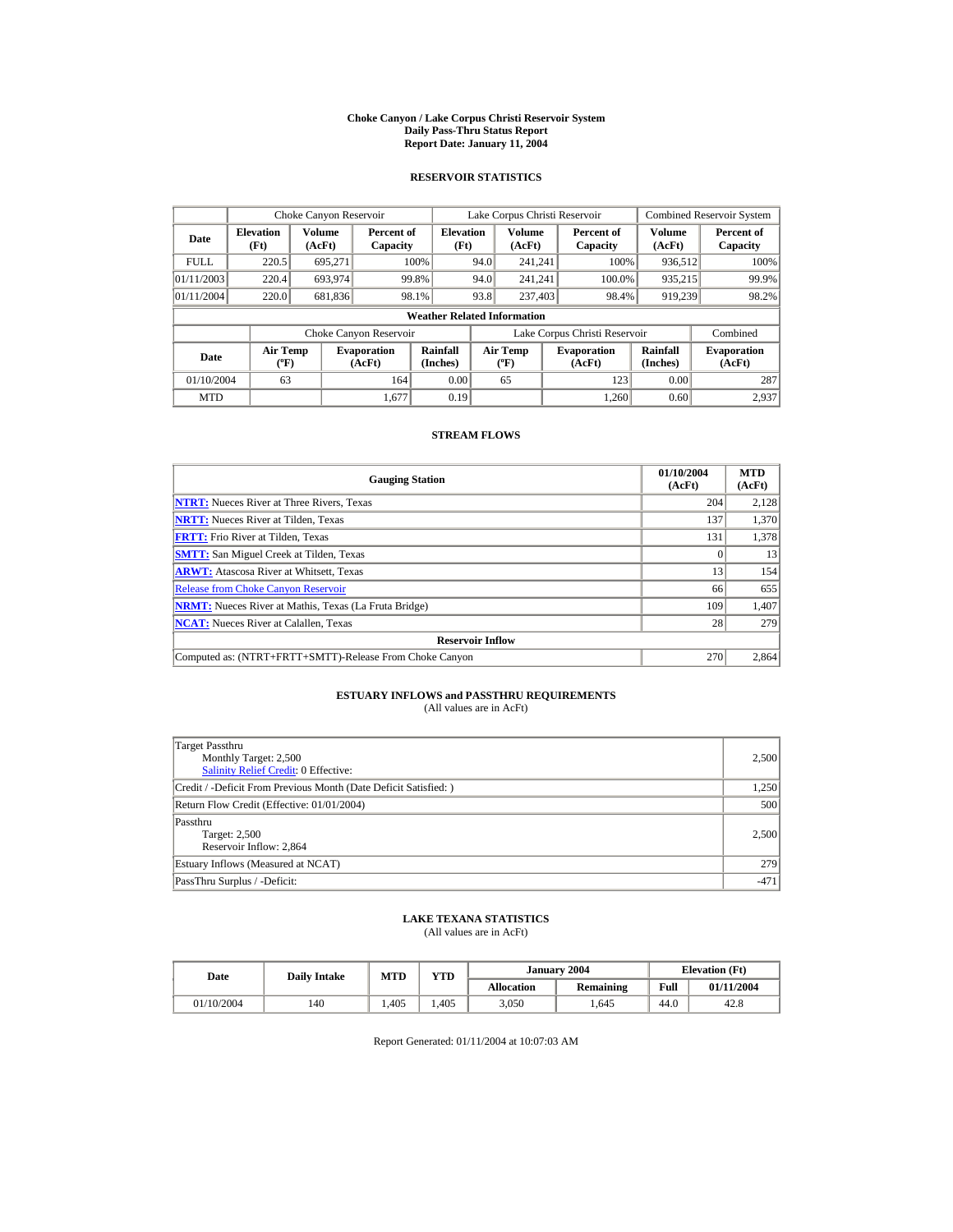#### **Choke Canyon / Lake Corpus Christi Reservoir System Daily Pass-Thru Status Report Report Date: January 12, 2004**

## **RESERVOIR STATISTICS**

|                                                     | Choke Canyon Reservoir                       |         |                              |                                    |                               | Lake Corpus Christi Reservoir    |  |                              |                      | <b>Combined Reservoir System</b> |
|-----------------------------------------------------|----------------------------------------------|---------|------------------------------|------------------------------------|-------------------------------|----------------------------------|--|------------------------------|----------------------|----------------------------------|
| Date                                                | Volume<br><b>Elevation</b><br>(Ft)<br>(AcFt) |         | Percent of<br>Capacity       | <b>Elevation</b><br>(Ft)           |                               | Volume<br>(AcFt)                 |  | Percent of<br>Capacity       | Volume<br>(AcFt)     | Percent of<br>Capacity           |
| <b>FULL</b>                                         | 220.5                                        | 695.271 |                              | 100%                               | 94.0                          | 241.241                          |  | 100%                         | 936,512              | 100%                             |
| 01/12/2003                                          | 220.4                                        | 693,974 | 99.8%                        |                                    | 94.0                          | 241.241                          |  | 100.0%                       | 935,215              | 99.9%                            |
| 01/12/2004                                          | 220.0                                        | 681,582 |                              | 98.0%                              | 93.8                          | 237,403                          |  | 98.4%                        | 918,985              | 98.1%                            |
|                                                     |                                              |         |                              | <b>Weather Related Information</b> |                               |                                  |  |                              |                      |                                  |
|                                                     |                                              |         | Choke Canyon Reservoir       |                                    | Lake Corpus Christi Reservoir |                                  |  |                              | Combined             |                                  |
| <b>Air Temp</b><br>Date<br>$({}^{\circ}\mathrm{F})$ |                                              |         | <b>Evaporation</b><br>(AcFt) | Rainfall<br>(Inches)               |                               | <b>Air Temp</b><br>$(^{\circ}F)$ |  | <b>Evaporation</b><br>(AcFt) | Rainfall<br>(Inches) | <b>Evaporation</b><br>(AcFt)     |
| 01/11/2004                                          | 66                                           |         | 134                          | 0.00                               |                               | 64                               |  | 123                          | 0.00                 | 257                              |
| <b>MTD</b>                                          |                                              |         | 1.811                        | 0.19                               |                               |                                  |  | 1,383                        | 0.60                 | 3.194                            |

### **STREAM FLOWS**

| <b>Gauging Station</b>                                       | 01/11/2004<br>(AcFt) | <b>MTD</b><br>(AcFt) |
|--------------------------------------------------------------|----------------------|----------------------|
| <b>NTRT:</b> Nueces River at Three Rivers, Texas             | 204                  | 2,332                |
| <b>NRTT:</b> Nueces River at Tilden, Texas                   | 137                  | 1,507                |
| <b>FRTT:</b> Frio River at Tilden, Texas                     | 131                  | 1,509                |
| <b>SMTT:</b> San Miguel Creek at Tilden, Texas               |                      | 13                   |
| <b>ARWT:</b> Atascosa River at Whitsett, Texas               | 12                   | 166                  |
| <b>Release from Choke Canyon Reservoir</b>                   | 66                   | 721                  |
| <b>NRMT:</b> Nueces River at Mathis, Texas (La Fruta Bridge) | 107                  | 1,515                |
| <b>NCAT:</b> Nueces River at Calallen. Texas                 | 34                   | 312                  |
| <b>Reservoir Inflow</b>                                      |                      |                      |
| Computed as: (NTRT+FRTT+SMTT)-Release From Choke Canyon      | 270                  | 3,134                |

# **ESTUARY INFLOWS and PASSTHRU REQUIREMENTS**<br>(All values are in AcFt)

| <b>Target Passthru</b><br>Monthly Target: 2,500<br><b>Salinity Relief Credit: 0 Effective:</b> | 2,500  |
|------------------------------------------------------------------------------------------------|--------|
| Credit / -Deficit From Previous Month (Date Deficit Satisfied:)                                | 1,250  |
| Return Flow Credit (Effective: 01/01/2004)                                                     | 500    |
| Passthru<br>Target: 2,500<br>Reservoir Inflow: 3,134                                           | 2,500  |
| Estuary Inflows (Measured at NCAT)                                                             | 312    |
| PassThru Surplus / -Deficit:                                                                   | $-438$ |

## **LAKE TEXANA STATISTICS**

(All values are in AcFt)

| Date       | <b>Daily Intake</b> | <b>MTD</b> | VTD-  |                   | January 2004 | <b>Elevation</b> (Ft) |            |
|------------|---------------------|------------|-------|-------------------|--------------|-----------------------|------------|
|            |                     |            |       | <b>Allocation</b> | Remaining    | Full                  | 01/12/2004 |
| 01/11/2004 | 140                 | . 545      | 1.545 | 3,050             | 1,505        | 44.0                  | 42.8       |

Report Generated: 01/12/2004 at 8:41:42 AM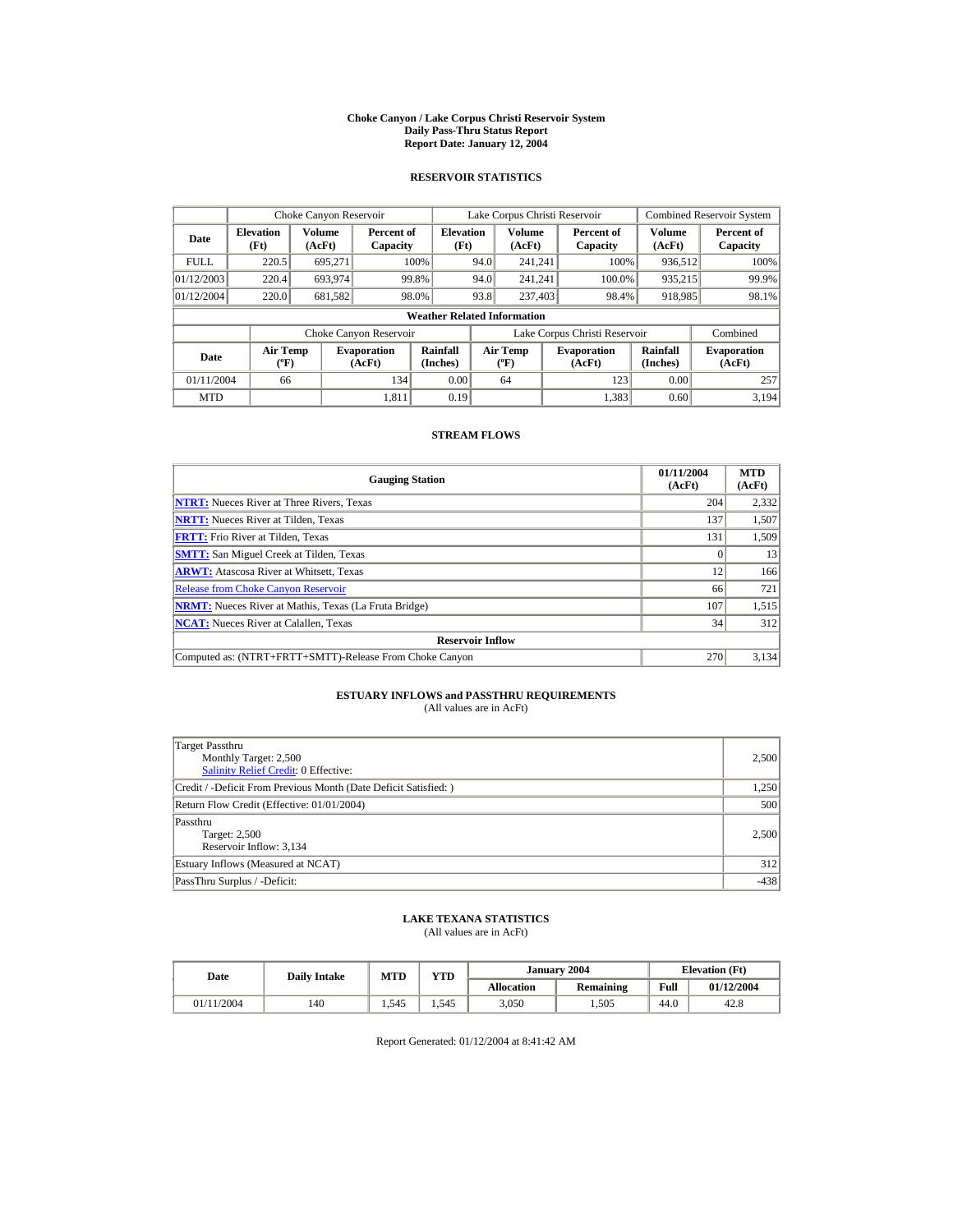#### **Choke Canyon / Lake Corpus Christi Reservoir System Daily Pass-Thru Status Report Report Date: January 13, 2004**

## **RESERVOIR STATISTICS**

|             | Choke Canyon Reservoir                      |                  |                              |                          | Lake Corpus Christi Reservoir |                                  |  |                               |                      | Combined Reservoir System    |  |  |
|-------------|---------------------------------------------|------------------|------------------------------|--------------------------|-------------------------------|----------------------------------|--|-------------------------------|----------------------|------------------------------|--|--|
| Date        | <b>Elevation</b><br>(Ft)                    | Volume<br>(AcFt) | Percent of<br>Capacity       | <b>Elevation</b><br>(Ft) |                               | Volume<br>(AcFt)                 |  | Percent of<br>Capacity        | Volume<br>(AcFt)     | Percent of<br>Capacity       |  |  |
| <b>FULL</b> | 220.5                                       | 695.271          |                              | 100%                     | 94.0                          | 241.241                          |  | 100%                          | 936,512              | 100%                         |  |  |
| 01/13/2003  | 220.5                                       | 694.233          |                              | 99.9%                    | 94.0                          | 241.241                          |  | 100.0%                        | 935,474              | 99.9%                        |  |  |
| 01/13/2004  | 220.0                                       | 681,582          |                              | 98.0%                    | 93.8                          | 237,403                          |  | 98.4%                         | 918,985              | 98.1%                        |  |  |
|             | <b>Weather Related Information</b>          |                  |                              |                          |                               |                                  |  |                               |                      |                              |  |  |
|             |                                             |                  | Choke Canyon Reservoir       |                          |                               |                                  |  | Lake Corpus Christi Reservoir |                      | Combined                     |  |  |
| Date        | <b>Air Temp</b><br>$({}^{\circ}\mathrm{F})$ |                  | <b>Evaporation</b><br>(AcFt) | Rainfall<br>(Inches)     |                               | <b>Air Temp</b><br>$(^{\circ}F)$ |  | <b>Evaporation</b><br>(AcFt)  | Rainfall<br>(Inches) | <b>Evaporation</b><br>(AcFt) |  |  |
| 01/12/2004  | 70                                          |                  | 120                          | 0.00                     |                               | 70                               |  | 111                           | 0.00                 | 231                          |  |  |
| <b>MTD</b>  |                                             |                  | 1.931                        | 0.19                     |                               |                                  |  | 1.494                         | 0.60                 | 3,425                        |  |  |

### **STREAM FLOWS**

| <b>Gauging Station</b>                                       | 01/12/2004<br>(AcFt) | <b>MTD</b><br>(AcFt) |
|--------------------------------------------------------------|----------------------|----------------------|
| <b>NTRT:</b> Nueces River at Three Rivers, Texas             | 208                  | 2,541                |
| <b>NRTT:</b> Nueces River at Tilden, Texas                   | 137                  | 1,644                |
| <b>FRTT:</b> Frio River at Tilden, Texas                     | 129                  | 1,638                |
| <b>SMTT:</b> San Miguel Creek at Tilden, Texas               |                      | 13                   |
| <b>ARWT:</b> Atascosa River at Whitsett, Texas               | 12                   | 177                  |
| <b>Release from Choke Canyon Reservoir</b>                   | 66                   | 786                  |
| <b>NRMT:</b> Nueces River at Mathis, Texas (La Fruta Bridge) | 105                  | 1,620                |
| <b>NCAT:</b> Nueces River at Calallen, Texas                 |                      | 319                  |
| <b>Reservoir Inflow</b>                                      |                      |                      |
| Computed as: (NTRT+FRTT+SMTT)-Release From Choke Canyon      | 272                  | 3,406                |

# **ESTUARY INFLOWS and PASSTHRU REQUIREMENTS**<br>(All values are in AcFt)

| Target Passthru<br>Monthly Target: 2,500<br><b>Salinity Relief Credit: 0 Effective:</b> | 2,500  |
|-----------------------------------------------------------------------------------------|--------|
| Credit / -Deficit From Previous Month (Date Deficit Satisfied:)                         | 1,250  |
| Return Flow Credit (Effective: 01/01/2004)                                              | 500    |
| Passthru<br>Target: 2,500<br>Reservoir Inflow: 3,406                                    | 2,500  |
| Estuary Inflows (Measured at NCAT)                                                      | 319    |
| PassThru Surplus / -Deficit:                                                            | $-431$ |

## **LAKE TEXANA STATISTICS**

(All values are in AcFt)

| Date       | <b>Daily Intake</b> | VTD<br><b>MTD</b> |      |                   | January 2004 | <b>Elevation</b> (Ft) |            |
|------------|---------------------|-------------------|------|-------------------|--------------|-----------------------|------------|
|            |                     |                   |      | <b>Allocation</b> | Remaining    | Full                  | 01/13/2004 |
| 01/12/2004 | 140                 | .686              | .686 | 3,050             | .364         | 44.0                  | 42.7       |

Report Generated: 01/13/2004 at 9:17:43 AM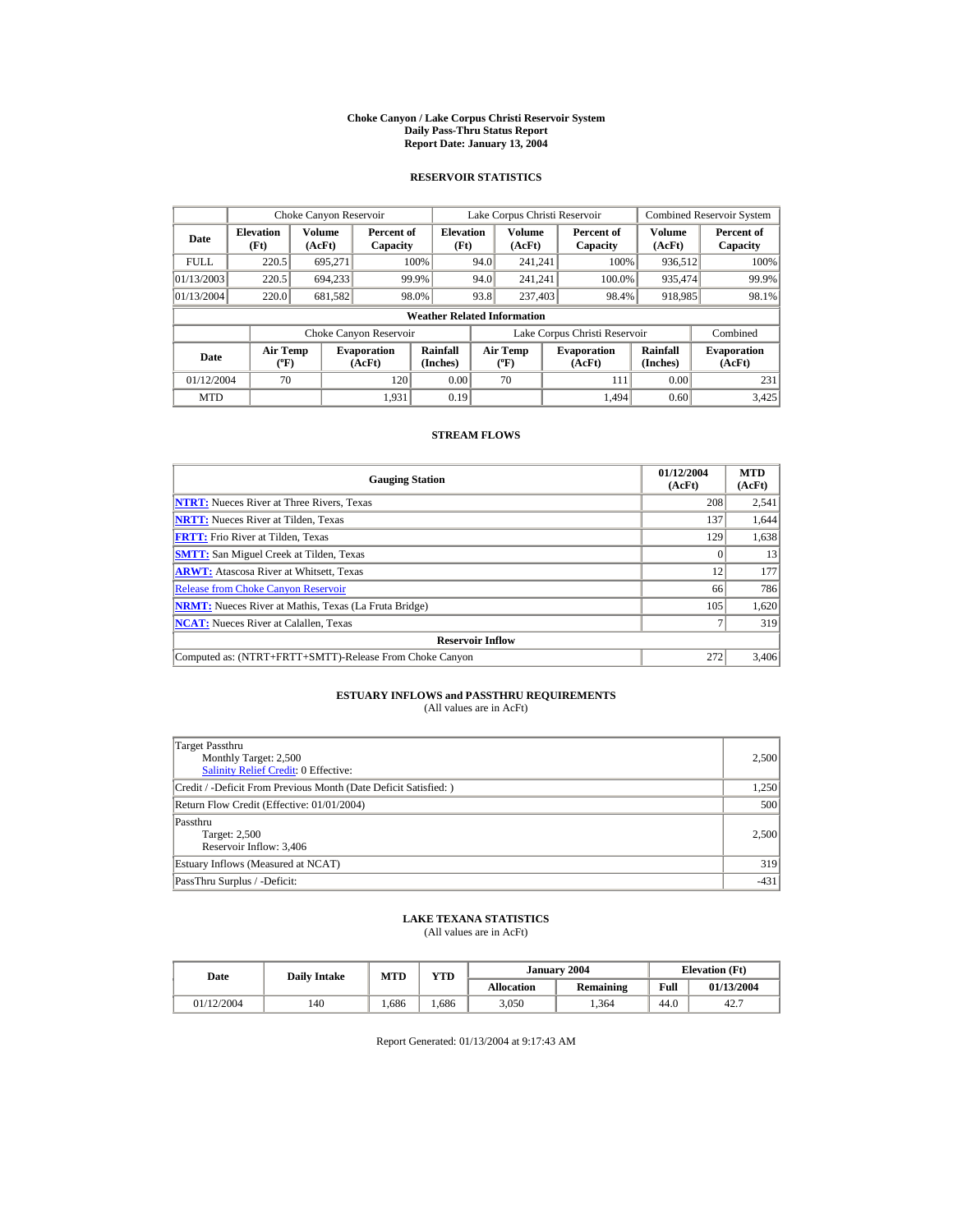#### **Choke Canyon / Lake Corpus Christi Reservoir System Daily Pass-Thru Status Report Report Date: January 14, 2004**

## **RESERVOIR STATISTICS**

|             | Choke Canyon Reservoir                      |                  |                              |                          | Lake Corpus Christi Reservoir |                                           |  |                               |                      | Combined Reservoir System    |  |  |
|-------------|---------------------------------------------|------------------|------------------------------|--------------------------|-------------------------------|-------------------------------------------|--|-------------------------------|----------------------|------------------------------|--|--|
| Date        | <b>Elevation</b><br>(Ft)                    | Volume<br>(AcFt) | Percent of<br>Capacity       | <b>Elevation</b><br>(Ft) |                               | Volume<br>(AcFt)                          |  | Percent of<br>Capacity        | Volume<br>(AcFt)     | Percent of<br>Capacity       |  |  |
| <b>FULL</b> | 220.5                                       | 695.271          |                              | 100%                     | 94.0                          | 241.241                                   |  | 100%                          | 936,512              | 100%                         |  |  |
| 01/14/2003  | 220.5                                       | 694.752          |                              | 99.9%                    | 94.0                          | 241.241                                   |  | 100.0%                        | 935,993              | 99.9%                        |  |  |
| 01/14/2004  | 220.0                                       | 681,836          |                              | 98.1%                    | 93.8                          | 237,403                                   |  | 98.4%                         | 919.239              | 98.2%                        |  |  |
|             | <b>Weather Related Information</b>          |                  |                              |                          |                               |                                           |  |                               |                      |                              |  |  |
|             |                                             |                  | Choke Canyon Reservoir       |                          |                               |                                           |  | Lake Corpus Christi Reservoir |                      | Combined                     |  |  |
| Date        | <b>Air Temp</b><br>$({}^{\circ}\mathrm{F})$ |                  | <b>Evaporation</b><br>(AcFt) | Rainfall<br>(Inches)     |                               | <b>Air Temp</b><br>$({}^{\circ}\text{F})$ |  | <b>Evaporation</b><br>(AcFt)  | Rainfall<br>(Inches) | <b>Evaporation</b><br>(AcFt) |  |  |
| 01/13/2004  | 73                                          |                  | 90                           | 0.00                     |                               | 70                                        |  | 11                            | 0.00                 | 101                          |  |  |
| <b>MTD</b>  |                                             |                  | 2.021                        | 0.19                     |                               |                                           |  | 1,505                         | 0.60                 | 3,526                        |  |  |

### **STREAM FLOWS**

| <b>Gauging Station</b>                                       | 01/13/2004<br>(AcFt) | <b>MTD</b><br>(AcFt) |
|--------------------------------------------------------------|----------------------|----------------------|
| <b>NTRT:</b> Nueces River at Three Rivers, Texas             | 206                  | 2,747                |
| <b>NRTT:</b> Nueces River at Tilden, Texas                   | 137                  | 1,781                |
| <b>FRTT:</b> Frio River at Tilden. Texas                     | 125                  | 1,763                |
| <b>SMTT:</b> San Miguel Creek at Tilden, Texas               |                      | 16                   |
| <b>ARWT:</b> Atascosa River at Whitsett, Texas               | 12                   | 189                  |
| <b>Release from Choke Canyon Reservoir</b>                   | 66                   | 852                  |
| <b>NRMT:</b> Nueces River at Mathis, Texas (La Fruta Bridge) | 111                  | 1,731                |
| <b>NCAT:</b> Nueces River at Calallen, Texas                 | 15                   | 335                  |
| <b>Reservoir Inflow</b>                                      |                      |                      |
| Computed as: (NTRT+FRTT+SMTT)-Release From Choke Canyon      | 268                  | 3,674                |

# **ESTUARY INFLOWS and PASSTHRU REQUIREMENTS**<br>(All values are in AcFt)

| Target Passthru<br>Monthly Target: 2,500<br>Salinity Relief Credit: 0 Effective: | 2,500  |
|----------------------------------------------------------------------------------|--------|
| Credit / -Deficit From Previous Month (Date Deficit Satisfied:)                  | 1,250  |
| Return Flow Credit (Effective: 01/01/2004)                                       | 500    |
| Passthru<br>Target: 2,500<br>Reservoir Inflow: 3,674                             | 2,500  |
| Estuary Inflows (Measured at NCAT)                                               | 335    |
| PassThru Surplus / -Deficit:                                                     | $-415$ |

## **LAKE TEXANA STATISTICS**

(All values are in AcFt)

| Date       | <b>Daily Intake</b> | <b>MTD</b> | <b>VTD</b> |                   | January 2004 | <b>Elevation</b> (Ft) |            |
|------------|---------------------|------------|------------|-------------------|--------------|-----------------------|------------|
|            |                     |            |            | <b>Allocation</b> | Remaining    | Full                  | 01/14/2004 |
| 01/13/2004 | 141                 | .826       | .826       | 3,050             | . 224        | 44.0                  | 42.6       |

Report Generated: 01/14/2004 at 9:16:09 AM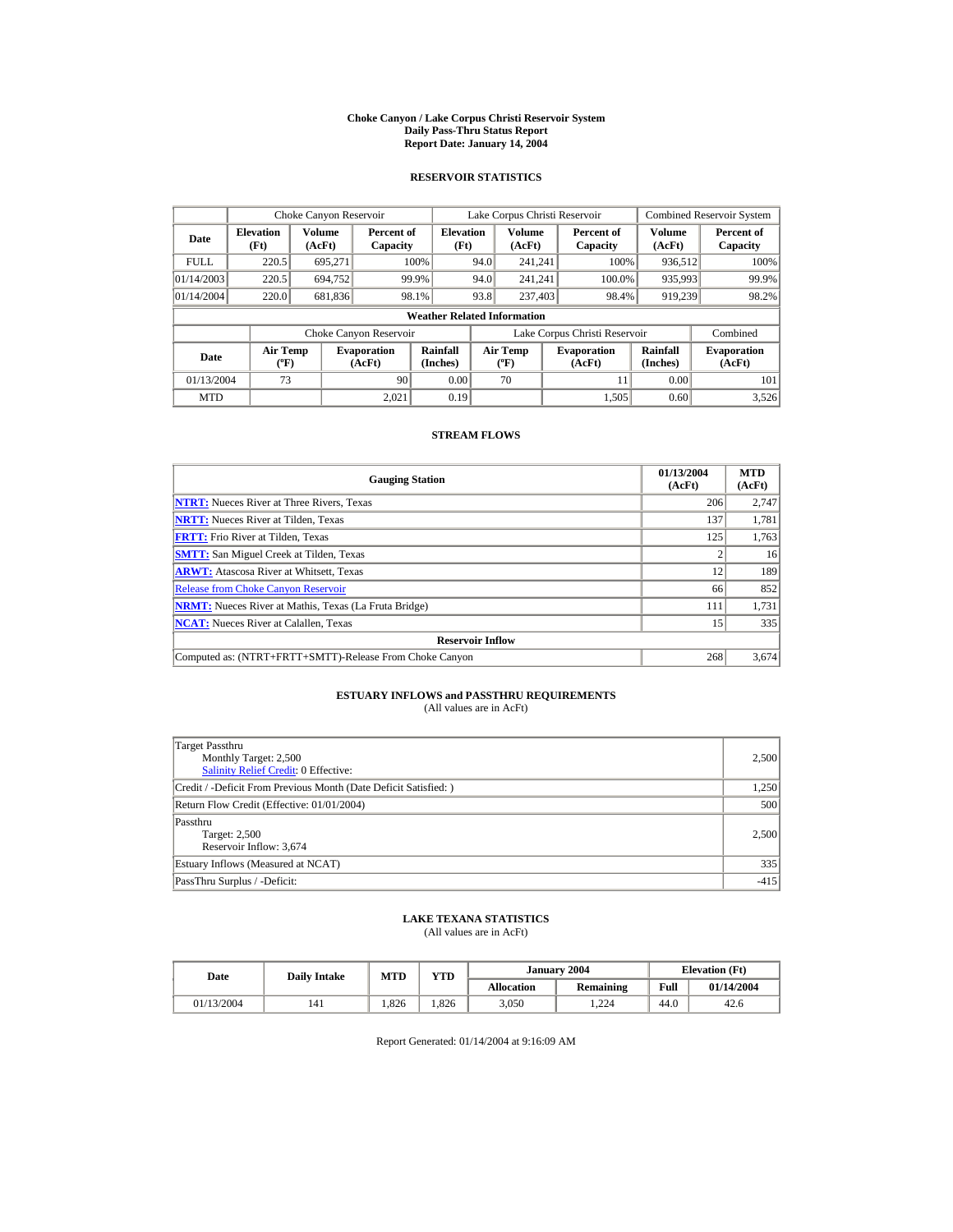#### **Choke Canyon / Lake Corpus Christi Reservoir System Daily Pass-Thru Status Report Report Date: January 15, 2004**

## **RESERVOIR STATISTICS**

|             | Choke Canyon Reservoir                      |                  |                              |                          | Lake Corpus Christi Reservoir |                                           |  |                               |                      | Combined Reservoir System    |  |  |
|-------------|---------------------------------------------|------------------|------------------------------|--------------------------|-------------------------------|-------------------------------------------|--|-------------------------------|----------------------|------------------------------|--|--|
| Date        | <b>Elevation</b><br>(Ft)                    | Volume<br>(AcFt) | Percent of<br>Capacity       | <b>Elevation</b><br>(Ft) |                               | Volume<br>(AcFt)                          |  | Percent of<br>Capacity        | Volume<br>(AcFt)     | Percent of<br>Capacity       |  |  |
| <b>FULL</b> | 220.5                                       | 695.271          |                              | 100%                     | 94.0                          | 241.241                                   |  | 100%                          | 936,512              | 100%                         |  |  |
| 01/15/2003  | 220.5                                       | 694.752          |                              | 99.9%                    | 94.0                          | 241.241                                   |  | 100.0%                        | 935,993              | 99.9%                        |  |  |
| 01/15/2004  | 220.0                                       | 682,346          |                              | 98.1%                    | 93.8                          | 237,494                                   |  | 98.4%                         | 919,840              | 98.2%                        |  |  |
|             | <b>Weather Related Information</b>          |                  |                              |                          |                               |                                           |  |                               |                      |                              |  |  |
|             |                                             |                  | Choke Canyon Reservoir       |                          |                               |                                           |  | Lake Corpus Christi Reservoir |                      | Combined                     |  |  |
| Date        | <b>Air Temp</b><br>$({}^{\circ}\mathrm{F})$ |                  | <b>Evaporation</b><br>(AcFt) | Rainfall<br>(Inches)     |                               | <b>Air Temp</b><br>$({}^{\circ}\text{F})$ |  | <b>Evaporation</b><br>(AcFt)  | Rainfall<br>(Inches) | <b>Evaporation</b><br>(AcFt) |  |  |
| 01/14/2004  | 66                                          |                  | 15                           | 0.17                     |                               | 67                                        |  | 11                            | 0.06                 | 26                           |  |  |
| <b>MTD</b>  |                                             |                  | 2.036                        | 0.36                     |                               |                                           |  | 1.516                         | 0.66                 | 3,552                        |  |  |

### **STREAM FLOWS**

| <b>Gauging Station</b>                                       | 01/14/2004<br>(AcFt) | <b>MTD</b><br>(AcFt) |
|--------------------------------------------------------------|----------------------|----------------------|
| <b>NTRT:</b> Nueces River at Three Rivers, Texas             | 6                    | 2,753                |
| <b>NRTT:</b> Nueces River at Tilden, Texas                   | 137                  | 1.918                |
| <b>FRTT:</b> Frio River at Tilden, Texas                     | 127                  | 1,890                |
| <b>SMTT:</b> San Miguel Creek at Tilden, Texas               |                      | 21                   |
| <b>ARWT:</b> Atascosa River at Whitsett, Texas               | 12                   | 201                  |
| <b>Release from Choke Canyon Reservoir</b>                   | 66                   | 917                  |
| <b>NRMT:</b> Nueces River at Mathis, Texas (La Fruta Bridge) | 111                  | 1,842                |
| <b>NCAT:</b> Nueces River at Calallen, Texas                 | 24                   | 359                  |
| <b>Reservoir Inflow</b>                                      |                      |                      |
| Computed as: NRTT+FRTT+SMTT+ARWT                             | 281                  | 3,955                |

# **ESTUARY INFLOWS and PASSTHRU REQUIREMENTS**<br>(All values are in AcFt)

| <b>Target Passthru</b><br>Monthly Target: 2,500<br><b>Salinity Relief Credit: 0 Effective:</b> | 2,500  |
|------------------------------------------------------------------------------------------------|--------|
| Credit / -Deficit From Previous Month (Date Deficit Satisfied:)                                | 1,250  |
| Return Flow Credit (Effective: 01/01/2004)                                                     | 500    |
| Passthru<br>Target: 2,500<br>Reservoir Inflow: 3,955                                           | 2,500  |
| Estuary Inflows (Measured at NCAT)                                                             | 359    |
| PassThru Surplus / -Deficit:                                                                   | $-391$ |

## **LAKE TEXANA STATISTICS**

(All values are in AcFt)

| Date       | <b>Daily Intake</b> | <b>MTD</b> | <b>VTD</b> |                   | January 2004 | <b>Elevation</b> (Ft) |            |
|------------|---------------------|------------|------------|-------------------|--------------|-----------------------|------------|
|            |                     |            |            | <b>Allocation</b> | Remaining    | Full                  | 01/15/2004 |
| 01/14/2004 | 141                 | .967       | .967       | 3,050             | ,083         | 44.0                  | 42.6       |

Report Generated: 01/15/2004 at 8:49:44 AM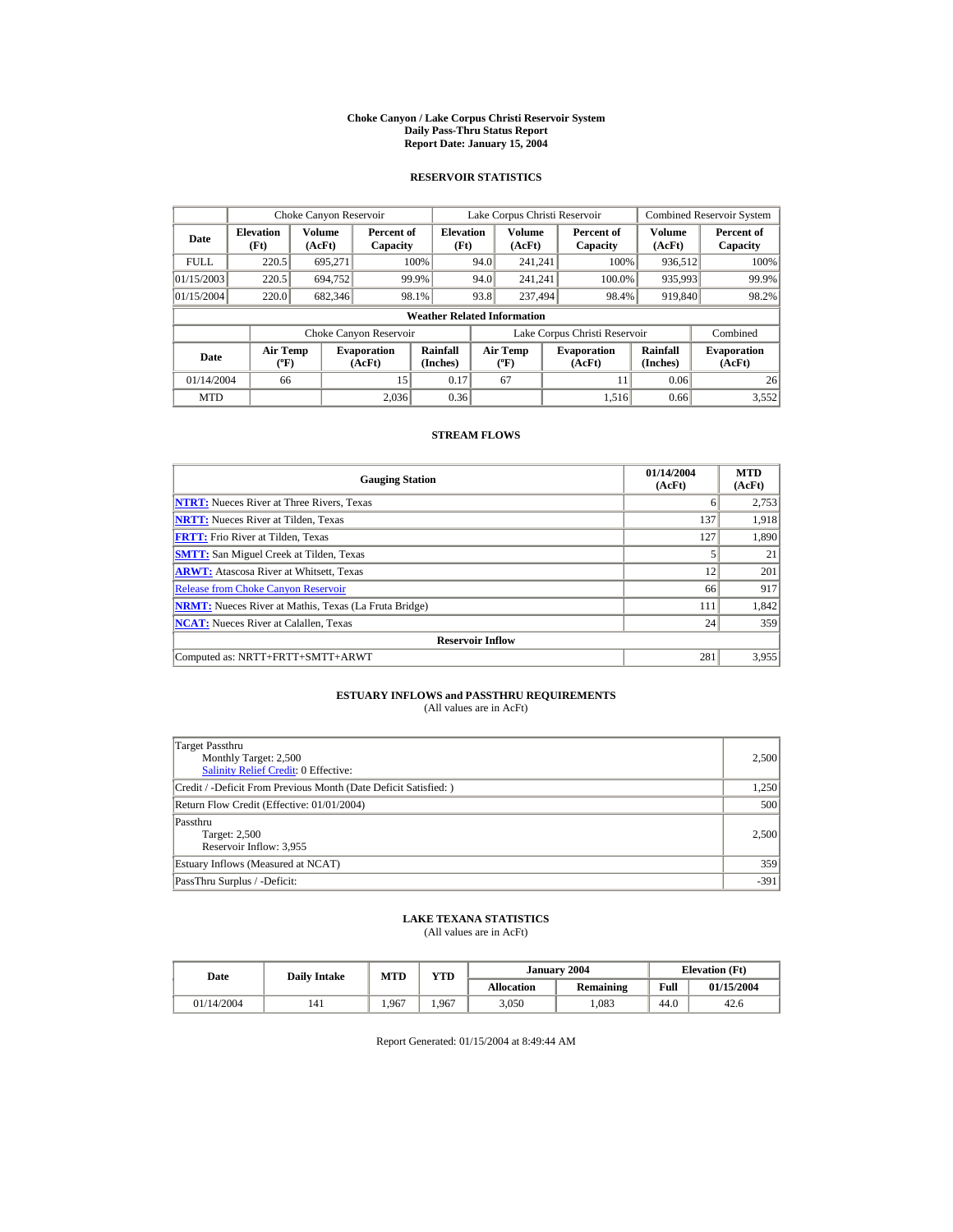#### **Choke Canyon / Lake Corpus Christi Reservoir System Daily Pass-Thru Status Report Report Date: January 16, 2004**

## **RESERVOIR STATISTICS**

|             | Choke Canyon Reservoir                      |                  |                              |                                    |      | Lake Corpus Christi Reservoir    |                               |                      | <b>Combined Reservoir System</b> |
|-------------|---------------------------------------------|------------------|------------------------------|------------------------------------|------|----------------------------------|-------------------------------|----------------------|----------------------------------|
| Date        | <b>Elevation</b><br>(Ft)                    | Volume<br>(AcFt) | Percent of<br>Capacity       | <b>Elevation</b><br>(Ft)           |      | Volume<br>(AcFt)                 | Percent of<br>Capacity        | Volume<br>(AcFt)     | Percent of<br>Capacity           |
| <b>FULL</b> | 220.5                                       | 695.271          |                              | 100%                               | 94.0 | 241.241                          | 100%                          | 936,512              | 100%                             |
| 01/16/2003  | 220.5                                       | 694.752          |                              | 99.9%                              | 94.0 | 241.241                          | 100.0%                        | 935,993              | 99.9%                            |
| 01/16/2004  | 220.0                                       | 682,860          |                              | 98.2%                              | 93.8 | 237,785                          | 98.6%                         | 920.645              | 98.3%                            |
|             |                                             |                  |                              | <b>Weather Related Information</b> |      |                                  |                               |                      |                                  |
|             |                                             |                  | Choke Canyon Reservoir       |                                    |      |                                  | Lake Corpus Christi Reservoir |                      | Combined                         |
| Date        | <b>Air Temp</b><br>$({}^{\circ}\mathrm{F})$ |                  | <b>Evaporation</b><br>(AcFt) | Rainfall<br>(Inches)               |      | <b>Air Temp</b><br>$(^{\circ}F)$ | <b>Evaporation</b><br>(AcFt)  | Rainfall<br>(Inches) | <b>Evaporation</b><br>(AcFt)     |
| 01/15/2004  | 67                                          |                  | 15                           | 0.17                               |      | 67                               | 100                           | 0.34                 | 115                              |
| <b>MTD</b>  |                                             |                  | 2.051                        | 0.53                               |      |                                  | 1.616                         | 1.00                 | 3,667                            |

### **STREAM FLOWS**

| <b>Gauging Station</b>                                       | 01/15/2004<br>(AcFt) | <b>MTD</b><br>(AcFt) |
|--------------------------------------------------------------|----------------------|----------------------|
| <b>NTRT:</b> Nueces River at Three Rivers, Texas             | 210                  | 2,964                |
| <b>NRTT:</b> Nueces River at Tilden, Texas                   | 135                  | 2,052                |
| <b>FRTT:</b> Frio River at Tilden, Texas                     | 131                  | 2,021                |
| <b>SMTT:</b> San Miguel Creek at Tilden, Texas               |                      | 27                   |
| <b>ARWT:</b> Atascosa River at Whitsett, Texas               | 14                   | 216                  |
| <b>Release from Choke Canyon Reservoir</b>                   | 66                   | 983                  |
| <b>NRMT:</b> Nueces River at Mathis, Texas (La Fruta Bridge) | 111                  | 1,953                |
| <b>NCAT:</b> Nueces River at Calallen, Texas                 | 38                   | 396                  |
| <b>Reservoir Inflow</b>                                      |                      |                      |
| Computed as: (NTRT+FRTT+SMTT)-Release From Choke Canyon      | 282                  | 4,237                |

# **ESTUARY INFLOWS and PASSTHRU REQUIREMENTS**<br>(All values are in AcFt)

| Target Passthru<br>Monthly Target: 2,500<br>Salinity Relief Credit: 0 Effective: | 2,500  |
|----------------------------------------------------------------------------------|--------|
| Credit / -Deficit From Previous Month (Date Deficit Satisfied:)                  | 1,250  |
| Return Flow Credit (Effective: 01/01/2004)                                       | 500    |
| Passthru<br>Target: 2,500<br>Reservoir Inflow: 4,237                             | 2,500  |
| Estuary Inflows (Measured at NCAT)                                               | 396    |
| PassThru Surplus / -Deficit:                                                     | $-354$ |

## **LAKE TEXANA STATISTICS**

(All values are in AcFt)

| Date       | <b>Daily Intake</b> | <b>MTD</b> | <b>VTD</b> |                   | January 2004 | <b>Elevation</b> (Ft) |            |
|------------|---------------------|------------|------------|-------------------|--------------|-----------------------|------------|
|            |                     |            |            | <b>Allocation</b> | Remaining    | Full                  | 01/16/2004 |
| 01/15/2004 | 141                 | 2.107      | 2.107      | 3,050             | 943          | 44.0                  | 42.6       |

Report Generated: 01/16/2004 at 8:29:50 AM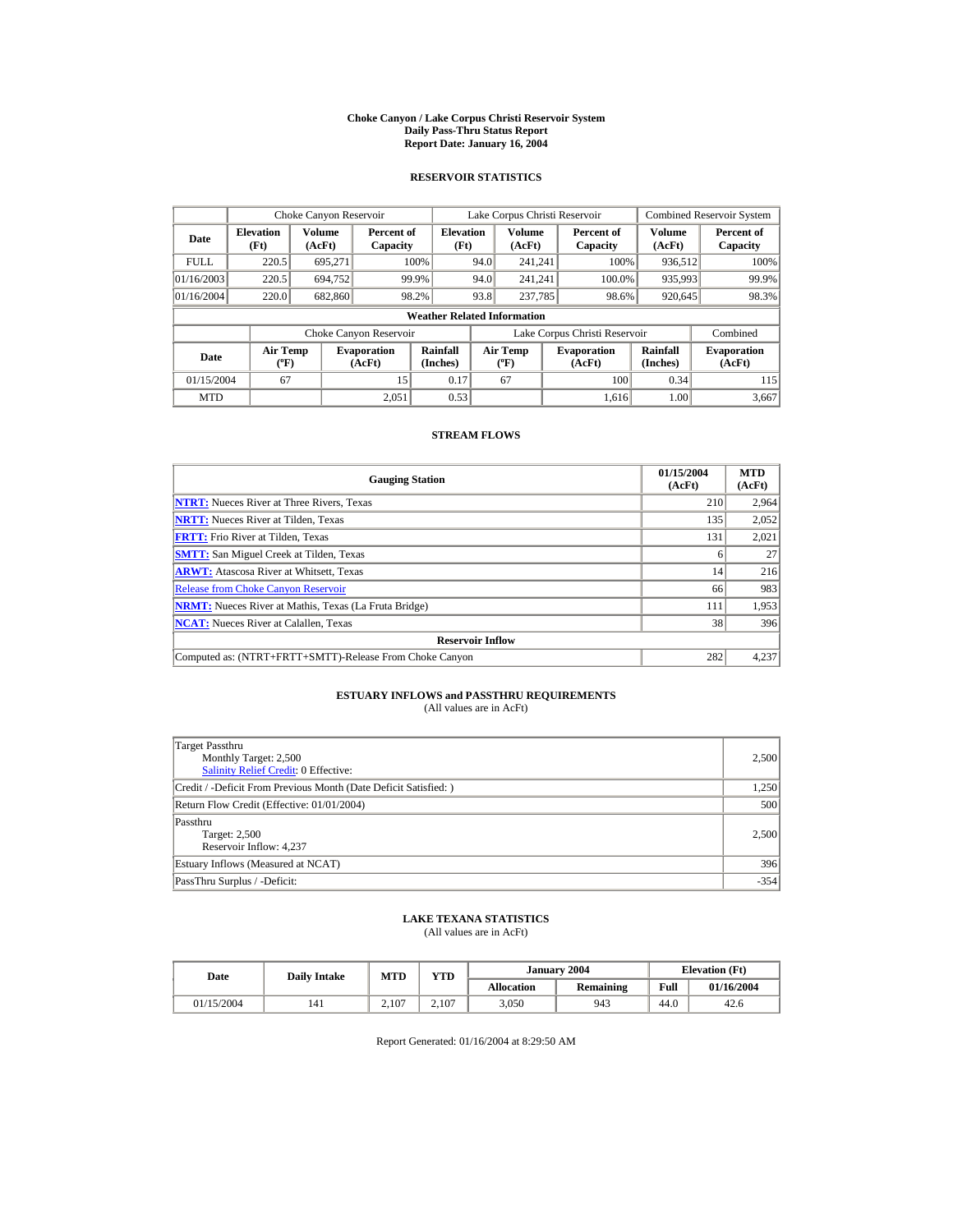#### **Choke Canyon / Lake Corpus Christi Reservoir System Daily Pass-Thru Status Report Report Date: January 17, 2004**

## **RESERVOIR STATISTICS**

|             | Choke Canyon Reservoir                      |                  |                              |                          |      | Lake Corpus Christi Reservoir    |  |                               |                      | Combined Reservoir System    |  |  |
|-------------|---------------------------------------------|------------------|------------------------------|--------------------------|------|----------------------------------|--|-------------------------------|----------------------|------------------------------|--|--|
| Date        | <b>Elevation</b><br>(Ft)                    | Volume<br>(AcFt) | Percent of<br>Capacity       | <b>Elevation</b><br>(Ft) |      | Volume<br>(AcFt)                 |  | Percent of<br>Capacity        | Volume<br>(AcFt)     | Percent of<br>Capacity       |  |  |
| <b>FULL</b> | 220.5                                       | 695.271          |                              | 100%                     | 94.0 | 241.241                          |  | 100%                          | 936,512              | 100%                         |  |  |
| 01/17/2003  | 220.5                                       | 694.752          |                              | 99.9%                    | 94.0 | 241.241                          |  | 100.0%                        | 935,993              | 99.9%                        |  |  |
| 01/17/2004  | 220.1                                       | 684.660          |                              | 98.5%                    | 93.9 | 238,743                          |  | 99.0%                         | 923,403              | 98.6%                        |  |  |
|             | <b>Weather Related Information</b>          |                  |                              |                          |      |                                  |  |                               |                      |                              |  |  |
|             |                                             |                  | Choke Canyon Reservoir       |                          |      |                                  |  | Lake Corpus Christi Reservoir |                      | Combined                     |  |  |
| Date        | <b>Air Temp</b><br>$({}^{\circ}\mathrm{F})$ |                  | <b>Evaporation</b><br>(AcFt) | Rainfall<br>(Inches)     |      | <b>Air Temp</b><br>$(^{\circ}F)$ |  | <b>Evaporation</b><br>(AcFt)  | Rainfall<br>(Inches) | <b>Evaporation</b><br>(AcFt) |  |  |
| 01/16/2004  | 70                                          |                  | 45                           | 0.40                     |      | 70                               |  | 11                            | 0.28                 | 56                           |  |  |
| <b>MTD</b>  |                                             |                  | 2.096                        | 0.93                     |      |                                  |  | 1.627                         | 1.28                 | 3.723                        |  |  |

### **STREAM FLOWS**

| <b>Gauging Station</b>                                       | 01/16/2004<br>(AcFt) | <b>MTD</b><br>(AcFt) |
|--------------------------------------------------------------|----------------------|----------------------|
| <b>NTRT:</b> Nueces River at Three Rivers, Texas             | 216                  | 3,180                |
| <b>NRTT:</b> Nueces River at Tilden, Texas                   | 131                  | 2,184                |
| <b>FRTT:</b> Frio River at Tilden, Texas                     | 139                  | 2,160                |
| <b>SMTT:</b> San Miguel Creek at Tilden, Texas               |                      | 34                   |
| <b>ARWT:</b> Atascosa River at Whitsett, Texas               | 18                   | 233                  |
| <b>Release from Choke Canyon Reservoir</b>                   | 66                   | 1,048                |
| <b>NRMT:</b> Nueces River at Mathis, Texas (La Fruta Bridge) | 115                  | 2,068                |
| <b>NCAT:</b> Nueces River at Calallen, Texas                 | 18                   | 415                  |
| <b>Reservoir Inflow</b>                                      |                      |                      |
| Computed as: (NTRT+FRTT+SMTT)-Release From Choke Canyon      | 296                  | 4,534                |

# **ESTUARY INFLOWS and PASSTHRU REQUIREMENTS**<br>(All values are in AcFt)

| Target Passthru<br>Monthly Target: 2,500<br><b>Salinity Relief Credit: 0 Effective:</b> | 2,500  |
|-----------------------------------------------------------------------------------------|--------|
| Credit / -Deficit From Previous Month (Date Deficit Satisfied:)                         | 1,250  |
| Return Flow Credit (Effective: 01/01/2004)                                              | 500    |
| Passthru<br>Target: 2,500<br>Reservoir Inflow: 4,534                                    | 2,500  |
| Estuary Inflows (Measured at NCAT)                                                      | 415    |
| PassThru Surplus / -Deficit:                                                            | $-335$ |

## **LAKE TEXANA STATISTICS**

(All values are in AcFt)

| Date       |     | YTD<br><b>MTD</b><br><b>Daily Intake</b> |       |                   | January 2004 | <b>Elevation</b> (Ft) |            |
|------------|-----|------------------------------------------|-------|-------------------|--------------|-----------------------|------------|
|            |     |                                          |       | <b>Allocation</b> | Remaining    | Full                  | 01/17/2004 |
| 01/16/2004 | 120 | 2.228                                    | 2.228 | 3,050             | 822          | 44.0                  | 42.6       |

Report Generated: 01/17/2004 at 8:33:03 AM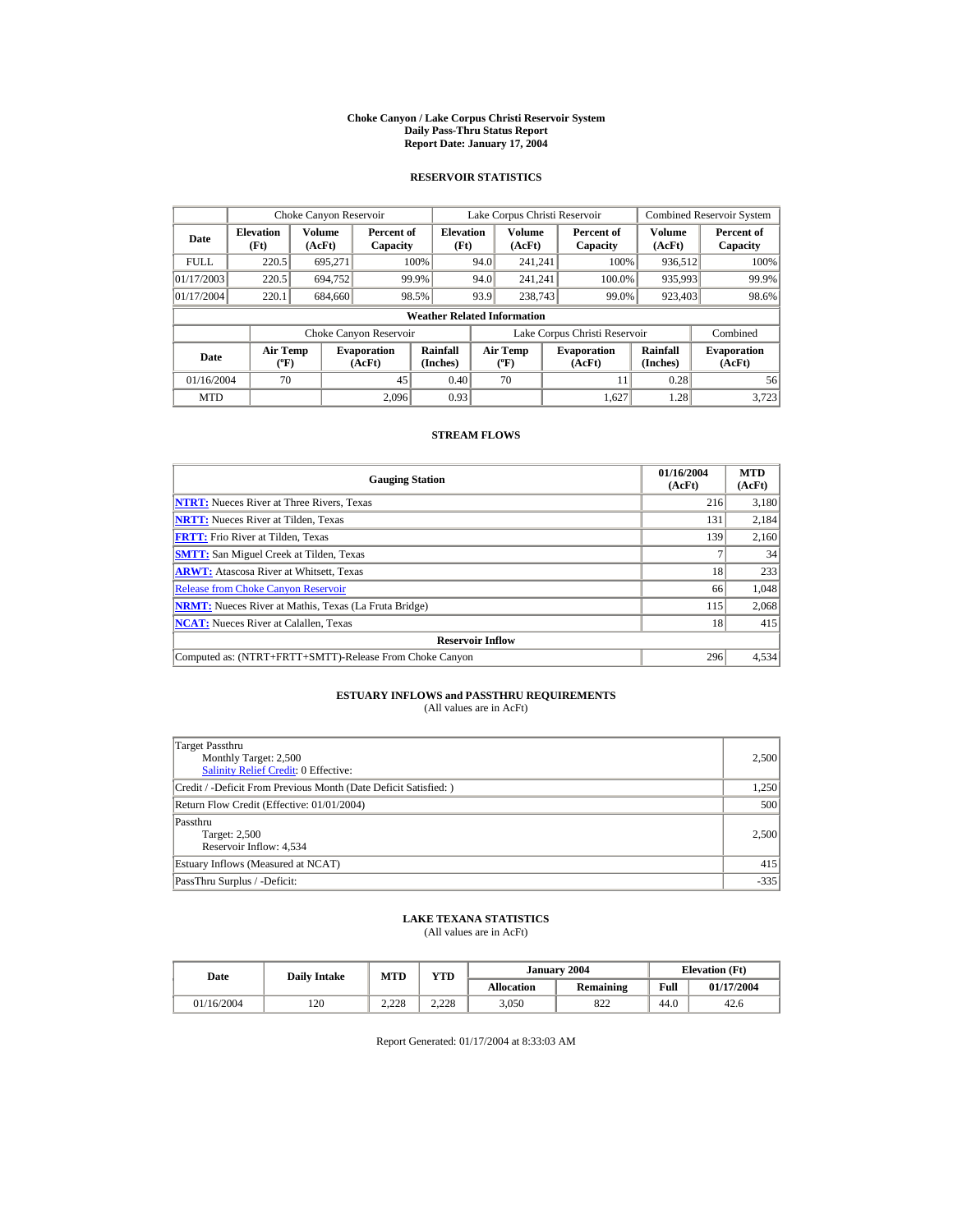#### **Choke Canyon / Lake Corpus Christi Reservoir System Daily Pass-Thru Status Report Report Date: January 18, 2004**

## **RESERVOIR STATISTICS**

|             | Choke Canyon Reservoir                      |                  |                              |                          |      | Lake Corpus Christi Reservoir               |  |                               |                      | Combined Reservoir System    |  |  |  |
|-------------|---------------------------------------------|------------------|------------------------------|--------------------------|------|---------------------------------------------|--|-------------------------------|----------------------|------------------------------|--|--|--|
| Date        | <b>Elevation</b><br>(Ft)                    | Volume<br>(AcFt) | Percent of<br>Capacity       | <b>Elevation</b><br>(Ft) |      | Volume<br>(AcFt)                            |  | Percent of<br>Capacity        | Volume<br>(AcFt)     | Percent of<br>Capacity       |  |  |  |
| <b>FULL</b> | 220.5                                       | 695.271          |                              | 100%                     | 94.0 | 241.241                                     |  | 100%                          | 936,512              | 100%                         |  |  |  |
| 01/18/2003  | 220.5                                       | 694.493          |                              | 99.9%                    | 94.0 | 241.241                                     |  | 100.0%                        | 935,734              | 99.9%                        |  |  |  |
| 01/18/2004  | 220.1                                       | 685,436          |                              | 98.6%                    | 93.9 | 240,087                                     |  | 99.5%                         | 925,523              | 98.8%                        |  |  |  |
|             | <b>Weather Related Information</b>          |                  |                              |                          |      |                                             |  |                               |                      |                              |  |  |  |
|             |                                             |                  | Choke Canyon Reservoir       |                          |      |                                             |  | Lake Corpus Christi Reservoir |                      | Combined                     |  |  |  |
| Date        | <b>Air Temp</b><br>$({}^{\circ}\mathrm{F})$ |                  | <b>Evaporation</b><br>(AcFt) | Rainfall<br>(Inches)     |      | <b>Air Temp</b><br>$({}^{\circ}\mathbf{F})$ |  | <b>Evaporation</b><br>(AcFt)  | Rainfall<br>(Inches) | <b>Evaporation</b><br>(AcFt) |  |  |  |
| 01/17/2004  | 71                                          |                  | 255                          | 0.00                     |      | 76                                          |  | 213                           | 0.00                 | 468                          |  |  |  |
| <b>MTD</b>  |                                             |                  | 2.351                        | 0.93                     |      |                                             |  | 1.840                         | 1.28                 | 4.191                        |  |  |  |

### **STREAM FLOWS**

| <b>Gauging Station</b>                                       | 01/17/2004<br>(AcFt) | <b>MTD</b><br>(AcFt) |
|--------------------------------------------------------------|----------------------|----------------------|
| <b>NTRT:</b> Nueces River at Three Rivers, Texas             | 214                  | 3,394                |
| <b>NRTT:</b> Nueces River at Tilden, Texas                   | 127                  | 2,311                |
| <b>FRTT:</b> Frio River at Tilden, Texas                     | 141                  | 2,301                |
| <b>SMTT:</b> San Miguel Creek at Tilden, Texas               |                      | 41                   |
| <b>ARWT:</b> Atascosa River at Whitsett, Texas               | 20                   | 253                  |
| <b>Release from Choke Canyon Reservoir</b>                   | 66                   | 1,114                |
| <b>NRMT:</b> Nueces River at Mathis, Texas (La Fruta Bridge) | 137                  | 2,205                |
| <b>NCAT:</b> Nueces River at Calallen, Texas                 | 46                   | 461                  |
| <b>Reservoir Inflow</b>                                      |                      |                      |
| Computed as: (NTRT+FRTT+SMTT)-Release From Choke Canyon      | 297                  | 4,830                |

# **ESTUARY INFLOWS and PASSTHRU REQUIREMENTS**<br>(All values are in AcFt)

| Target Passthru<br>Monthly Target: 2,500<br><b>Salinity Relief Credit: 0 Effective:</b> | 2,500  |
|-----------------------------------------------------------------------------------------|--------|
| Credit / -Deficit From Previous Month (Date Deficit Satisfied:)                         | 1,250  |
| Return Flow Credit (Effective: 01/01/2004)                                              | 500    |
| Passthru<br>Target: 2,500<br>Reservoir Inflow: 4,830                                    | 2,500  |
| Estuary Inflows (Measured at NCAT)                                                      | 461    |
| PassThru Surplus / -Deficit:                                                            | $-289$ |

## **LAKE TEXANA STATISTICS**

(All values are in AcFt)

| Date       |     | <b>VTD</b><br><b>MTD</b><br><b>Daily Intake</b> |       | January 2004      | <b>Elevation</b> (Ft) |      |            |
|------------|-----|-------------------------------------------------|-------|-------------------|-----------------------|------|------------|
|            |     |                                                 |       | <b>Allocation</b> | Remaining             | Full | 01/18/2004 |
| 01/17/2004 | 139 | 2.366                                           | 2.366 | 3,050             | 684                   | 44.0 | 42.6       |

Report Generated: 01/18/2004 at 8:32:44 AM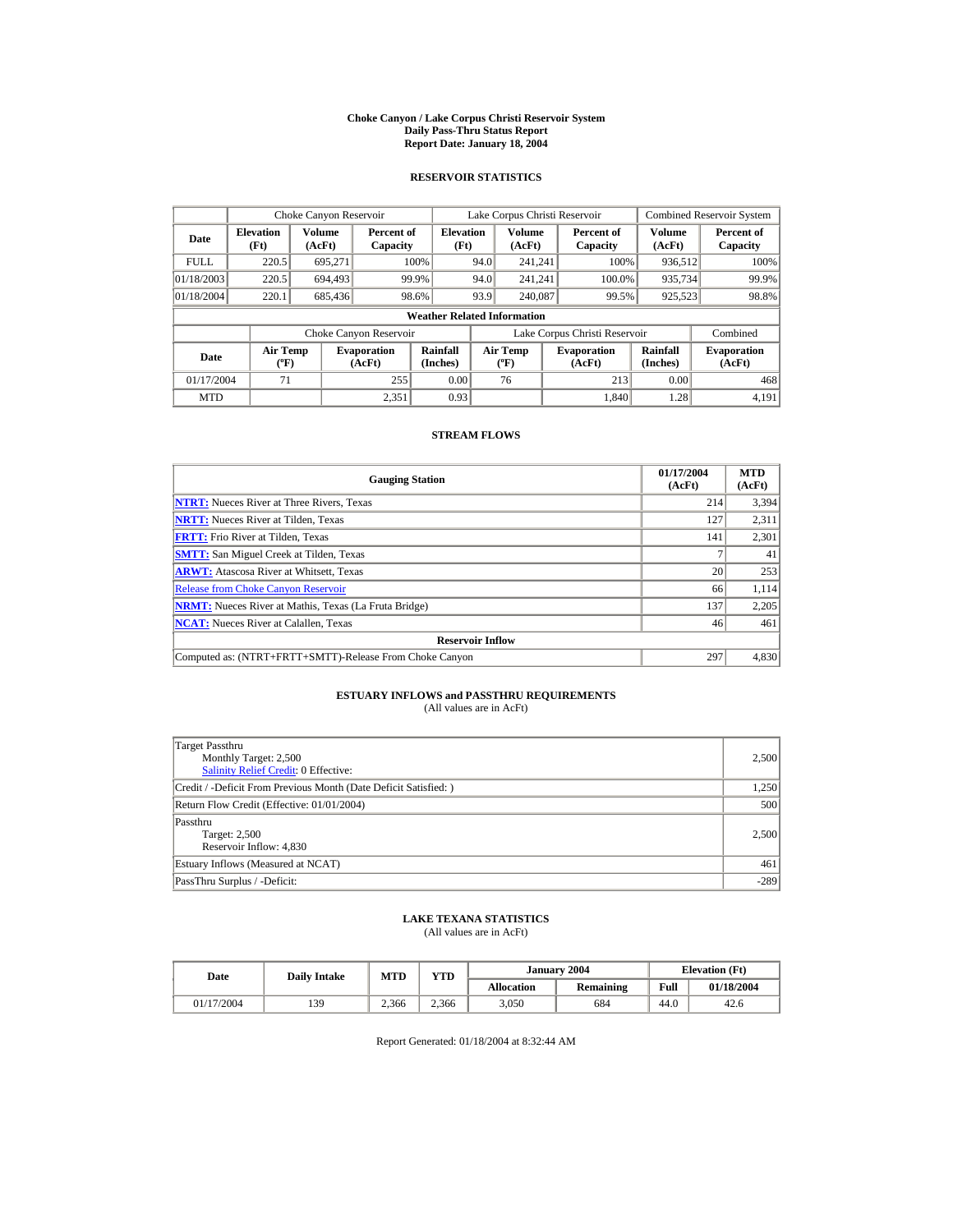#### **Choke Canyon / Lake Corpus Christi Reservoir System Daily Pass-Thru Status Report Report Date: January 19, 2004**

## **RESERVOIR STATISTICS**

|             | Choke Canyon Reservoir                      |                  |                              |                          | Lake Corpus Christi Reservoir |                                             |  |                               | Combined Reservoir System |                              |  |  |
|-------------|---------------------------------------------|------------------|------------------------------|--------------------------|-------------------------------|---------------------------------------------|--|-------------------------------|---------------------------|------------------------------|--|--|
| Date        | <b>Elevation</b><br>(Ft)                    | Volume<br>(AcFt) | Percent of<br>Capacity       | <b>Elevation</b><br>(Ft) |                               | Volume<br>(AcFt)                            |  | Percent of<br>Capacity        | Volume<br>(AcFt)          | Percent of<br>Capacity       |  |  |
| <b>FULL</b> | 220.5                                       | 695.271          |                              | 100%                     | 94.0                          | 241.241                                     |  | 100%                          | 936,512                   | 100%                         |  |  |
| 01/19/2003  | 220.5                                       | 694.752          |                              | 99.9%                    | 94.0                          | 241.241                                     |  | 100.0%                        | 935,993                   | 99.9%                        |  |  |
| 01/19/2004  | 220.1                                       | 685,176          |                              | 98.5%                    | 93.9                          | 239,127                                     |  | 99.1%                         | 924,303                   | 98.7%                        |  |  |
|             | <b>Weather Related Information</b>          |                  |                              |                          |                               |                                             |  |                               |                           |                              |  |  |
|             |                                             |                  | Choke Canyon Reservoir       |                          |                               |                                             |  | Lake Corpus Christi Reservoir |                           | Combined                     |  |  |
| Date        | <b>Air Temp</b><br>$({}^{\circ}\mathrm{F})$ |                  | <b>Evaporation</b><br>(AcFt) | Rainfall<br>(Inches)     |                               | <b>Air Temp</b><br>$({}^{\circ}\mathbf{F})$ |  | <b>Evaporation</b><br>(AcFt)  | Rainfall<br>(Inches)      | <b>Evaporation</b><br>(AcFt) |  |  |
| 01/18/2004  | 59                                          |                  | 240                          | 0.00                     |                               | 60                                          |  | 212                           | 0.00                      | 452                          |  |  |
| <b>MTD</b>  |                                             |                  | 2.591                        | 0.93                     |                               |                                             |  | 2.052                         | 1.28                      | 4,643                        |  |  |

### **STREAM FLOWS**

| <b>Gauging Station</b>                                       | 01/18/2004<br>(AcFt) | <b>MTD</b><br>(AcFt) |
|--------------------------------------------------------------|----------------------|----------------------|
| <b>NTRT:</b> Nueces River at Three Rivers, Texas             | 204                  | 3,599                |
| <b>NRTT:</b> Nueces River at Tilden, Texas                   | 121                  | 2,432                |
| <b>FRTT:</b> Frio River at Tilden, Texas                     | 139                  | 2,440                |
| <b>SMTT:</b> San Miguel Creek at Tilden, Texas               |                      | 48                   |
| <b>ARWT:</b> Atascosa River at Whitsett, Texas               | 24                   | 277                  |
| <b>Release from Choke Canyon Reservoir</b>                   | 66                   | 1,179                |
| <b>NRMT:</b> Nueces River at Mathis, Texas (La Fruta Bridge) | 651                  | 2,856                |
| <b>NCAT:</b> Nueces River at Calallen, Texas                 | 73                   | 534                  |
| <b>Reservoir Inflow</b>                                      |                      |                      |
| Computed as: (NTRT+FRTT+SMTT)-Release From Choke Canyon      | 285                  | 5,116                |

# **ESTUARY INFLOWS and PASSTHRU REQUIREMENTS**<br>(All values are in AcFt)

| Target Passthru<br>Monthly Target: 2,500<br>Salinity Relief Credit: 0 Effective: | 2,500  |
|----------------------------------------------------------------------------------|--------|
| Credit / -Deficit From Previous Month (Date Deficit Satisfied:)                  | 1,250  |
| Return Flow Credit (Effective: 01/01/2004)                                       | 500    |
| Passthru<br>Target: 2,500<br>Reservoir Inflow: 5,116                             | 2,500  |
| Estuary Inflows (Measured at NCAT)                                               | 534    |
| PassThru Surplus / -Deficit:                                                     | $-216$ |

## **LAKE TEXANA STATISTICS**

(All values are in AcFt)

| Date       | <b>Daily Intake</b> | <b>MTD</b> | YTD   |                   | January 2004 | <b>Elevation</b> (Ft) |            |
|------------|---------------------|------------|-------|-------------------|--------------|-----------------------|------------|
|            |                     |            |       | <b>Allocation</b> | Remaining    | Full                  | 01/19/2004 |
| 01/18/2004 | 139                 | 2.506      | 2.506 | 3.050             | 544          | 44.0                  | 42.6       |

Report Generated: 01/19/2004 at 8:24:40 AM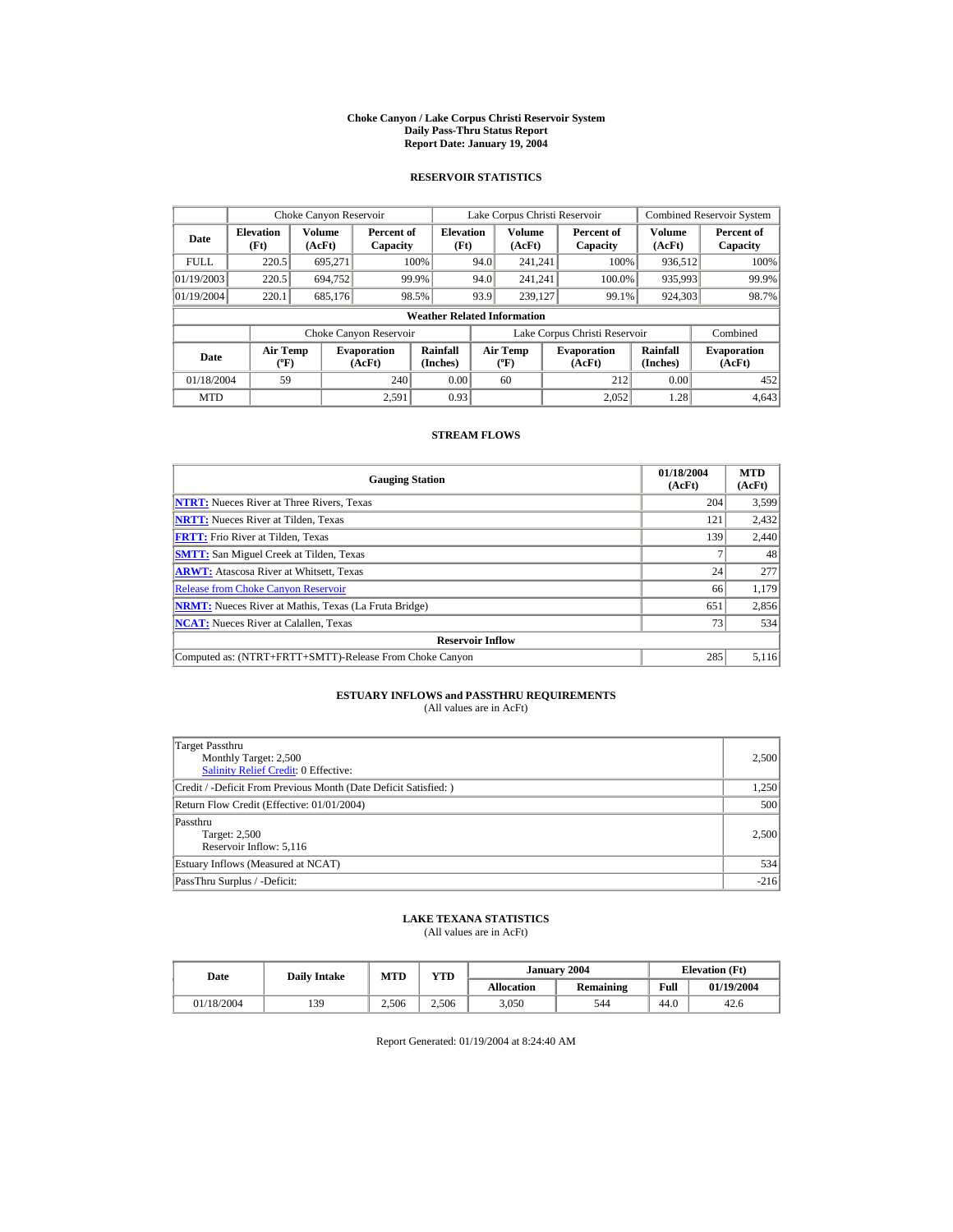#### **Choke Canyon / Lake Corpus Christi Reservoir System Daily Pass-Thru Status Report Report Date: January 20, 2004**

## **RESERVOIR STATISTICS**

|             | Choke Canyon Reservoir                      |                  |                              |                          | Lake Corpus Christi Reservoir |                                             |  |                               |                      | Combined Reservoir System    |  |  |
|-------------|---------------------------------------------|------------------|------------------------------|--------------------------|-------------------------------|---------------------------------------------|--|-------------------------------|----------------------|------------------------------|--|--|
| Date        | <b>Elevation</b><br>(Ft)                    | Volume<br>(AcFt) | Percent of<br>Capacity       | <b>Elevation</b><br>(Ft) |                               | Volume<br>(AcFt)                            |  | Percent of<br>Capacity        | Volume<br>(AcFt)     | Percent of<br>Capacity       |  |  |
| <b>FULL</b> | 220.5                                       | 695.271          |                              | 100%                     | 94.0                          | 241.241                                     |  | 100%                          | 936,512              | 100%                         |  |  |
| 01/20/2003  | 220.5                                       | 694.752          |                              | 99.9%                    | 94.0                          | 241.241                                     |  | 100.0%                        | 935,993              | 99.9%                        |  |  |
| 01/20/2004  | 220.1                                       | 684.917          |                              | 98.5%                    | 93.8                          | 237,494                                     |  | 98.4%                         | 922,411              | 98.5%                        |  |  |
|             | <b>Weather Related Information</b>          |                  |                              |                          |                               |                                             |  |                               |                      |                              |  |  |
|             |                                             |                  | Choke Canyon Reservoir       |                          |                               |                                             |  | Lake Corpus Christi Reservoir |                      | Combined                     |  |  |
| Date        | <b>Air Temp</b><br>$({}^{\circ}\mathrm{F})$ |                  | <b>Evaporation</b><br>(AcFt) | Rainfall<br>(Inches)     |                               | <b>Air Temp</b><br>$({}^{\circ}\mathbf{F})$ |  | <b>Evaporation</b><br>(AcFt)  | Rainfall<br>(Inches) | <b>Evaporation</b><br>(AcFt) |  |  |
| 01/19/2004  | 59                                          |                  | 165                          | 0.00                     |                               | 56                                          |  | 212                           | 0.00                 | 377                          |  |  |
| <b>MTD</b>  |                                             |                  | 2.756                        | 0.93                     |                               |                                             |  | 2.264                         | 1.28                 | 5,020                        |  |  |

### **STREAM FLOWS**

| <b>Gauging Station</b>                                       | 01/19/2004<br>(AcFt) | <b>MTD</b><br>(AcFt) |
|--------------------------------------------------------------|----------------------|----------------------|
| <b>NTRT:</b> Nueces River at Three Rivers, Texas             | 198                  | 3.797                |
| <b>NRTT:</b> Nueces River at Tilden, Texas                   | 115                  | 2,547                |
| <b>FRTT:</b> Frio River at Tilden, Texas                     | 143                  | 2,582                |
| <b>SMTT:</b> San Miguel Creek at Tilden, Texas               |                      | 55                   |
| <b>ARWT:</b> Atascosa River at Whitsett, Texas               | 24                   | 301                  |
| <b>Release from Choke Canyon Reservoir</b>                   | 66                   | 1,245                |
| <b>NRMT:</b> Nueces River at Mathis, Texas (La Fruta Bridge) | 135                  | 2,991                |
| <b>NCAT:</b> Nueces River at Calallen, Texas                 | 457                  | 991                  |
| <b>Reservoir Inflow</b>                                      |                      |                      |
| Computed as: (NTRT+FRTT+SMTT)-Release From Choke Canyon      | 283                  | 5,398                |

# **ESTUARY INFLOWS and PASSTHRU REQUIREMENTS**<br>(All values are in AcFt)

| Target Passthru<br>Monthly Target: 2,500<br>Salinity Relief Credit: 0 Effective: | 2,500 |
|----------------------------------------------------------------------------------|-------|
| Credit / -Deficit From Previous Month (Date Deficit Satisfied: )                 | 1,250 |
| Return Flow Credit (Effective: 01/01/2004)                                       | 500   |
| Passthru<br>Target: 2,500<br>Reservoir Inflow: 5,398                             | 2,500 |
| Estuary Inflows (Measured at NCAT)                                               | 991   |
| PassThru Surplus / -Deficit:                                                     | 241   |

## **LAKE TEXANA STATISTICS**

(All values are in AcFt)

| Date       | <b>Daily Intake</b> | <b>MTD</b> | YTD   |                   | January 2004 | <b>Elevation</b> (Ft) |            |
|------------|---------------------|------------|-------|-------------------|--------------|-----------------------|------------|
|            |                     |            |       | <b>Allocation</b> | Remaining    | Full                  | 01/20/2004 |
| 01/19/2004 | 139                 | 2.645      | 2.645 | 3.050             | 405          | 44.0                  | 44.0       |

Report Generated: 01/20/2004 at 8:50:53 AM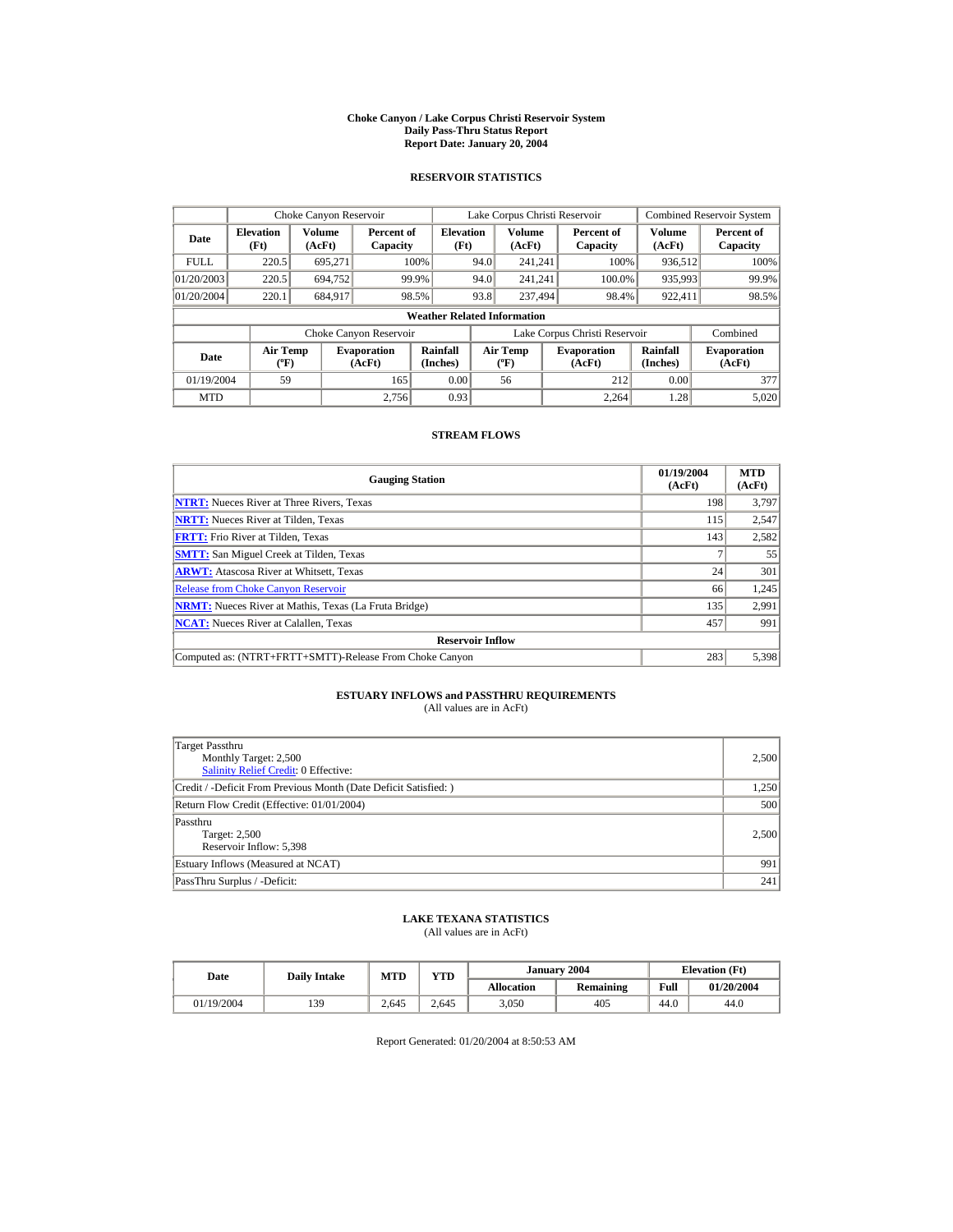#### **Choke Canyon / Lake Corpus Christi Reservoir System Daily Pass-Thru Status Report Report Date: January 21, 2004**

## **RESERVOIR STATISTICS**

|             | Choke Canyon Reservoir                      |                  |                              |                          | Lake Corpus Christi Reservoir |                                          |  |                               |                      | <b>Combined Reservoir System</b> |  |  |
|-------------|---------------------------------------------|------------------|------------------------------|--------------------------|-------------------------------|------------------------------------------|--|-------------------------------|----------------------|----------------------------------|--|--|
| Date        | <b>Elevation</b><br>(Ft)                    | Volume<br>(AcFt) | Percent of<br>Capacity       | <b>Elevation</b><br>(Ft) |                               | <b>Volume</b><br>(AcFt)                  |  | Percent of<br>Capacity        | Volume<br>(AcFt)     | Percent of<br>Capacity           |  |  |
| <b>FULL</b> | 220.5                                       | 695.271          |                              | 100%                     | 94.0                          | 241.241                                  |  | 100%                          | 936,512              | 100%                             |  |  |
| 01/21/2003  | 220.5                                       | 694,752          |                              | 99.9%                    | 94.0                          | 241.241                                  |  | 100.0%                        | 935,993              | 99.9%                            |  |  |
| 01/21/2004  | 220.1                                       | 684,403          |                              | 98.4%                    | 93.8                          | 237,494                                  |  | 98.4%                         | 921,897              | 98.4%                            |  |  |
|             | <b>Weather Related Information</b>          |                  |                              |                          |                               |                                          |  |                               |                      |                                  |  |  |
|             |                                             |                  | Choke Canyon Reservoir       |                          |                               |                                          |  | Lake Corpus Christi Reservoir |                      | Combined                         |  |  |
| Date        | <b>Air Temp</b><br>$({}^{\circ}\mathrm{F})$ |                  | <b>Evaporation</b><br>(AcFt) | Rainfall<br>(Inches)     |                               | <b>Air Temp</b><br>$({}^{\circ}{\rm F})$ |  | <b>Evaporation</b><br>(AcFt)  | Rainfall<br>(Inches) | <b>Evaporation</b><br>(AcFt)     |  |  |
| 01/20/2004  | 63                                          |                  | 120                          | 0.00                     |                               | 62                                       |  | 123                           | 0.00                 | 243                              |  |  |
| <b>MTD</b>  |                                             |                  | 2.876                        | 0.93                     |                               |                                          |  | 2.387                         | 1.28                 | 5,263                            |  |  |

### **STREAM FLOWS**

| <b>Gauging Station</b>                                       | 01/20/2004<br>(AcFt) | <b>MTD</b><br>(AcFt) |
|--------------------------------------------------------------|----------------------|----------------------|
| <b>NTRT:</b> Nueces River at Three Rivers, Texas             | 191                  | 3,988                |
| <b>NRTT:</b> Nueces River at Tilden, Texas                   | 113                  | 2,660                |
| <b>FRTT:</b> Frio River at Tilden, Texas                     | 143                  | 2,725                |
| <b>SMTT:</b> San Miguel Creek at Tilden, Texas               | o                    | 61                   |
| <b>ARWT:</b> Atascosa River at Whitsett, Texas               | 26                   | 327                  |
| <b>Release from Choke Canyon Reservoir</b>                   | 66                   | 1,310                |
| <b>NRMT:</b> Nueces River at Mathis, Texas (La Fruta Bridge) | 101                  | 3,093                |
| <b>NCAT:</b> Nueces River at Calallen, Texas                 | 210                  | 1,201                |
| <b>Reservoir Inflow</b>                                      |                      |                      |
| Computed as: (NTRT+FRTT+SMTT)-Release From Choke Canyon      | 274                  | 5,672                |

# **ESTUARY INFLOWS and PASSTHRU REQUIREMENTS**<br>(All values are in AcFt)

| Target Passthru<br>Monthly Target: 2,500<br><b>Salinity Relief Credit: 0 Effective:</b> | 2,500 |
|-----------------------------------------------------------------------------------------|-------|
| Credit / -Deficit From Previous Month (Date Deficit Satisfied:)                         | 1,250 |
| Return Flow Credit (Effective: 01/01/2004)                                              | 500   |
| Passthru<br>Target: 2,500<br>Reservoir Inflow: 5,672                                    | 2,500 |
| Estuary Inflows (Measured at NCAT)                                                      | 1,201 |
| PassThru Surplus / -Deficit:                                                            | 451   |

## **LAKE TEXANA STATISTICS**

(All values are in AcFt)

| Date       | <b>Daily Intake</b> | <b>MTD</b> | $\mathbf{v}\mathbf{T}\mathbf{D}$ |                   | January 2004 | <b>Elevation</b> (Ft) |            |
|------------|---------------------|------------|----------------------------------|-------------------|--------------|-----------------------|------------|
|            |                     |            |                                  | <b>Allocation</b> | Remaining    | Full                  | 01/21/2004 |
| 01/20/2004 | 139                 | 2.784      | 2.784                            | 3,050             | 266          | 44.0                  | 44.0       |

Report Generated: 01/21/2004 at 8:38:55 AM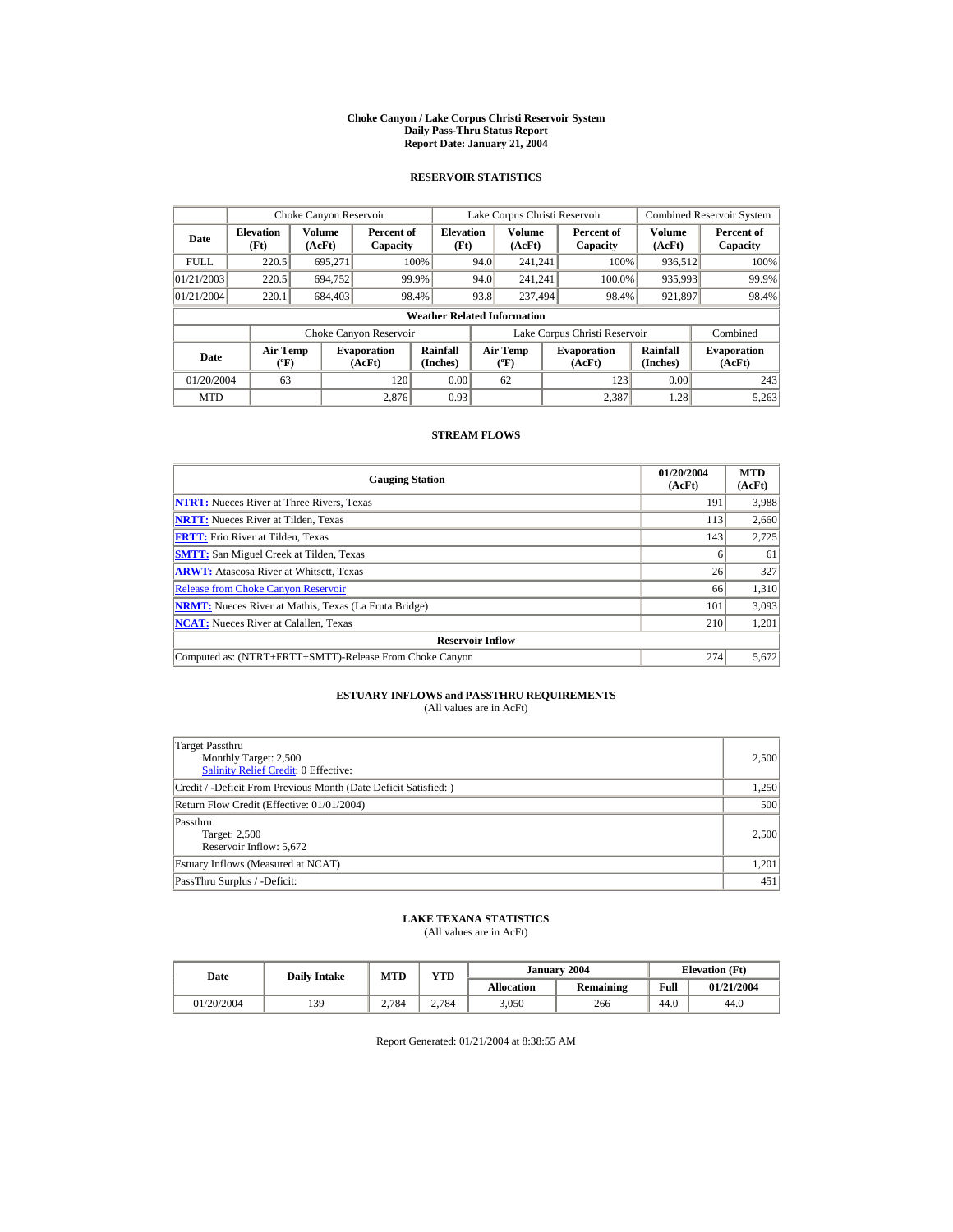#### **Choke Canyon / Lake Corpus Christi Reservoir System Daily Pass-Thru Status Report Report Date: January 22, 2004**

## **RESERVOIR STATISTICS**

|             | Choke Canyon Reservoir                      |                  |                              |                          | Lake Corpus Christi Reservoir |                                             |  |                               |                      | Combined Reservoir System    |  |  |  |
|-------------|---------------------------------------------|------------------|------------------------------|--------------------------|-------------------------------|---------------------------------------------|--|-------------------------------|----------------------|------------------------------|--|--|--|
| Date        | <b>Elevation</b><br>(Ft)                    | Volume<br>(AcFt) | Percent of<br>Capacity       | <b>Elevation</b><br>(Ft) |                               | Volume<br>(AcFt)                            |  | Percent of<br>Capacity        | Volume<br>(AcFt)     | Percent of<br>Capacity       |  |  |  |
| <b>FULL</b> | 220.5                                       | 695.271          |                              | 100%                     | 94.0                          | 241.241                                     |  | 100%                          | 936,512              | 100%                         |  |  |  |
| 01/22/2003  | 220.5                                       | 695,012          |                              | 100.0%                   | 94.0                          | 241.241                                     |  | 100.0%                        | 936,253              | 100.0%                       |  |  |  |
| 01/22/2004  | 220.0                                       | 683,632          |                              | 98.3%                    | 93.8                          | 237,494                                     |  | 98.4%                         | 921,126              | 98.4%                        |  |  |  |
|             | <b>Weather Related Information</b>          |                  |                              |                          |                               |                                             |  |                               |                      |                              |  |  |  |
|             |                                             |                  | Choke Canyon Reservoir       |                          |                               |                                             |  | Lake Corpus Christi Reservoir |                      | Combined                     |  |  |  |
| Date        | <b>Air Temp</b><br>$({}^{\circ}\mathrm{F})$ |                  | <b>Evaporation</b><br>(AcFt) | Rainfall<br>(Inches)     |                               | <b>Air Temp</b><br>$({}^{\circ}\mathbf{F})$ |  | <b>Evaporation</b><br>(AcFt)  | Rainfall<br>(Inches) | <b>Evaporation</b><br>(AcFt) |  |  |  |
| 01/21/2004  | 61                                          |                  | 90                           | 0.04                     |                               | 59                                          |  | 67                            | 0.00                 | 157                          |  |  |  |
| <b>MTD</b>  |                                             |                  | 2.966                        | 0.97                     |                               |                                             |  | 2.454                         | 1.28                 | 5.420                        |  |  |  |

### **STREAM FLOWS**

| <b>Gauging Station</b>                                       | 01/21/2004<br>(AcFt) | <b>MTD</b><br>(AcFt) |
|--------------------------------------------------------------|----------------------|----------------------|
| <b>NTRT:</b> Nueces River at Three Rivers, Texas             | 191                  | 4,178                |
| <b>NRTT:</b> Nueces River at Tilden, Texas                   | 111                  | 2,771                |
| <b>FRTT:</b> Frio River at Tilden, Texas                     | 155                  | 2,880                |
| <b>SMTT:</b> San Miguel Creek at Tilden, Texas               | o                    | 66                   |
| <b>ARWT:</b> Atascosa River at Whitsett, Texas               | 20                   | 346                  |
| <b>Release from Choke Canyon Reservoir</b>                   | 66                   | 1,376                |
| <b>NRMT:</b> Nueces River at Mathis, Texas (La Fruta Bridge) | 99                   | 3,192                |
| <b>NCAT:</b> Nueces River at Calallen, Texas                 | 71                   | 1,272                |
| <b>Reservoir Inflow</b>                                      |                      |                      |
| Computed as: (NTRT+FRTT+SMTT)-Release From Choke Canyon      | 285                  | 5,958                |

# **ESTUARY INFLOWS and PASSTHRU REQUIREMENTS**<br>(All values are in AcFt)

| Target Passthru<br>Monthly Target: 2,500<br><b>Salinity Relief Credit: 0 Effective:</b> | 2,500 |
|-----------------------------------------------------------------------------------------|-------|
| Credit / -Deficit From Previous Month (Date Deficit Satisfied:)                         | 1,250 |
| Return Flow Credit (Effective: 01/01/2004)                                              | 500   |
| Passthru<br>Target: 2,500<br>Reservoir Inflow: 5,958                                    | 2,500 |
| Estuary Inflows (Measured at NCAT)                                                      | 1,272 |
| PassThru Surplus / -Deficit:                                                            | 522   |

## **LAKE TEXANA STATISTICS**

(All values are in AcFt)

| Date       |     | YTD<br><b>MTD</b><br><b>Daily Intake</b> |       |                   | January 2004     | <b>Elevation</b> (Ft) |            |
|------------|-----|------------------------------------------|-------|-------------------|------------------|-----------------------|------------|
|            |     |                                          |       | <b>Allocation</b> | Remaining        | Full                  | 01/22/2004 |
| 01/21/2004 | 139 | 2.923                                    | 2.923 | 3.050             | $\sim$<br>$\sim$ | 44.0                  | 44.0       |

Report Generated: 01/22/2004 at 8:45:10 AM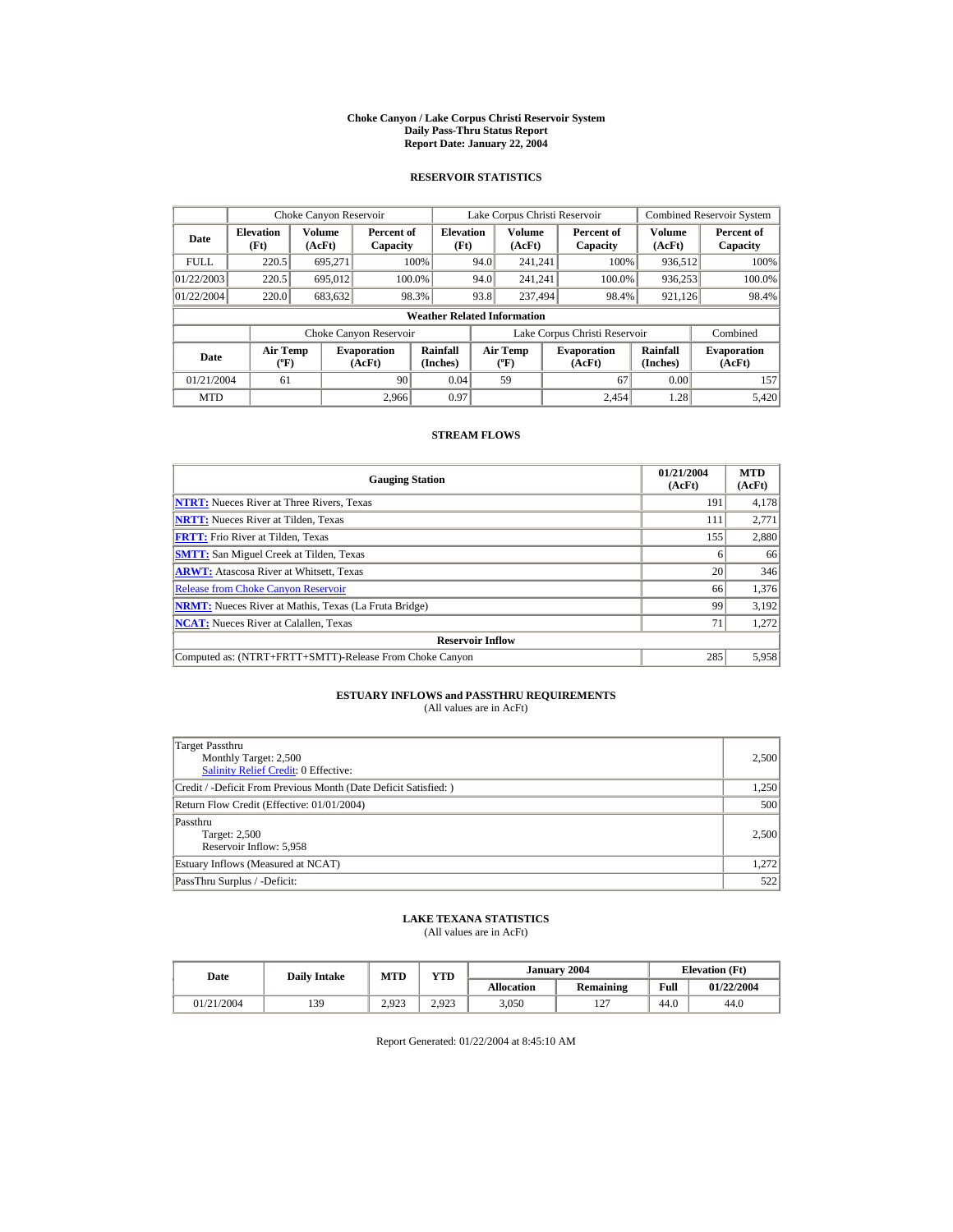#### **Choke Canyon / Lake Corpus Christi Reservoir System Daily Pass-Thru Status Report Report Date: January 23, 2004**

## **RESERVOIR STATISTICS**

|             | Choke Canyon Reservoir                      |                  |                              |                          |      | Lake Corpus Christi Reservoir             |  |                               |                      | <b>Combined Reservoir System</b> |  |  |  |
|-------------|---------------------------------------------|------------------|------------------------------|--------------------------|------|-------------------------------------------|--|-------------------------------|----------------------|----------------------------------|--|--|--|
| Date        | <b>Elevation</b><br>(Ft)                    | Volume<br>(AcFt) | Percent of<br>Capacity       | <b>Elevation</b><br>(Ft) |      | Volume<br>(AcFt)                          |  | Percent of<br>Capacity        | Volume<br>(AcFt)     | Percent of<br>Capacity           |  |  |  |
| <b>FULL</b> | 220.5                                       | 695.271          |                              | 100%                     | 94.0 | 241.241                                   |  | 100%                          | 936,512              | 100%                             |  |  |  |
| 01/23/2003  | 220.5                                       | 695,012          |                              | 100.0%                   | 94.0 | 241.241                                   |  | 100.0%                        | 936,253              | 100.0%                           |  |  |  |
| 01/23/2004  | 220.1                                       | 685,176          |                              | 98.5%                    | 93.8 | 237,403                                   |  | 98.4%                         | 922,579              | 98.5%                            |  |  |  |
|             | <b>Weather Related Information</b>          |                  |                              |                          |      |                                           |  |                               |                      |                                  |  |  |  |
|             |                                             |                  | Choke Canyon Reservoir       |                          |      |                                           |  | Lake Corpus Christi Reservoir |                      | Combined                         |  |  |  |
| Date        | <b>Air Temp</b><br>$({}^{\circ}\mathrm{F})$ |                  | <b>Evaporation</b><br>(AcFt) | Rainfall<br>(Inches)     |      | <b>Air Temp</b><br>$({}^{\circ}\text{F})$ |  | <b>Evaporation</b><br>(AcFt)  | Rainfall<br>(Inches) | <b>Evaporation</b><br>(AcFt)     |  |  |  |
| 01/22/2004  | 54                                          |                  | 60                           | 0.10                     |      | 55                                        |  | 45                            | 0.04                 | 105                              |  |  |  |
| <b>MTD</b>  |                                             |                  | 3.026                        | 1.07                     |      |                                           |  | 2.499                         | 1.32                 | 5,525                            |  |  |  |

### **STREAM FLOWS**

| <b>Gauging Station</b>                                       | 01/22/2004<br>(AcFt) | <b>MTD</b><br>(AcFt) |
|--------------------------------------------------------------|----------------------|----------------------|
| <b>NTRT:</b> Nueces River at Three Rivers, Texas             | 185                  | 4,363                |
| <b>NRTT:</b> Nueces River at Tilden, Texas                   | 109                  | 2,880                |
| <b>FRTT:</b> Frio River at Tilden, Texas                     | 212                  | 3,093                |
| <b>SMTT:</b> San Miguel Creek at Tilden, Texas               |                      | 72                   |
| <b>ARWT:</b> Atascosa River at Whitsett, Texas               | 18                   | 365                  |
| <b>Release from Choke Canyon Reservoir</b>                   | 66                   | 1,441                |
| <b>NRMT:</b> Nueces River at Mathis, Texas (La Fruta Bridge) | 99                   | 3,291                |
| <b>NCAT:</b> Nueces River at Calallen, Texas                 | 19                   | 1.292                |
| <b>Reservoir Inflow</b>                                      |                      |                      |
| Computed as: (NTRT+FRTT+SMTT)-Release From Choke Canyon      | 337                  | 6,295                |

# **ESTUARY INFLOWS and PASSTHRU REQUIREMENTS**<br>(All values are in AcFt)

| Target Passthru<br>Monthly Target: 2,500<br><b>Salinity Relief Credit: 0 Effective:</b> | 2,500 |
|-----------------------------------------------------------------------------------------|-------|
| Credit / -Deficit From Previous Month (Date Deficit Satisfied:)                         | 1,250 |
| Return Flow Credit (Effective: 01/01/2004)                                              | 500   |
| Passthru<br>Target: 2,500<br>Reservoir Inflow: 6,295                                    | 2,500 |
| Estuary Inflows (Measured at NCAT)                                                      | 1,292 |
| PassThru Surplus / -Deficit:                                                            | 542   |

## **LAKE TEXANA STATISTICS**

(All values are in AcFt)

| Date       | <b>Daily Intake</b> | <b>MTD</b> | YTD   |                   | January 2004 |      | <b>Elevation</b> (Ft) |
|------------|---------------------|------------|-------|-------------------|--------------|------|-----------------------|
|            |                     |            |       | <b>Allocation</b> | Remaining    | Full | 01/23/2004            |
| 01/22/2004 | 139                 | 3.062      | 3.062 | 3,050             | -14          | 44.0 | 44.0                  |

Report Generated: 01/23/2004 at 8:43:21 AM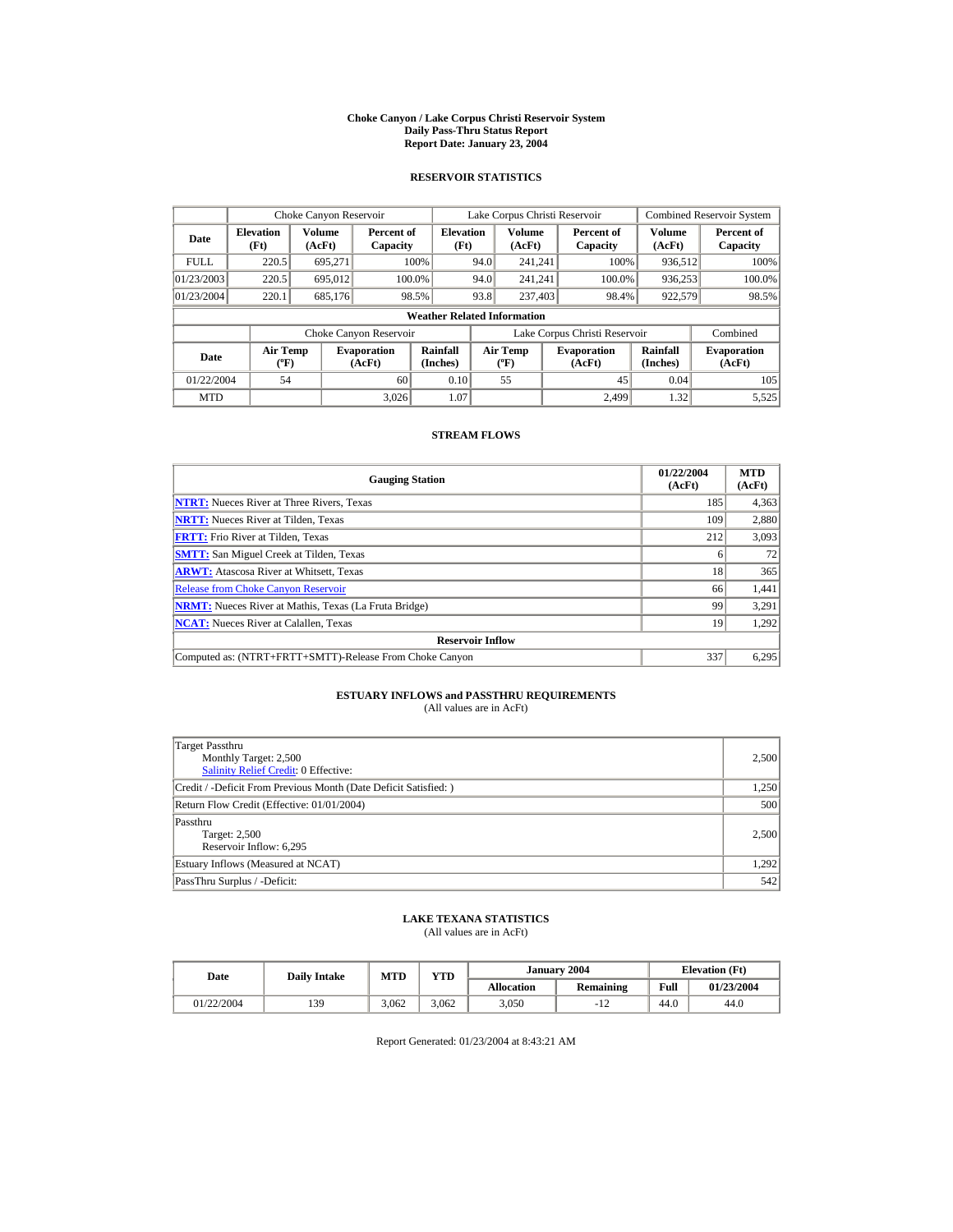#### **Choke Canyon / Lake Corpus Christi Reservoir System Daily Pass-Thru Status Report Report Date: January 24, 2004**

## **RESERVOIR STATISTICS**

|             | Choke Canyon Reservoir                      |                  |                              |                          |      | Lake Corpus Christi Reservoir               |  |                               |                      | Combined Reservoir System    |  |  |
|-------------|---------------------------------------------|------------------|------------------------------|--------------------------|------|---------------------------------------------|--|-------------------------------|----------------------|------------------------------|--|--|
| Date        | <b>Elevation</b><br>(Ft)                    | Volume<br>(AcFt) | Percent of<br>Capacity       | <b>Elevation</b><br>(Ft) |      | Volume<br>(AcFt)                            |  | Percent of<br>Capacity        | Volume<br>(AcFt)     | Percent of<br>Capacity       |  |  |
| <b>FULL</b> | 220.5                                       | 695.271          |                              | 100%                     | 94.0 | 241.241                                     |  | 100%                          | 936,512              | 100%                         |  |  |
| 01/24/2003  | 220.5                                       | 695.271          |                              | 100.0%                   | 94.0 | 241.241                                     |  | 100.0%                        | 936,512              | 100.0%                       |  |  |
| 01/24/2004  | 220.2                                       | 686.214          |                              | 98.7%                    | 93.8 | 238,168                                     |  | 98.7%                         | 924,382              | 98.7%                        |  |  |
|             | <b>Weather Related Information</b>          |                  |                              |                          |      |                                             |  |                               |                      |                              |  |  |
|             |                                             |                  | Choke Canyon Reservoir       |                          |      |                                             |  | Lake Corpus Christi Reservoir |                      | Combined                     |  |  |
| Date        | <b>Air Temp</b><br>$({}^{\circ}\mathrm{F})$ |                  | <b>Evaporation</b><br>(AcFt) | Rainfall<br>(Inches)     |      | <b>Air Temp</b><br>$({}^{\circ}\mathbf{F})$ |  | <b>Evaporation</b><br>(AcFt)  | Rainfall<br>(Inches) | <b>Evaporation</b><br>(AcFt) |  |  |
| 01/23/2004  | 64                                          |                  | 90                           | 0.50                     |      | 62                                          |  | 45                            | 0.62                 | 135                          |  |  |
| <b>MTD</b>  |                                             |                  | 3.116                        | 1.57                     |      |                                             |  | 2.544                         | 1.94                 | 5,660                        |  |  |

### **STREAM FLOWS**

| <b>Gauging Station</b>                                       | 01/23/2004<br>(AcFt) | <b>MTD</b><br>(AcFt) |
|--------------------------------------------------------------|----------------------|----------------------|
| <b>NTRT:</b> Nueces River at Three Rivers, Texas             | 179                  | 4,542                |
| <b>NRTT:</b> Nueces River at Tilden, Texas                   | 111                  | 2,991                |
| <b>FRTT:</b> Frio River at Tilden, Texas                     | 214                  | 3,307                |
| <b>SMTT:</b> San Miguel Creek at Tilden, Texas               | o                    | 78                   |
| <b>ARWT:</b> Atascosa River at Whitsett, Texas               | 16                   | 381                  |
| <b>Release from Choke Canyon Reservoir</b>                   | 66                   | 1,507                |
| <b>NRMT:</b> Nueces River at Mathis, Texas (La Fruta Bridge) | 101                  | 3,392                |
| <b>NCAT:</b> Nueces River at Calallen, Texas                 | 24                   | 1,316                |
| <b>Reservoir Inflow</b>                                      |                      |                      |
| Computed as: (NTRT+FRTT+SMTT)-Release From Choke Canyon      | 333                  | 6,628                |

# **ESTUARY INFLOWS and PASSTHRU REQUIREMENTS**<br>(All values are in AcFt)

| Target Passthru<br>Monthly Target: 2,500<br><b>Salinity Relief Credit: 0 Effective:</b> | 2,500 |
|-----------------------------------------------------------------------------------------|-------|
| Credit / -Deficit From Previous Month (Date Deficit Satisfied:)                         | 1,250 |
| Return Flow Credit (Effective: 01/01/2004)                                              | 500   |
| Passthru<br>Target: 2,500<br>Reservoir Inflow: 6,628                                    | 2,500 |
| Estuary Inflows (Measured at NCAT)                                                      | 1,316 |
| PassThru Surplus / -Deficit:                                                            | 566   |

## **LAKE TEXANA STATISTICS**

(All values are in AcFt)

| Date       | <b>Daily Intake</b> | <b>MTD</b> | $_{\rm VTD}$ |                   | January 2004 |      | <b>Elevation</b> (Ft) |
|------------|---------------------|------------|--------------|-------------------|--------------|------|-----------------------|
|            |                     |            |              | <b>Allocation</b> | Remaining    | Full | 01/24/2004            |
| 01/23/2004 | 139                 | 3.202      | 3.202        | 3,050             | $-152$       | 44.0 | 44.0                  |

Report Generated: 01/24/2004 at 8:35:33 AM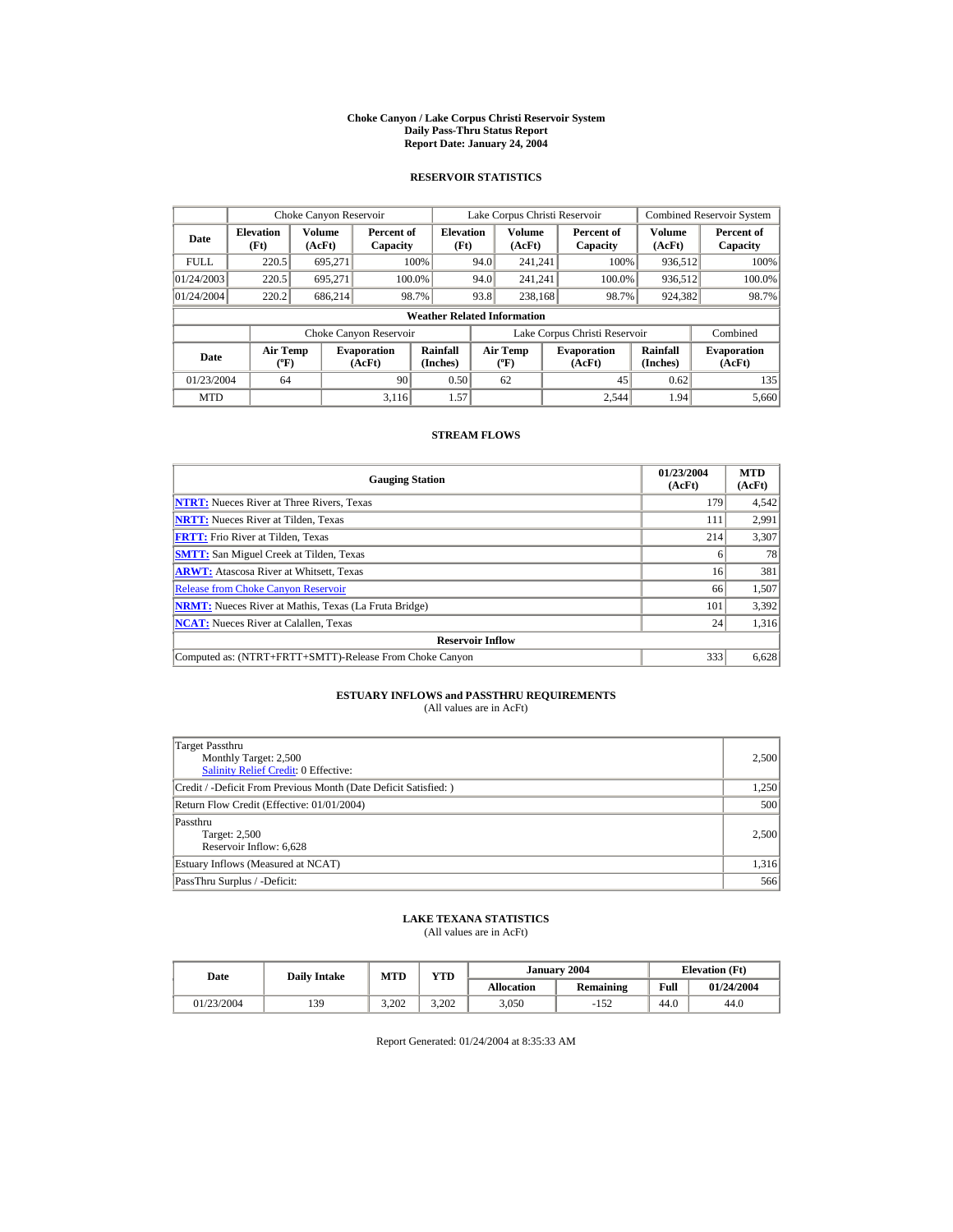#### **Choke Canyon / Lake Corpus Christi Reservoir System Daily Pass-Thru Status Report Report Date: January 25, 2004**

## **RESERVOIR STATISTICS**

|             | Choke Canyon Reservoir                      |                  |                              |                          | Lake Corpus Christi Reservoir |                                          |  |                               | <b>Combined Reservoir System</b> |                              |  |  |
|-------------|---------------------------------------------|------------------|------------------------------|--------------------------|-------------------------------|------------------------------------------|--|-------------------------------|----------------------------------|------------------------------|--|--|
| Date        | <b>Elevation</b><br>(Ft)                    | Volume<br>(AcFt) | Percent of<br>Capacity       | <b>Elevation</b><br>(Ft) |                               | <b>Volume</b><br>(AcFt)                  |  | Percent of<br>Capacity        | Volume<br>(AcFt)                 | Percent of<br>Capacity       |  |  |
| <b>FULL</b> | 220.5                                       | 695.271          |                              | 100%                     | 94.0                          | 241.241                                  |  | 100%                          | 936,512                          | 100%                         |  |  |
| 01/25/2003  | 220.5                                       | 695,012          | 100.0%                       |                          | 94.0                          | 241.241                                  |  | 100.0%                        | 936,253                          | 100.0%                       |  |  |
| 01/25/2004  | 220.2                                       | 686,473          |                              | 98.7%                    | 93.9                          | 238,551                                  |  | 98.9%                         | 925,024                          | 98.8%                        |  |  |
|             | <b>Weather Related Information</b>          |                  |                              |                          |                               |                                          |  |                               |                                  |                              |  |  |
|             |                                             |                  | Choke Canyon Reservoir       |                          |                               |                                          |  | Lake Corpus Christi Reservoir |                                  | Combined                     |  |  |
| Date        | <b>Air Temp</b><br>$({}^{\circ}\mathrm{F})$ |                  | <b>Evaporation</b><br>(AcFt) | Rainfall<br>(Inches)     |                               | <b>Air Temp</b><br>$({}^{\circ}{\rm F})$ |  | <b>Evaporation</b><br>(AcFt)  | Rainfall<br>(Inches)             | <b>Evaporation</b><br>(AcFt) |  |  |
| 01/24/2004  | 68                                          |                  | 75                           | 0.11                     |                               | 67                                       |  | 33                            | 0.13                             | 108                          |  |  |
| <b>MTD</b>  |                                             |                  | 3.191                        | 1.68                     |                               |                                          |  | 2.577                         | 2.07                             | 5.768                        |  |  |

### **STREAM FLOWS**

| <b>Gauging Station</b>                                       | 01/24/2004<br>(AcFt) | <b>MTD</b><br>(AcFt) |
|--------------------------------------------------------------|----------------------|----------------------|
| <b>NTRT:</b> Nueces River at Three Rivers, Texas             | 185                  | 4,726                |
| <b>NRTT:</b> Nueces River at Tilden, Texas                   | 115                  | 3,107                |
| <b>FRTT:</b> Frio River at Tilden, Texas                     | 189                  | 3,496                |
| <b>SMTT:</b> San Miguel Creek at Tilden, Texas               | 8                    | 86                   |
| <b>ARWT:</b> Atascosa River at Whitsett, Texas               | 17                   | 398                  |
| <b>Release from Choke Canyon Reservoir</b>                   | 66                   | 1,572                |
| <b>NRMT:</b> Nueces River at Mathis, Texas (La Fruta Bridge) | 105                  | 3,498                |
| <b>NCAT:</b> Nueces River at Calallen, Texas                 | 42                   | 1,357                |
| <b>Reservoir Inflow</b>                                      |                      |                      |
| Computed as: (NTRT+FRTT+SMTT)-Release From Choke Canyon      | 316                  | 6.944                |

# **ESTUARY INFLOWS and PASSTHRU REQUIREMENTS**<br>(All values are in AcFt)

| Target Passthru<br>Monthly Target: 2,500<br><b>Salinity Relief Credit: 0 Effective:</b> | 2,500 |
|-----------------------------------------------------------------------------------------|-------|
| Credit / -Deficit From Previous Month (Date Deficit Satisfied:)                         | 1,250 |
| Return Flow Credit (Effective: 01/01/2004)                                              | 500   |
| Passthru<br>Target: 2,500<br>Reservoir Inflow: 6,944                                    | 2,500 |
| Estuary Inflows (Measured at NCAT)                                                      | 1,357 |
| PassThru Surplus / -Deficit:                                                            | 607   |

## **LAKE TEXANA STATISTICS**

(All values are in AcFt)

| Date       | <b>Daily Intake</b> | <b>MTD</b> | <b>VTD</b> |                   | January 2004 |      | <b>Elevation</b> (Ft) |
|------------|---------------------|------------|------------|-------------------|--------------|------|-----------------------|
|            |                     |            |            | <b>Allocation</b> | Remaining    | Full | 01/25/2004            |
| 01/24/2004 | 139                 | 3.341      | 3.341      | 3,050             | $-291$       | 44.0 | 44.0                  |

Report Generated: 01/25/2004 at 8:38:45 AM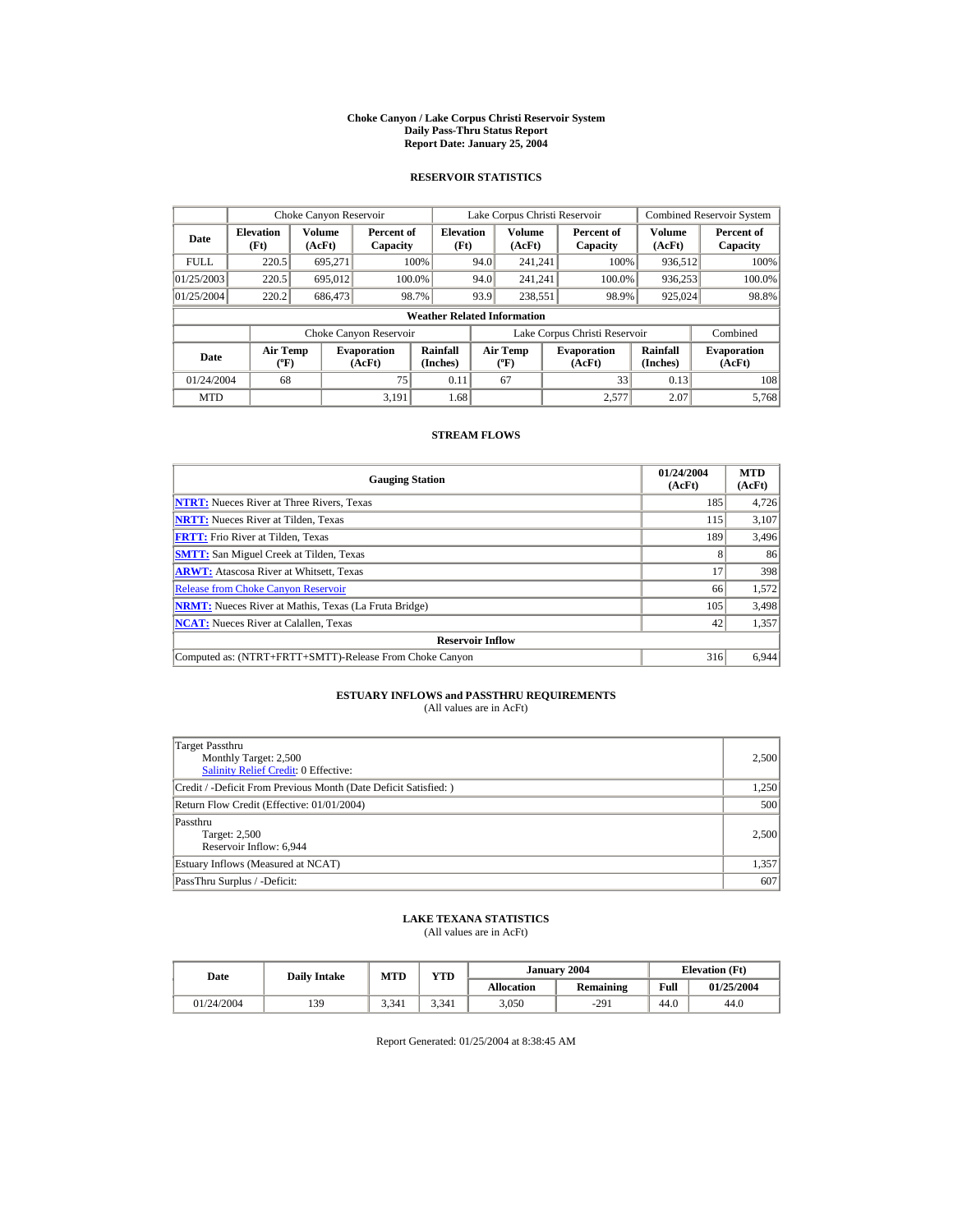#### **Choke Canyon / Lake Corpus Christi Reservoir System Daily Pass-Thru Status Report Report Date: January 26, 2004**

## **RESERVOIR STATISTICS**

|             | Choke Canyon Reservoir                      |                  |                              |                          | Lake Corpus Christi Reservoir |                                           |  |                               |                      | <b>Combined Reservoir System</b> |  |  |
|-------------|---------------------------------------------|------------------|------------------------------|--------------------------|-------------------------------|-------------------------------------------|--|-------------------------------|----------------------|----------------------------------|--|--|
| Date        | <b>Elevation</b><br>(Ft)                    | Volume<br>(AcFt) | Percent of<br>Capacity       | <b>Elevation</b><br>(Ft) |                               | Volume<br>(AcFt)                          |  | Percent of<br>Capacity        | Volume<br>(AcFt)     | Percent of<br>Capacity           |  |  |
| <b>FULL</b> | 220.5                                       | 695.271          |                              | 100%                     | 94.0                          | 241.241                                   |  | 100%                          | 936,512              | 100%                             |  |  |
| 01/26/2003  | 220.5                                       | 695,012          |                              | 100.0%                   | 94.0                          | 241.241                                   |  | 100.0%                        | 936,253              | 100.0%                           |  |  |
| 01/26/2004  | 220.2                                       | 686.214          |                              | 98.7%                    | 93.9                          | 239,127                                   |  | 99.1%                         | 925,341              | 98.8%                            |  |  |
|             | <b>Weather Related Information</b>          |                  |                              |                          |                               |                                           |  |                               |                      |                                  |  |  |
|             |                                             |                  | Choke Canyon Reservoir       |                          |                               |                                           |  | Lake Corpus Christi Reservoir |                      | Combined                         |  |  |
| Date        | <b>Air Temp</b><br>$({}^{\circ}\mathrm{F})$ |                  | <b>Evaporation</b><br>(AcFt) | Rainfall<br>(Inches)     |                               | <b>Air Temp</b><br>$({}^{\circ}\text{F})$ |  | <b>Evaporation</b><br>(AcFt)  | Rainfall<br>(Inches) | <b>Evaporation</b><br>(AcFt)     |  |  |
| 01/25/2004  | 73                                          |                  | 165                          | 0.00                     |                               | 78                                        |  | 168                           | 0.00                 | 333                              |  |  |
| <b>MTD</b>  |                                             |                  | 3.356                        | 1.68                     |                               |                                           |  | 2.745                         | 2.07                 | 6.101                            |  |  |

### **STREAM FLOWS**

| <b>Gauging Station</b>                                       | 01/25/2004<br>(AcFt) | <b>MTD</b><br>(AcFt) |
|--------------------------------------------------------------|----------------------|----------------------|
| <b>NTRT:</b> Nueces River at Three Rivers, Texas             | 185                  | 4,911                |
| <b>NRTT:</b> Nueces River at Tilden, Texas                   | 121                  | 3.228                |
| <b>FRTT:</b> Frio River at Tilden, Texas                     | 173                  | 3,668                |
| <b>SMTT:</b> San Miguel Creek at Tilden, Texas               | 10                   | 95                   |
| <b>ARWT:</b> Atascosa River at Whitsett, Texas               | 22                   | 420                  |
| <b>Release from Choke Canyon Reservoir</b>                   | 66                   | 1,638                |
| <b>NRMT:</b> Nueces River at Mathis, Texas (La Fruta Bridge) | 105                  | 3,603                |
| <b>NCAT:</b> Nueces River at Calallen, Texas                 | 46                   | 1,403                |
| <b>Reservoir Inflow</b>                                      |                      |                      |
| Computed as: (NTRT+FRTT+SMTT)-Release From Choke Canyon      | 301                  | 7,245                |

# **ESTUARY INFLOWS and PASSTHRU REQUIREMENTS**<br>(All values are in AcFt)

| Target Passthru<br>Monthly Target: 2,500<br>Salinity Relief Credit: 0 Effective: | 2,500 |
|----------------------------------------------------------------------------------|-------|
| Credit / -Deficit From Previous Month (Date Deficit Satisfied:)                  | 1,250 |
| Return Flow Credit (Effective: 01/01/2004)                                       | 500   |
| Passthru<br>Target: 2,500<br>Reservoir Inflow: 7,245                             | 2,500 |
| Estuary Inflows (Measured at NCAT)                                               | 1,403 |
| PassThru Surplus / -Deficit:                                                     | 653   |

## **LAKE TEXANA STATISTICS**

(All values are in AcFt)

| Date       | <b>Daily Intake</b> | <b>MTD</b> | YTD |                   | January 2004 | <b>Elevation</b> (Ft) |            |
|------------|---------------------|------------|-----|-------------------|--------------|-----------------------|------------|
|            |                     |            |     | <b>Allocation</b> | Remaining    | Full                  | 01/26/2004 |
| 01/25/2004 | 139                 | 3.480      |     | 3.050             | $-430$       | 44.0                  | 44.0       |

Report Generated: 01/26/2004 at 8:40:33 AM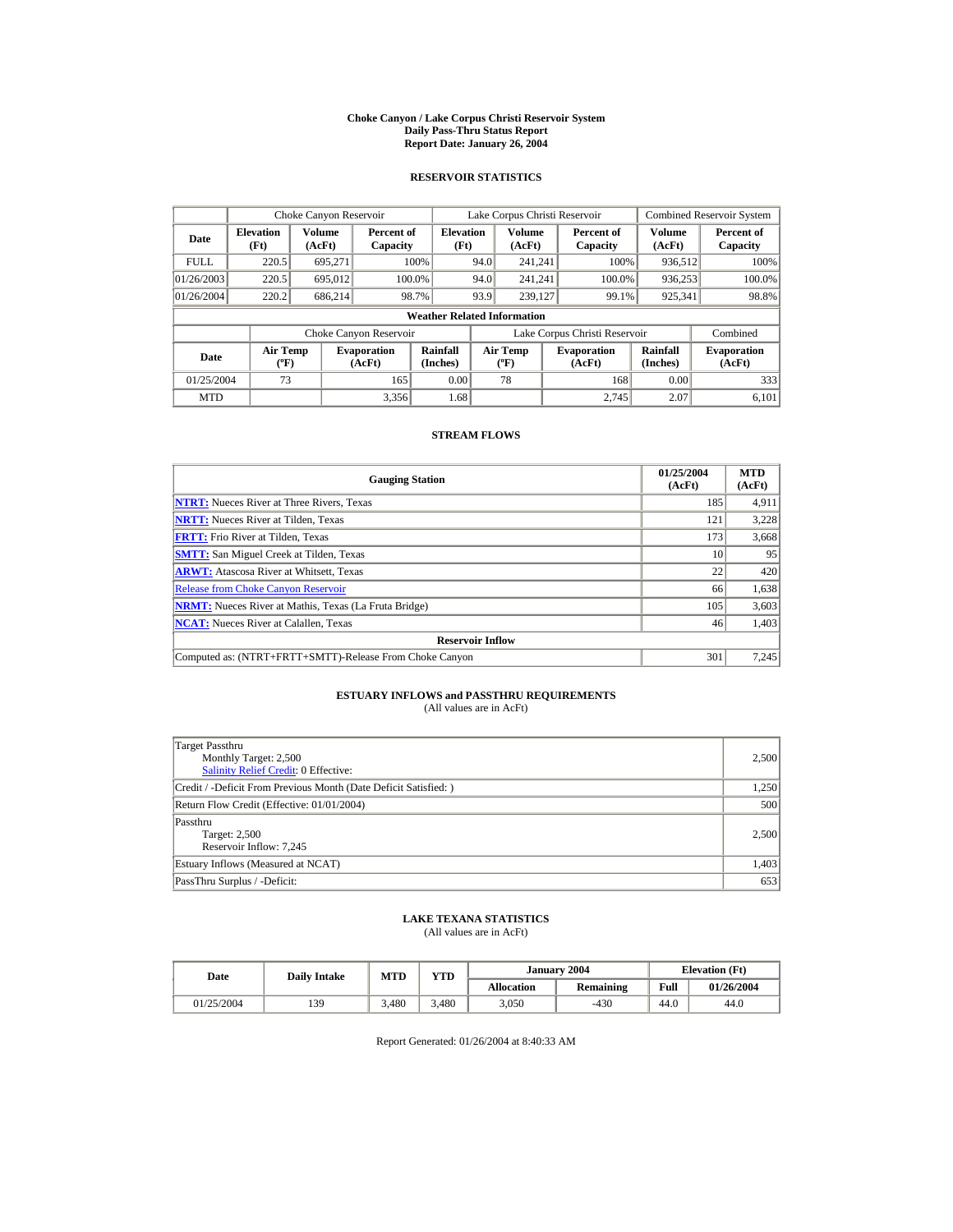#### **Choke Canyon / Lake Corpus Christi Reservoir System Daily Pass-Thru Status Report Report Date: January 27, 2004**

## **RESERVOIR STATISTICS**

|             | Choke Canyon Reservoir                      |                  |                              |                          | Lake Corpus Christi Reservoir |                                             |  |                               |                      | <b>Combined Reservoir System</b> |  |  |
|-------------|---------------------------------------------|------------------|------------------------------|--------------------------|-------------------------------|---------------------------------------------|--|-------------------------------|----------------------|----------------------------------|--|--|
| Date        | <b>Elevation</b><br>(Ft)                    | Volume<br>(AcFt) | Percent of<br>Capacity       | <b>Elevation</b><br>(Ft) |                               | Volume<br>(AcFt)                            |  | Percent of<br>Capacity        | Volume<br>(AcFt)     | Percent of<br>Capacity           |  |  |
| <b>FULL</b> | 220.5                                       | 695.271          |                              | 100%                     | 94.0                          | 241.241                                     |  | 100%                          | 936,512              | 100%                             |  |  |
| 01/27/2003  | 220.5                                       | 695.271          |                              | 100.0%                   | 94.0                          | 241.241                                     |  | 100.0%                        | 936,512              | 100.0%                           |  |  |
| 01/27/2004  | 220.1                                       | 685,955          |                              | 98.7%                    | 93.8                          | 238,168                                     |  | 98.7%                         | 924,123              | 98.7%                            |  |  |
|             | <b>Weather Related Information</b>          |                  |                              |                          |                               |                                             |  |                               |                      |                                  |  |  |
|             |                                             |                  | Choke Canyon Reservoir       |                          |                               |                                             |  | Lake Corpus Christi Reservoir |                      | Combined                         |  |  |
| Date        | <b>Air Temp</b><br>$({}^{\circ}\mathrm{F})$ |                  | <b>Evaporation</b><br>(AcFt) | Rainfall<br>(Inches)     |                               | <b>Air Temp</b><br>$({}^{\circ}\mathbf{F})$ |  | <b>Evaporation</b><br>(AcFt)  | Rainfall<br>(Inches) | <b>Evaporation</b><br>(AcFt)     |  |  |
| 01/26/2004  | 72                                          |                  | 360                          | 0.00                     |                               | 72                                          |  | 335                           | 0.12                 | 695                              |  |  |
| <b>MTD</b>  |                                             |                  | 3.716                        | 1.68                     |                               |                                             |  | 3.080                         | 2.19                 | 6.796                            |  |  |

### **STREAM FLOWS**

| <b>Gauging Station</b>                                       | 01/26/2004<br>(AcFt) | <b>MTD</b><br>(AcFt) |
|--------------------------------------------------------------|----------------------|----------------------|
| <b>NTRT:</b> Nueces River at Three Rivers, Texas             | 187                  | 5,098                |
| <b>NRTT:</b> Nueces River at Tilden, Texas                   | 137                  | 3,365                |
| <b>FRTT:</b> Frio River at Tilden, Texas                     | 165                  | 3,833                |
| <b>SMTT:</b> San Miguel Creek at Tilden, Texas               |                      | 104                  |
| <b>ARWT:</b> Atascosa River at Whitsett, Texas               | 26                   | 446                  |
| <b>Release from Choke Canyon Reservoir</b>                   | 66                   | 1,703                |
| <b>NRMT:</b> Nueces River at Mathis, Texas (La Fruta Bridge) | 333                  | 3,936                |
| <b>NCAT:</b> Nueces River at Calallen, Texas                 | 54                   | 1,457                |
| <b>Reservoir Inflow</b>                                      |                      |                      |
| Computed as: (NTRT+FRTT+SMTT)-Release From Choke Canyon      | 295                  | 7,540                |

# **ESTUARY INFLOWS and PASSTHRU REQUIREMENTS**<br>(All values are in AcFt)

| Target Passthru<br>Monthly Target: 2,500<br><b>Salinity Relief Credit: 0 Effective:</b> | 2,500 |
|-----------------------------------------------------------------------------------------|-------|
| Credit / -Deficit From Previous Month (Date Deficit Satisfied:)                         | 1,250 |
| Return Flow Credit (Effective: 01/01/2004)                                              | 500   |
| Passthru<br>Target: 2,500<br>Reservoir Inflow: 7,540                                    | 2,500 |
| Estuary Inflows (Measured at NCAT)                                                      | 1,457 |
| PassThru Surplus / -Deficit:                                                            | 707   |

## **LAKE TEXANA STATISTICS**

(All values are in AcFt)

| Date       | <b>Daily Intake</b> | <b>MTD</b> | YTD   |                   | January 2004 |      | <b>Elevation</b> (Ft) |  |
|------------|---------------------|------------|-------|-------------------|--------------|------|-----------------------|--|
|            |                     |            |       | <b>Allocation</b> | Remaining    | Full | 01/27/2004            |  |
| 01/26/2004 | 139                 | 3.619      | 3.619 | 3,050             | $-569$       | 44.0 | 44.0                  |  |

Report Generated: 01/27/2004 at 10:11:59 AM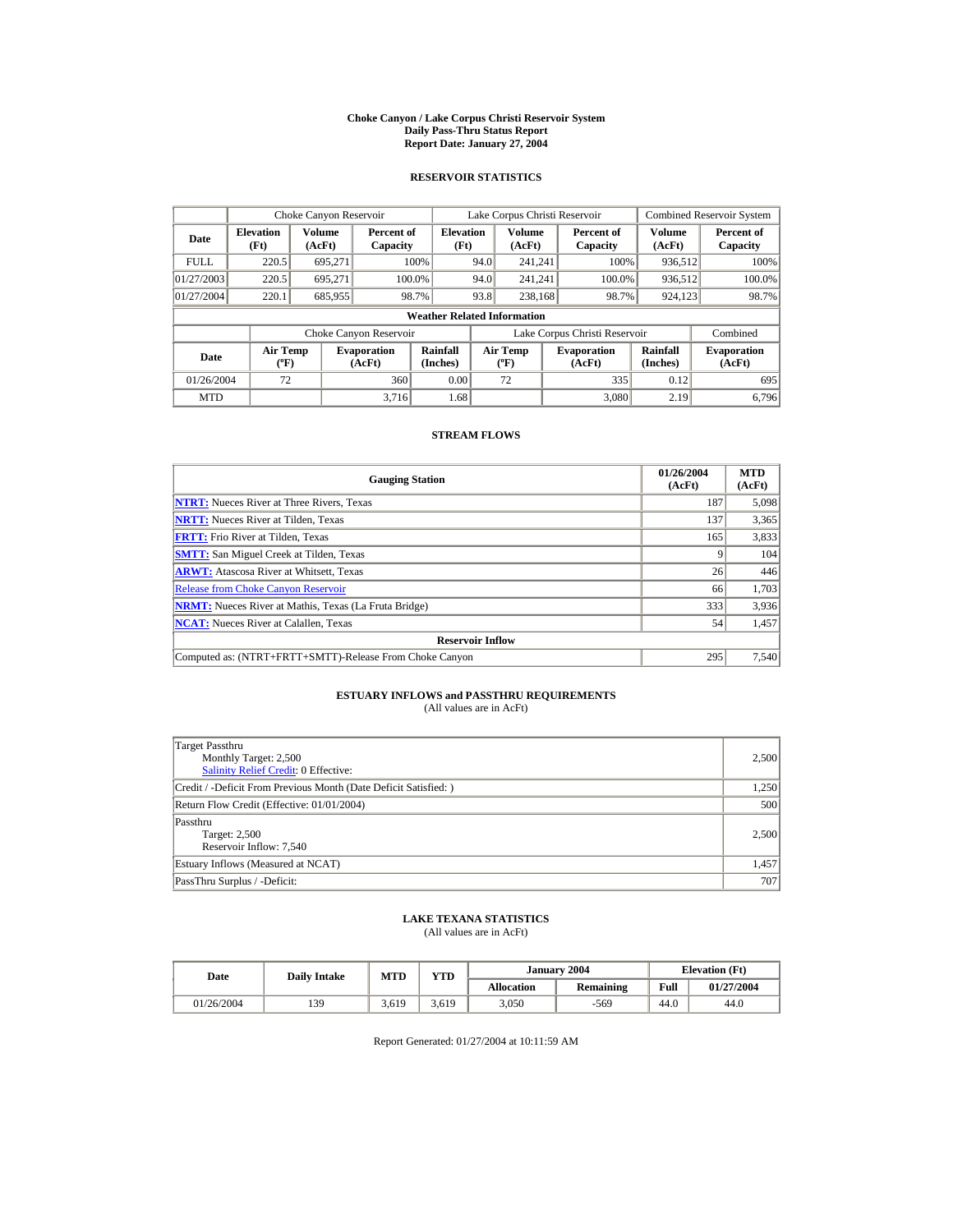#### **Choke Canyon / Lake Corpus Christi Reservoir System Daily Pass-Thru Status Report Report Date: January 28, 2004**

## **RESERVOIR STATISTICS**

|             | Choke Canyon Reservoir                      |                  |                              |                          | Lake Corpus Christi Reservoir             |                  |  |                               |                      | <b>Combined Reservoir System</b> |  |  |
|-------------|---------------------------------------------|------------------|------------------------------|--------------------------|-------------------------------------------|------------------|--|-------------------------------|----------------------|----------------------------------|--|--|
| Date        | <b>Elevation</b><br>(Ft)                    | Volume<br>(AcFt) | Percent of<br>Capacity       | <b>Elevation</b><br>(Ft) |                                           | Volume<br>(AcFt) |  | Percent of<br>Capacity        | Volume<br>(AcFt)     | Percent of<br>Capacity           |  |  |
| <b>FULL</b> | 220.5                                       | 695.271          |                              | 100%                     | 94.0                                      | 241.241          |  | 100%                          | 936,512              | 100%                             |  |  |
| 01/28/2003  | 220.5                                       | 695.271          | 100.0%                       |                          | 94.0                                      | 241.241          |  | 100.0%                        | 936,512              | 100.0%                           |  |  |
| 01/28/2004  | 220.1                                       | 685,695          |                              | 98.6%                    | 93.8                                      | 237,977          |  | 98.6%                         | 923,672              | 98.6%                            |  |  |
|             | <b>Weather Related Information</b>          |                  |                              |                          |                                           |                  |  |                               |                      |                                  |  |  |
|             |                                             |                  | Choke Canyon Reservoir       |                          |                                           |                  |  | Lake Corpus Christi Reservoir |                      | Combined                         |  |  |
| Date        | <b>Air Temp</b><br>$({}^{\circ}\mathrm{F})$ |                  | <b>Evaporation</b><br>(AcFt) | Rainfall<br>(Inches)     | <b>Air Temp</b><br>$({}^{\circ}\text{F})$ |                  |  | <b>Evaporation</b><br>(AcFt)  | Rainfall<br>(Inches) | <b>Evaporation</b><br>(AcFt)     |  |  |
| 01/27/2004  | 58                                          |                  | 195                          | 0.00                     |                                           | 55               |  | 134                           | 0.00                 | 329                              |  |  |
| <b>MTD</b>  |                                             |                  | 3.911                        | 1.68                     |                                           |                  |  | 3.214                         | 2.19                 | 7,125                            |  |  |

### **STREAM FLOWS**

| <b>Gauging Station</b>                                       | 01/27/2004<br>(AcFt) | <b>MTD</b><br>(AcFt) |
|--------------------------------------------------------------|----------------------|----------------------|
| <b>NTRT:</b> Nueces River at Three Rivers, Texas             | 198                  | 5,296                |
| <b>NRTT:</b> Nueces River at Tilden, Texas                   | 143                  | 3,507                |
| <b>FRTT:</b> Frio River at Tilden, Texas                     | 159                  | 3,992                |
| <b>SMTT:</b> San Miguel Creek at Tilden, Texas               | 8                    | 112                  |
| <b>ARWT:</b> Atascosa River at Whitsett, Texas               | 26                   | 472                  |
| <b>Release from Choke Canyon Reservoir</b>                   | 66                   | 1,769                |
| <b>NRMT:</b> Nueces River at Mathis, Texas (La Fruta Bridge) | 135                  | 4,071                |
| <b>NCAT:</b> Nueces River at Calallen, Texas                 | 117                  | 1,574                |
| <b>Reservoir Inflow</b>                                      |                      |                      |
| Computed as: (NTRT+FRTT+SMTT)-Release From Choke Canyon      | 299                  | 7,839                |

# **ESTUARY INFLOWS and PASSTHRU REQUIREMENTS**<br>(All values are in AcFt)

| Target Passthru<br>Monthly Target: 2,500<br><b>Salinity Relief Credit: 0 Effective:</b> | 2,500 |
|-----------------------------------------------------------------------------------------|-------|
| Credit / -Deficit From Previous Month (Date Deficit Satisfied:)                         | 1,250 |
| Return Flow Credit (Effective: 01/01/2004)                                              | 500   |
| Passthru<br>Target: 2,500<br>Reservoir Inflow: 7,839                                    | 2,500 |
| Estuary Inflows (Measured at NCAT)                                                      | 1,574 |
| PassThru Surplus / -Deficit:                                                            | 824   |

## **LAKE TEXANA STATISTICS**

(All values are in AcFt)

| Date       | <b>Daily Intake</b> | <b>MTD</b> | $_{\rm VTD}$ |                   | January 2004 | <b>Elevation</b> (Ft) |            |
|------------|---------------------|------------|--------------|-------------------|--------------|-----------------------|------------|
|            |                     |            |              | <b>Allocation</b> | Remaining    | Full                  | 01/28/2004 |
| 01/27/2004 | 139                 | 3.758      | 3.758        | 3,050             | $-708$       | 44.0                  | 44.0       |

Report Generated: 01/28/2004 at 8:30:39 AM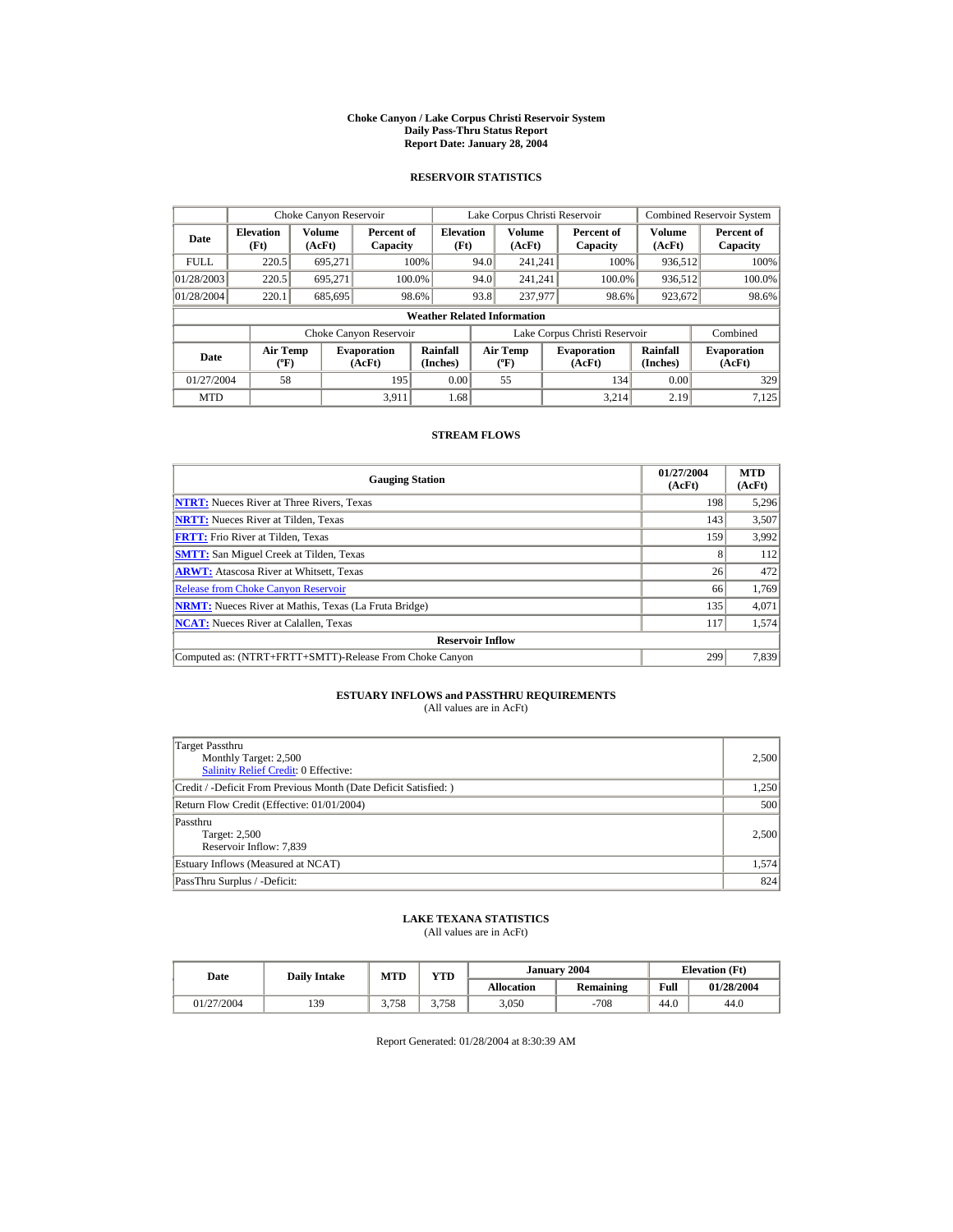#### **Choke Canyon / Lake Corpus Christi Reservoir System Daily Pass-Thru Status Report Report Date: January 29, 2004**

## **RESERVOIR STATISTICS**

|             | Choke Canyon Reservoir                      |                  |                              |                          | Lake Corpus Christi Reservoir            |                         |  |                               | <b>Combined Reservoir System</b> |                              |  |  |
|-------------|---------------------------------------------|------------------|------------------------------|--------------------------|------------------------------------------|-------------------------|--|-------------------------------|----------------------------------|------------------------------|--|--|
| Date        | <b>Elevation</b><br>(Ft)                    | Volume<br>(AcFt) | Percent of<br>Capacity       | <b>Elevation</b><br>(Ft) |                                          | <b>Volume</b><br>(AcFt) |  | Percent of<br>Capacity        | Volume<br>(AcFt)                 | Percent of<br>Capacity       |  |  |
| <b>FULL</b> | 220.5                                       | 695.271          |                              | 100%                     | 94.0                                     | 241.241                 |  | 100%                          | 936,512                          | 100%                         |  |  |
| 01/29/2003  | 220.5                                       | 695.271          | 100.0%                       |                          | 94.0                                     | 241.241                 |  | 100.0%                        | 936,512                          | 100.0%                       |  |  |
| 01/29/2004  | 220.1                                       | 685,436          |                              | 98.6%                    | 93.8                                     | 237,977                 |  | 98.6%                         | 923,413                          | 98.6%                        |  |  |
|             | <b>Weather Related Information</b>          |                  |                              |                          |                                          |                         |  |                               |                                  |                              |  |  |
|             |                                             |                  | Choke Canyon Reservoir       |                          |                                          |                         |  | Lake Corpus Christi Reservoir |                                  | Combined                     |  |  |
| Date        | <b>Air Temp</b><br>$({}^{\circ}\mathrm{F})$ |                  | <b>Evaporation</b><br>(AcFt) | Rainfall<br>(Inches)     | <b>Air Temp</b><br>$({}^{\circ}{\rm F})$ |                         |  | <b>Evaporation</b><br>(AcFt)  | Rainfall<br>(Inches)             | <b>Evaporation</b><br>(AcFt) |  |  |
| 01/28/2004  | 58                                          |                  | 75                           | 0.00                     |                                          | 58                      |  | 56                            | 0.09                             | 131                          |  |  |
| <b>MTD</b>  |                                             |                  | 3.986                        | 1.68                     |                                          |                         |  | 3.270                         | 2.28                             | 7.256                        |  |  |

### **STREAM FLOWS**

| <b>Gauging Station</b>                                       | 01/28/2004<br>(AcFt) | <b>MTD</b><br>(AcFt) |
|--------------------------------------------------------------|----------------------|----------------------|
| <b>NTRT:</b> Nueces River at Three Rivers, Texas             | 214                  | 5,510                |
| <b>NRTT:</b> Nueces River at Tilden, Texas                   | 145                  | 3,652                |
| <b>FRTT:</b> Frio River at Tilden, Texas                     | 157                  | 4,149                |
| <b>SMTT:</b> San Miguel Creek at Tilden, Texas               | <sub>0</sub>         | 118                  |
| <b>ARWT:</b> Atascosa River at Whitsett, Texas               | 24                   | 495                  |
| <b>Release from Choke Canyon Reservoir</b>                   | 66                   | 1,834                |
| <b>NRMT:</b> Nueces River at Mathis, Texas (La Fruta Bridge) | 105                  | 4,176                |
| <b>NCAT:</b> Nueces River at Calallen, Texas                 | 105                  | 1,679                |
| <b>Reservoir Inflow</b>                                      |                      |                      |
| Computed as: (NTRT+FRTT+SMTT)-Release From Choke Canyon      | 312                  | 8,151                |

# **ESTUARY INFLOWS and PASSTHRU REQUIREMENTS**<br>(All values are in AcFt)

| Target Passthru<br>Monthly Target: 2,500<br><b>Salinity Relief Credit: 0 Effective:</b> | 2,500 |
|-----------------------------------------------------------------------------------------|-------|
| Credit / -Deficit From Previous Month (Date Deficit Satisfied:)                         | 1,250 |
| Return Flow Credit (Effective: 01/01/2004)                                              | 500   |
| Passthru<br>Target: 2,500<br>Reservoir Inflow: 8,151                                    | 2,500 |
| Estuary Inflows (Measured at NCAT)                                                      | 1,679 |
| PassThru Surplus / -Deficit:                                                            | 929   |

## **LAKE TEXANA STATISTICS**

(All values are in AcFt)

| Date       | <b>Daily Intake</b> | <b>MTD</b> | $\mathbf{v}\mathbf{T}\mathbf{D}$ |                   | January 2004 | <b>Elevation</b> (Ft) |            |
|------------|---------------------|------------|----------------------------------|-------------------|--------------|-----------------------|------------|
|            |                     |            |                                  | <b>Allocation</b> | Remaining    | Full                  | 01/29/2004 |
| 01/28/2004 | 139                 | 3,897      | 3,897                            | 3,050             | $-847$       | 44.0                  | 44.0       |

Report Generated: 01/29/2004 at 8:00:13 AM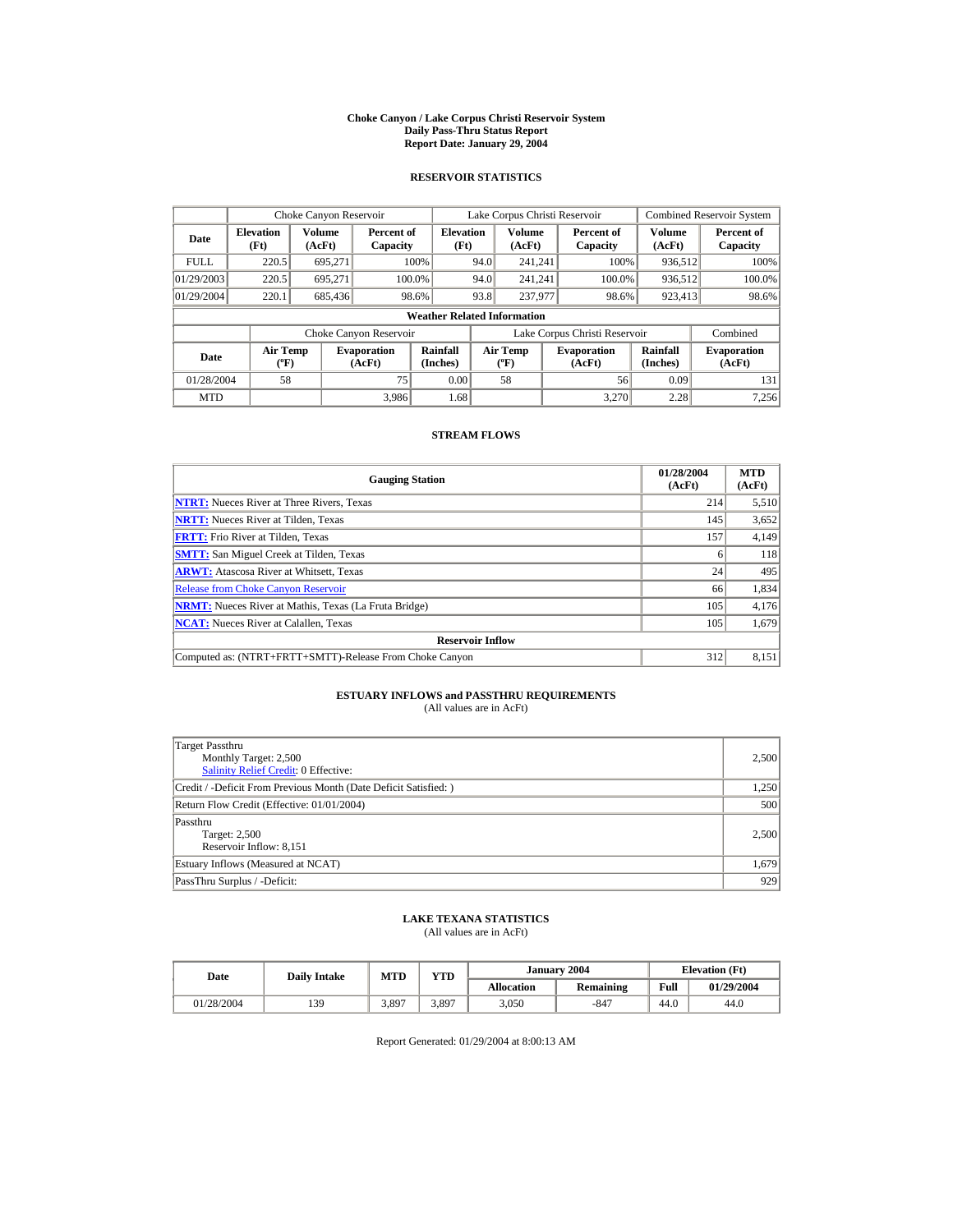#### **Choke Canyon / Lake Corpus Christi Reservoir System Daily Pass-Thru Status Report Report Date: January 30, 2004**

## **RESERVOIR STATISTICS**

|             | Choke Canyon Reservoir                      |                  |                              |                          | Lake Corpus Christi Reservoir             |                  |  |                               |                      | <b>Combined Reservoir System</b> |  |  |
|-------------|---------------------------------------------|------------------|------------------------------|--------------------------|-------------------------------------------|------------------|--|-------------------------------|----------------------|----------------------------------|--|--|
| Date        | <b>Elevation</b><br>(Ft)                    | Volume<br>(AcFt) | Percent of<br>Capacity       | <b>Elevation</b><br>(Ft) |                                           | Volume<br>(AcFt) |  | Percent of<br>Capacity        | Volume<br>(AcFt)     | Percent of<br>Capacity           |  |  |
| <b>FULL</b> | 220.5                                       | 695.271          |                              | 100%                     | 94.0                                      | 241.241          |  | 100%                          | 936,512              | 100%                             |  |  |
| 01/30/2003  | 220.5                                       | 695.271          |                              | 100.0%                   | 94.0                                      | 241.241          |  | 100.0%                        | 936,512              | 100.0%                           |  |  |
| 01/30/2004  | 220.1                                       | 685,955          |                              | 98.7%                    | 93.9                                      | 238,935          |  | 99.0%                         | 924,890              | 98.8%                            |  |  |
|             | <b>Weather Related Information</b>          |                  |                              |                          |                                           |                  |  |                               |                      |                                  |  |  |
|             |                                             |                  | Choke Canyon Reservoir       |                          |                                           |                  |  | Lake Corpus Christi Reservoir |                      | Combined                         |  |  |
| Date        | <b>Air Temp</b><br>$({}^{\circ}\mathrm{F})$ |                  | <b>Evaporation</b><br>(AcFt) | Rainfall<br>(Inches)     | <b>Air Temp</b><br>$({}^{\circ}\text{F})$ |                  |  | <b>Evaporation</b><br>(AcFt)  | Rainfall<br>(Inches) | <b>Evaporation</b><br>(AcFt)     |  |  |
| 01/29/2004  | 67                                          |                  | 60                           | 0.01                     |                                           | 71               |  | 45                            | 0.04                 | 105                              |  |  |
| <b>MTD</b>  |                                             |                  | 4.046                        | 1.69                     |                                           |                  |  | 3.315                         | 2.32                 | 7.361                            |  |  |

### **STREAM FLOWS**

| <b>Gauging Station</b>                                       | 01/29/2004<br>(AcFt) | <b>MTD</b><br>(AcFt) |
|--------------------------------------------------------------|----------------------|----------------------|
| <b>NTRT:</b> Nueces River at Three Rivers, Texas             | 230                  | 5,741                |
| <b>NRTT:</b> Nueces River at Tilden. Texas                   | 145                  | 3,797                |
| <b>FRTT:</b> Frio River at Tilden, Texas                     | 155                  | 4,303                |
| <b>SMTT:</b> San Miguel Creek at Tilden, Texas               |                      | 124                  |
| <b>ARWT:</b> Atascosa River at Whitsett, Texas               | 22                   | 517                  |
| <b>Release from Choke Canyon Reservoir</b>                   | 66                   | 1,900                |
| <b>NRMT:</b> Nueces River at Mathis, Texas (La Fruta Bridge) | 107                  | 4,284                |
| <b>NCAT:</b> Nueces River at Calallen, Texas                 | 75                   | 1,754                |
| <b>Reservoir Inflow</b>                                      |                      |                      |
| Computed as: (NTRT+FRTT+SMTT)-Release From Choke Canyon      | 326                  | 8,477                |

# **ESTUARY INFLOWS and PASSTHRU REQUIREMENTS**<br>(All values are in AcFt)

| Target Passthru<br>Monthly Target: 2,500<br>Salinity Relief Credit: 0 Effective: | 2,500 |
|----------------------------------------------------------------------------------|-------|
| Credit / -Deficit From Previous Month (Date Deficit Satisfied:)                  | 1,250 |
| Return Flow Credit (Effective: 01/01/2004)                                       | 500   |
| Passthru<br>Target: 2,500<br>Reservoir Inflow: 8,477                             | 2,500 |
| Estuary Inflows (Measured at NCAT)                                               | 1,754 |
| PassThru Surplus / -Deficit:                                                     | 1.004 |

## **LAKE TEXANA STATISTICS**

(All values are in AcFt)

| Date       | <b>Daily Intake</b> | <b>MTD</b> | $_{\rm VTD}$ |                   | January 2004 |      | <b>Elevation</b> (Ft) |
|------------|---------------------|------------|--------------|-------------------|--------------|------|-----------------------|
|            |                     |            |              | <b>Allocation</b> | Remaining    | Full | 01/30/2004            |
| 01/29/2004 | 139                 | 4.035      | 4.035        | 3,050             | $-985$       | 44.0 | 44.0                  |

Report Generated: 01/30/2004 at 9:15:17 AM